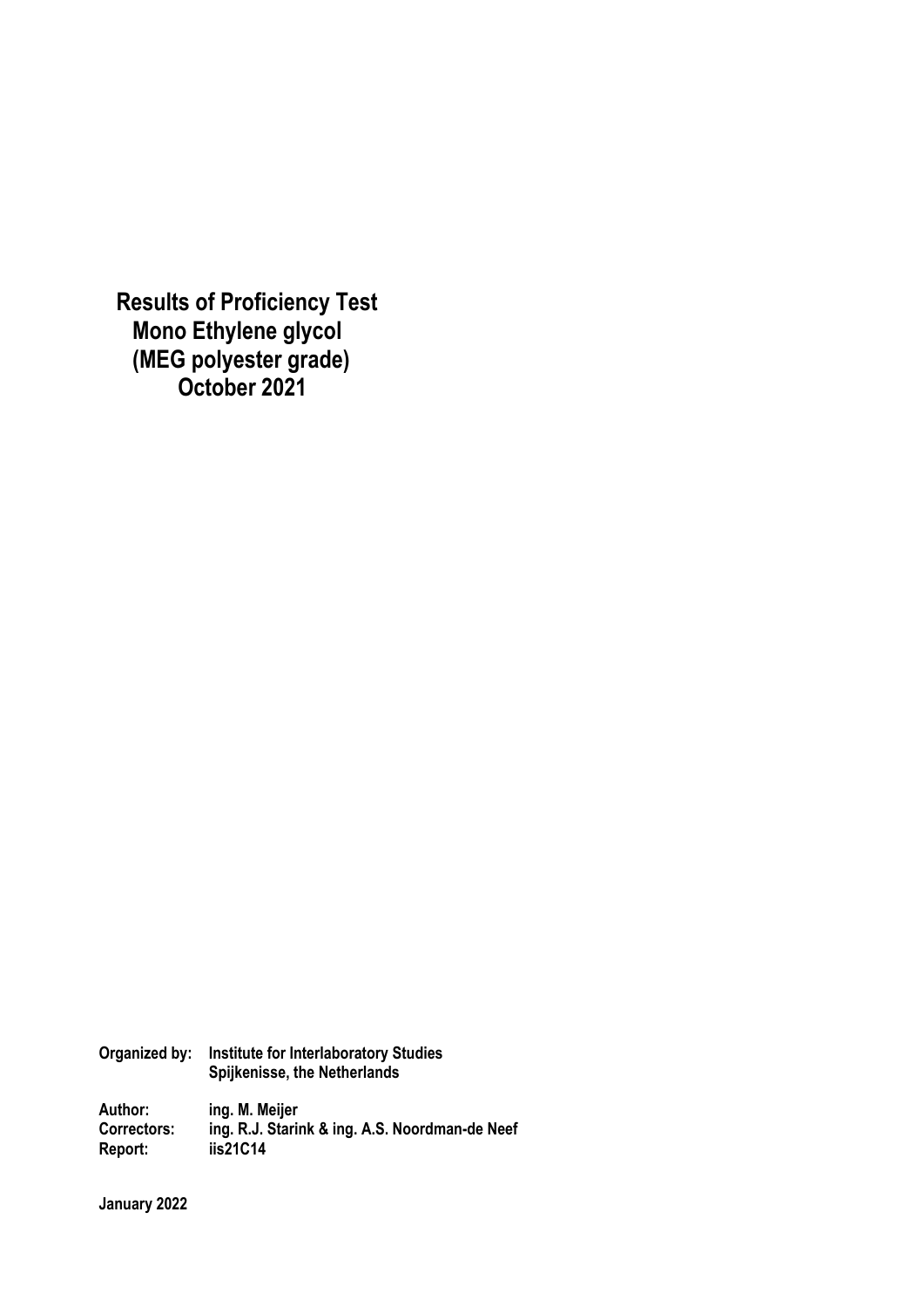#### **CONTENTS**

| $\mathbf{1}$ |                                                                         |  |
|--------------|-------------------------------------------------------------------------|--|
| 2            |                                                                         |  |
| 2.1          |                                                                         |  |
| 2.2          |                                                                         |  |
| 2.3          |                                                                         |  |
| 2.4          |                                                                         |  |
| 2.5          |                                                                         |  |
| 2.6          |                                                                         |  |
| 3            |                                                                         |  |
| 3.1          |                                                                         |  |
| 3.2          |                                                                         |  |
| 3.3          |                                                                         |  |
| 4            |                                                                         |  |
| 4.1          |                                                                         |  |
| 4.2          |                                                                         |  |
| 4.3          | COMPARISON OF THE PROFICIENCY TEST OF OCTOBER 2021 WITH PREVIOUS PTS 11 |  |

Appendices: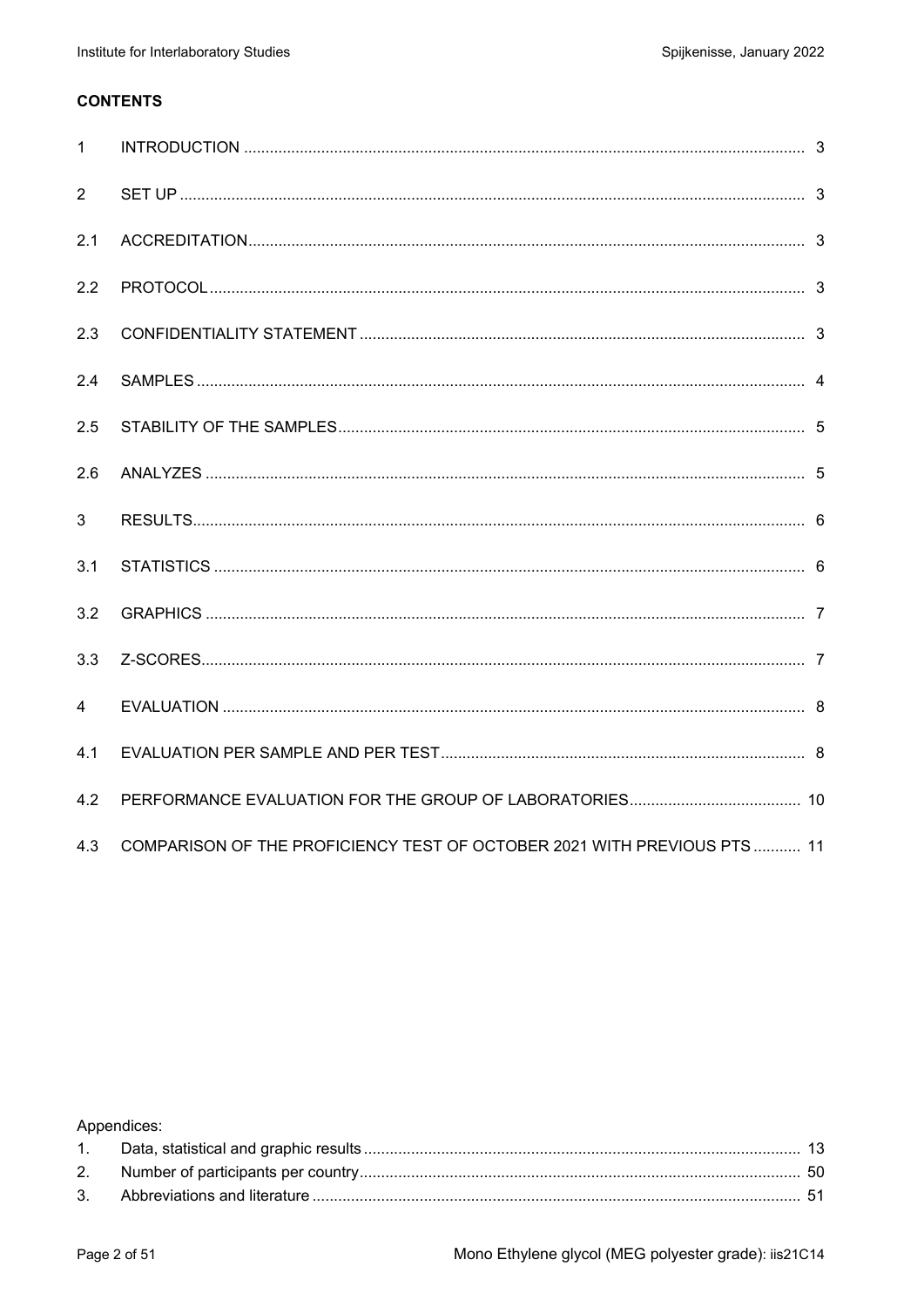#### **1 INTRODUCTION**

Since 1994 the Institute for Interlaboratory Studies (iis) organizes a proficiency scheme for the analysis of Mono Ethylene glycol (MEG polyester grade) in accordance with the latest version of ASTM E202 every year. During the annual proficiency test program of 2021/2022 it was decided to continue the round robin for the analysis of Mono Ethylene glycol.

In this interlaboratory study 69 laboratories in 24 different countries registered for participation. See appendix 2 for the number of participants per country. In this report the results of the Mono Ethylene glycol proficiency test are presented and discussed. This report is also electronically available through the iis website www.iisnl.com.

#### **2 SET UP**

The Institute for Interlaboratory Studies (iis) in Spijkenisse, the Netherlands, was the organizer of this proficiency test (PT). Sample analyzes for fit-for-use and homogeneity testing were subcontracted to an ISO/IEC17025 accredited laboratory. It was decided to send two different samples of Mono Ethylene glycol (MEG polyester grade): a 1L bottle labelled #21190 for various analyzes and a 100mL bottle labelled #21191 for determination of UV only.

The participants were requested to report rounded and unrounded test results. The unrounded test results were preferably used for statistical evaluation.

#### **2.1 ACCREDITATION**

The Institute for Interlaboratory Studies in Spijkenisse, the Netherlands, is accredited in agreement with ISO/IEC17043:2010 (R007), since January 2000, by the Dutch Accreditation Council (Raad voor Accreditatie). This PT falls under the accredited scope. This ensures strict adherence to protocols for sample preparation and statistical evaluation and 100% confidentiality of participant's data. Feedback from the participants on the reported data is encouraged and customer's satisfaction is measured on regular basis by sending out questionnaires.

### **2.2 PROTOCOL**

The protocol followed in the organization of this proficiency test was the one as described for proficiency testing in the report 'iis Interlaboratory Studies: Protocol for the Organisation, Statistics and Evaluation' of June 2018 (iis-protocol, version 3.5). This protocol is electronically available through the iis website www.iisnl.com, from the FAQ page.

#### **2.3 CONFIDENTIALITY STATEMENT**

All data presented in this report must be regarded as confidential and for use by the participating companies only. Disclosure of the information in this report is only allowed by means of the entire report. Use of the contents of this report for third parties is only allowed by written permission of the Institute for Interlaboratory Studies. Disclosure of the identity of one or more of the participating companies will be done only after receipt of a written agreement of the companies involved.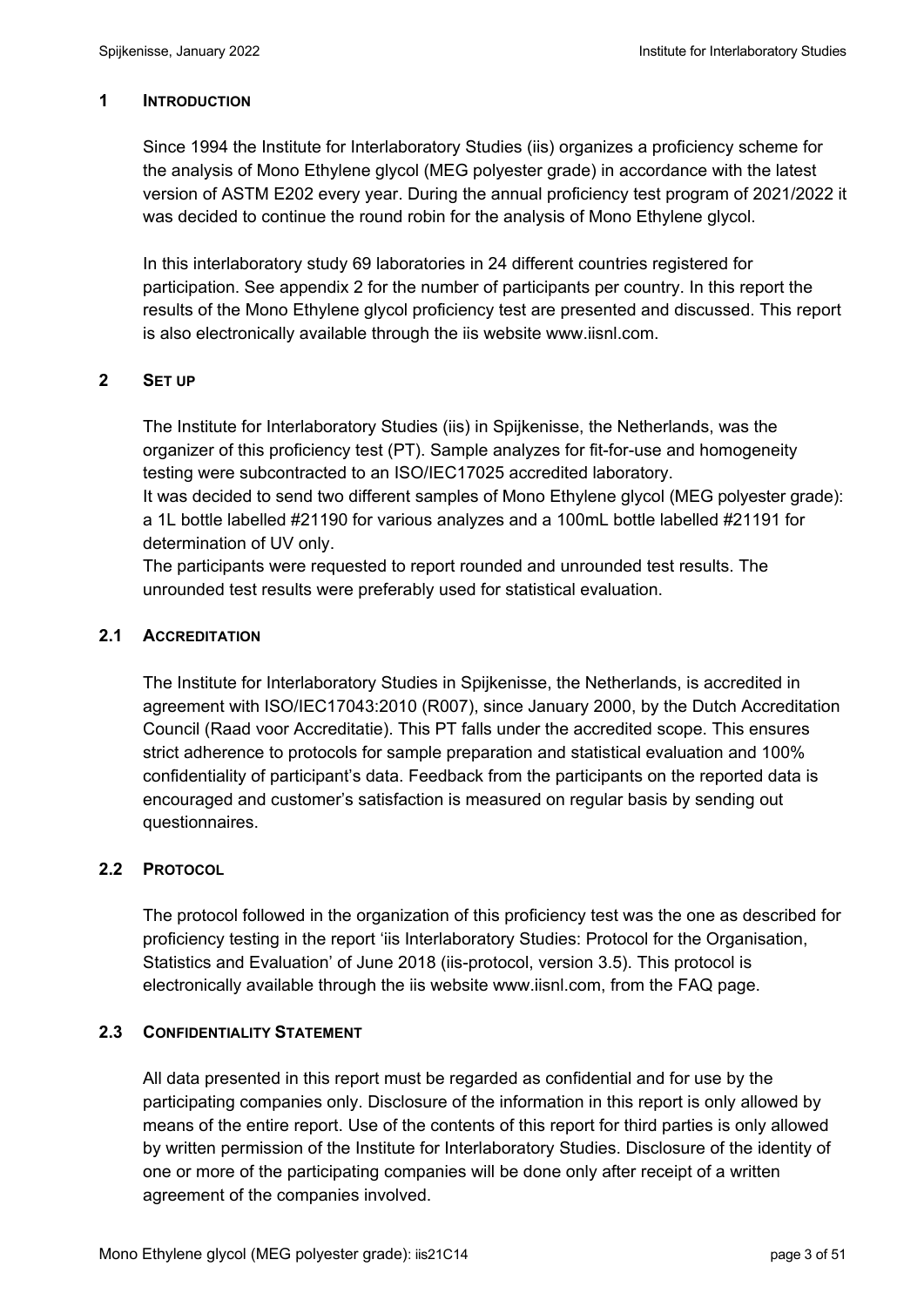### **2.4 SAMPLES**

For the preparation of the sample for the regular analyzes in MEG a batch of approximately 100 liters of MEG polyester grade was obtained from a local producer. After homogenization 100 amber glass bottles of 1L were filled and labelled #21190.

The homogeneity of the subsamples was checked by determination of Density at 20°C in accordance with ASTM D4052 and Water in accordance with ASTM E1064 on 8 stratified randomly selected subsamples.

|                 | Density at 20°C<br>in kg/L | Water<br>in mg/kg |
|-----------------|----------------------------|-------------------|
| sample #21190-1 | 1.11330                    | 152               |
| sample #21190-2 | 1.11329                    | 153               |
| sample #21190-3 | 1.11330                    | 153               |
| sample #21190-4 | 1.11330                    | 152               |
| sample #21190-5 | 1.11331                    | 158               |
| sample #21190-6 | 1.11329                    | 188 / D(0.01)     |
| sample #21190-7 | 1.11330                    | 153               |
| sample #21190-8 | 1.11330                    | 152               |

Table 1: homogeneity test results of subsamples #21190

From the above test results the repeatabilities were calculated and compared with 0.3 times the corresponding reproducibility of the reference test methods in agreement with the procedure of ISO13528, Annex B2 in the next table.

|                                 | Density at 20°C<br>in kg/L | Water<br>in mg/kg |
|---------------------------------|----------------------------|-------------------|
| r (observed)                    | 0.00002                    | 6.0               |
| reference test method           | ISO12185:96                | E1064:16          |
| 0.3 x R (reference test method) | 0.0015                     | 7.3               |

Table 2: evaluation of the repeatabilities of subsamples #21190

The calculated repeatabilities are in agreement with 0.3 times the corresponding reproducibility of the reference test methods. Therefore, homogeneity of the subsamples was assumed.

For the preparation of the UV sample a batch of approximately 16 liters MEG polyester grade was obtained from a local producer. After homogenization 100 amber glass bottles of 100mL were filled and labelled #21191.

The homogeneity of the subsamples was checked by the determination of UV transmittance at 220 nm, 275 nm and 350 nm in accordance with ASTM E2193 option B (not sparged with N2) using a 50 mm cuvette on 8 stratified randomly selected subsamples.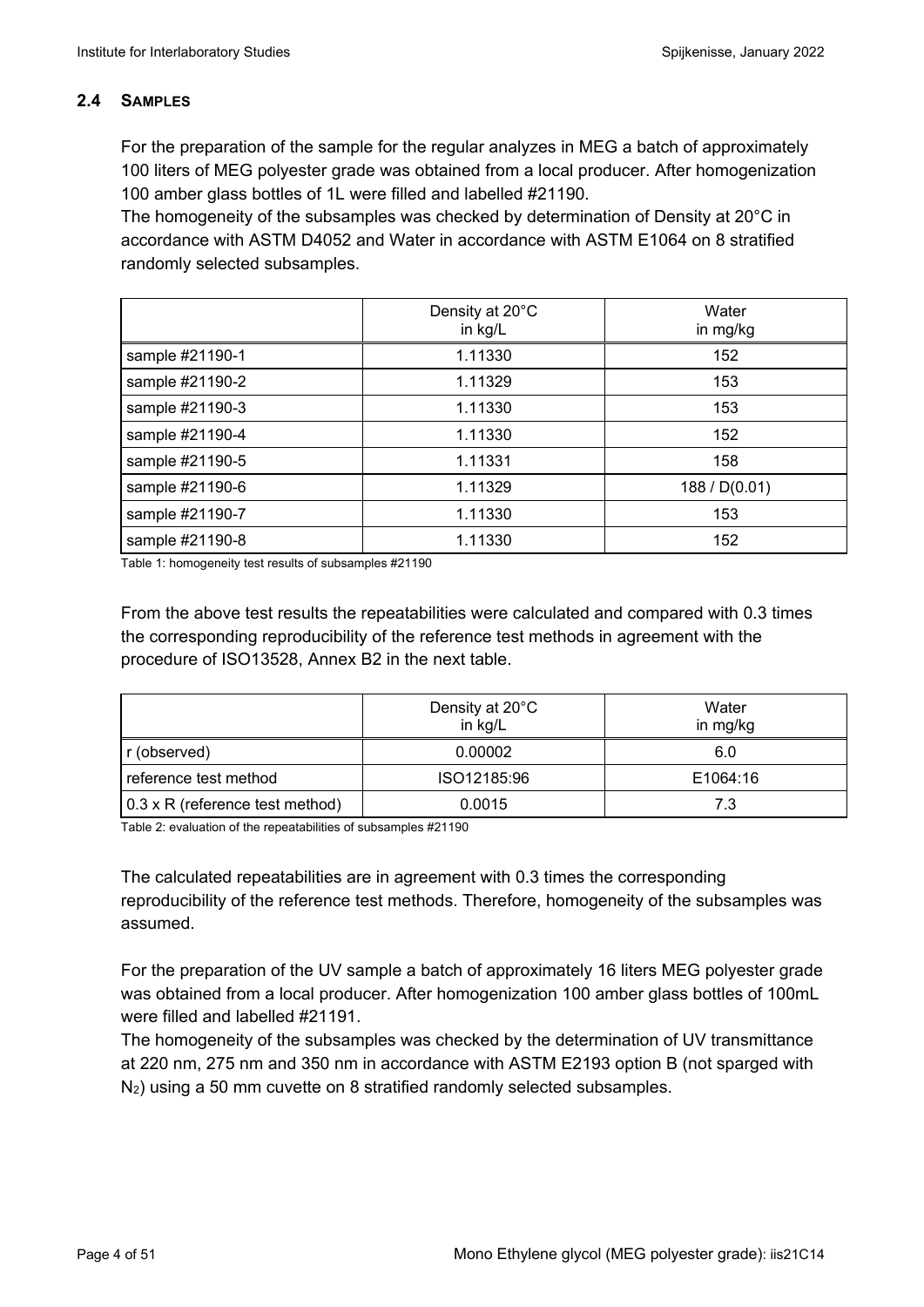|                 | UV at 220 nm<br>in $\%T$ | UV at 275 nm<br>in $%T$ | UV at 350 nm<br>in $\%T$ |
|-----------------|--------------------------|-------------------------|--------------------------|
| sample #21191-1 | 60.8                     | 89.8                    | 98.6                     |
| sample #21191-2 | 60.7                     | 89.8                    | 98.6                     |
| sample #21191-3 | 60.6                     | 89.7                    | 98.5                     |
| sample #21191-4 | 60.4                     | 89.7                    | 98.6                     |
| sample #21191-5 | 60.3                     | 89.6                    | 98.5                     |
| sample #21191-6 | 60.3                     | 89.6                    | 98.5                     |
| sample #21191-7 | 60.5                     | 89.7                    | 98.5                     |
| sample #21191-8 | 61.1                     | 89.7                    | 98.6                     |

Table 3: homogeneity test results of subsamples #21191

From the above test results the repeatabilities were calculated and compared with 0.3 times the corresponding reproducibility of the reference test method in agreement with the procedure of ISO13528, Annex B2 in the next table.

|                                        | UV at 220 nm<br>in %T | UV at 275 nm<br>in $\%T$ | UV at $350 \text{ nm}$<br>in $\%T$ |
|----------------------------------------|-----------------------|--------------------------|------------------------------------|
| r (observed)                           | 0.8                   | 0.2                      | 0.1                                |
| reference test method                  | E2193-B:16            | E2193-B:16               | E2193-B:16                         |
| $0.3 \times R$ (reference test method) | 12                    | 0.6                      | 0.3                                |

Table 4: evaluation of the repeatabilities of subsamples #21191

The calculated repeatabilities are in agreement with 0.3 times the corresponding reproducibility of the reference test methods. Therefore, homogeneity of the subsamples was assumed.

To each of the participating laboratories one sample MEG polyester grade labelled #21190 and one sample MEG polyester grade labelled #21191 were sent on September 22, 2021. An SDS was added to the sample package.

#### **2.5 STABILITY OF THE SAMPLES**

The stability of the Mono Ethylene glycol packed in amber glass bottles was checked. The material was found sufficiently stable for the period of the proficiency test.

### **2.6 ANALYZES**

The participants were requested to determine on sample #21190: Acidity as Acetic Acid (E2679 and D1613), Aldehydes as Acetaldehyde, Appearance, Ash content, Inorganic Chloride as Cl, Color Pt/Co (Manual and Automated), Density at 20°C, Diethylene Glycol, Distillation (Initial Boiling Point, 50% recovered and Dry Point), Iron as Fe, Miscibility with water (Hydrocarbons), Purity by GC as received, Specific Gravity at 20/20°C and Water. On sample #21191 it was requested to determine UV Transmittance at 350, 275, 250 and 220 nm.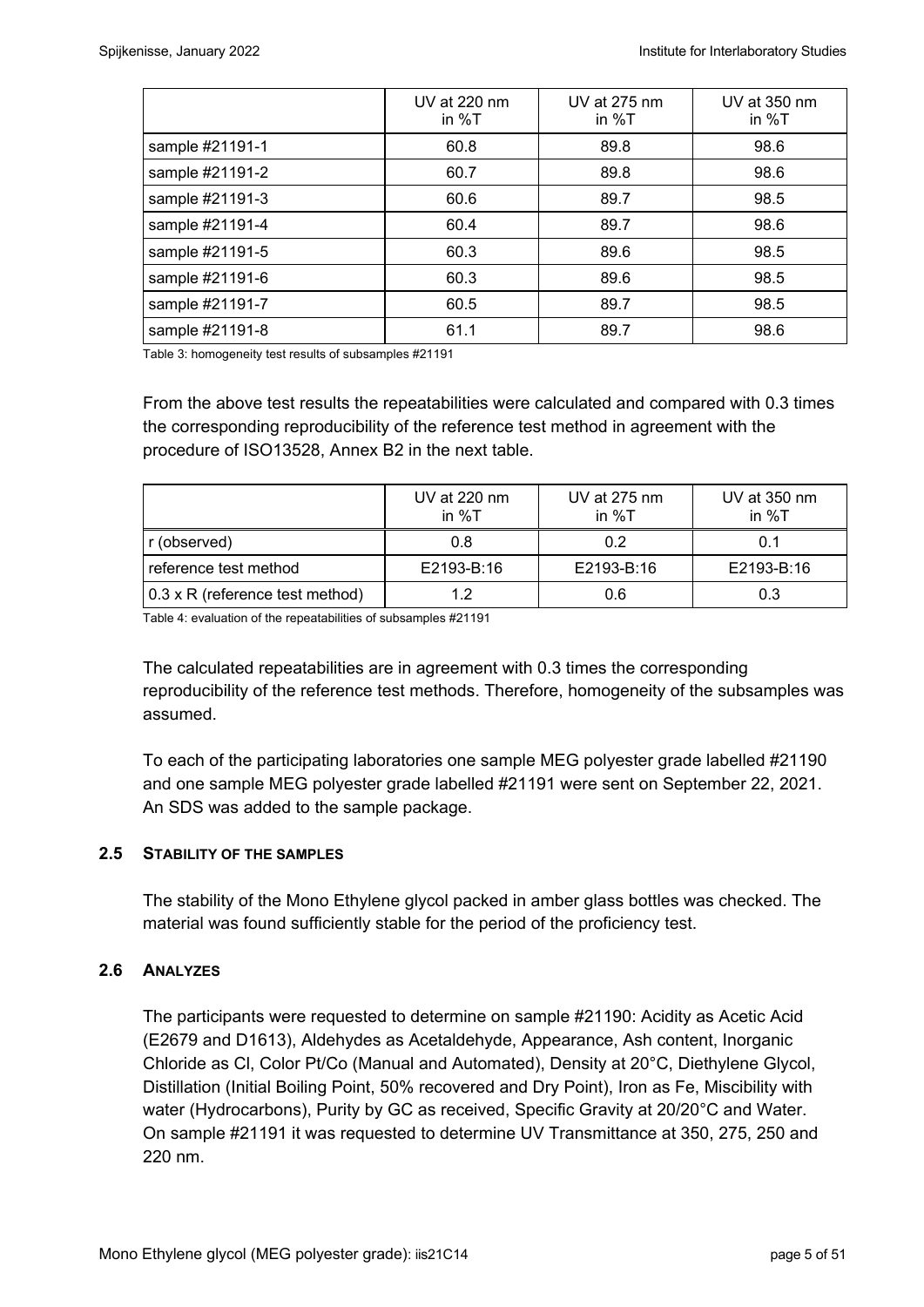It was explicitly requested to treat the samples as if they were routine samples and to report the test results using the indicated units on the report form and not to round the test results, but report as much significant figures as possible. It was also requested not to report 'less than' test results, which are above the detection limit, because such test results cannot be used for meaningful statistical evaluations.

To get comparable test results a detailed report form and a letter of instructions are prepared. On the report form the reporting units are given as well as the reference test methods (when applicable) that will be used during the evaluation. The detailed report form and the letter of instructions are both made available on the data entry portal www.kpmd.co.uk/sgs-iis/. The participating laboratories are also requested to confirm the sample receipt on this data entry portal. The letter of instructions can also be downloaded from the iis website www.iisnl.com.

### **3 RESULTS**

During five weeks after sample dispatch, the test results of the individual laboratories were gathered via the data entry portal www.kpmd.co.uk/sgs-iis/. The reported test results are tabulated per determination in appendix 1 of this report. The laboratories are presented by their code numbers.

Directly after the deadline, a reminder was sent to those laboratories that had not reported test results at that moment. Shortly after the deadline, the available test results were screened for suspect data. A test result was called suspect in case the Huber Elimination Rule (a robust outlier test) found it to be an outlier. The laboratories that produced these suspect data were asked to check the reported test results (no reanalyzes). Additional or corrected test results are used for data analysis and the original test results are placed under 'Remarks' in the result tables in appendix 1. Test results that came in after the deadline were not taken into account in this screening for suspect data and thus these participants were not requested for checks.

### **3.1 STATISTICS**

The protocol followed in the organization of this proficiency test was the one as described for proficiency testing in the report 'iis Interlaboratory Studies: Protocol for the Organisation, Statistics and Evaluation' of June 2018 (iis-protocol, version 3.5). For the statistical evaluation the *unrounded* (when available) figures were used instead of the rounded test results. Test results reported as '<…' or '>…' were not used in the statistical evaluation.

First, the normality of the distribution of the various data sets per determination was checked by means of the Lilliefors-test, a variant of the Kolmogorov-Smirnov test and by the calculation of skewness and kurtosis. Evaluation of the three normality indicators in combination with the visual evaluation of the graphic Kernel density plot, lead to judgement of the normality being either 'unknown', 'OK', 'suspect' or 'not OK'. After removal of outliers, this check was repeated. If a data set does not have a normal distribution, the (results of the) statistical evaluation should be used with due care.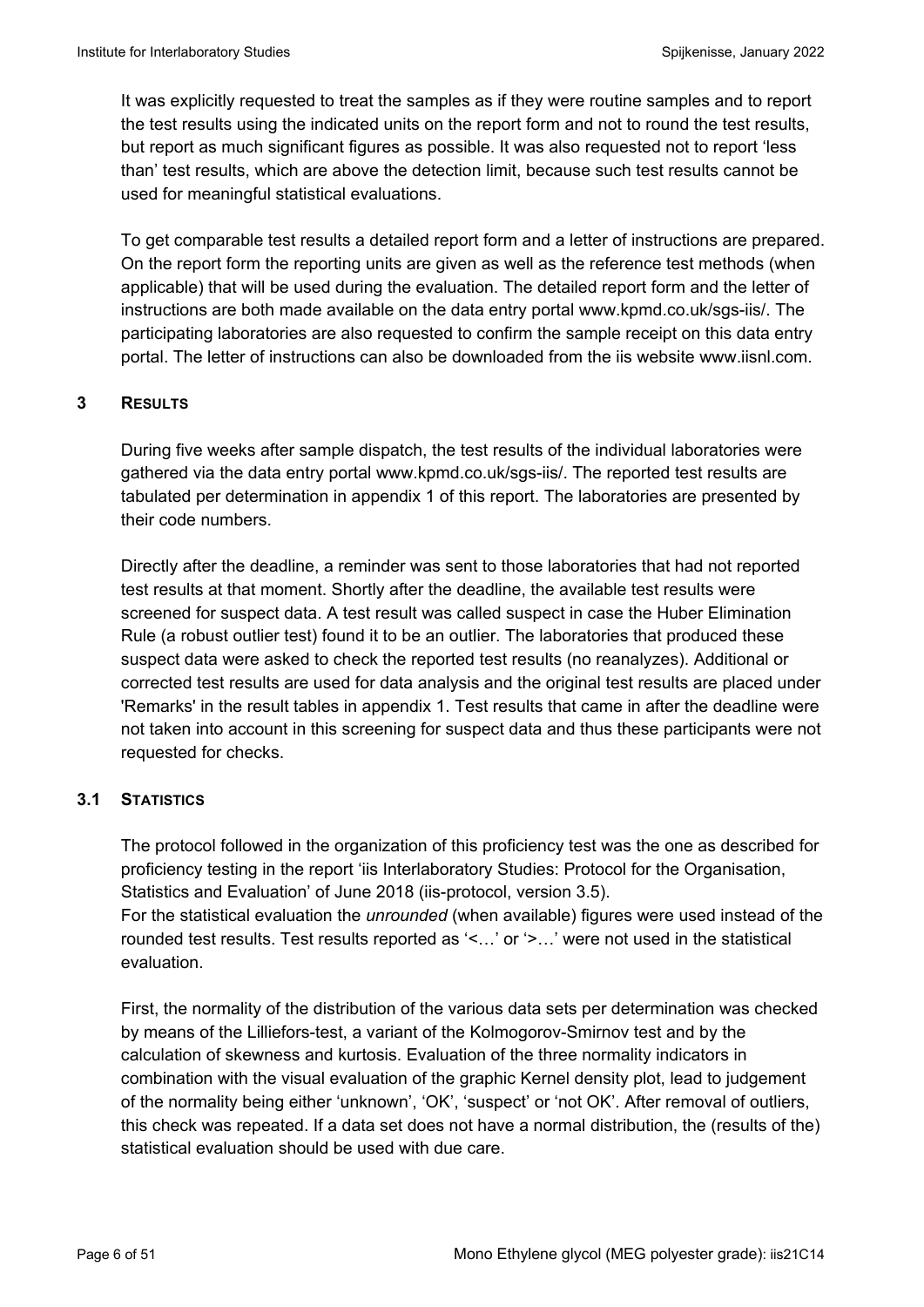The assigned value is determined by consensus based on the test results of the group of participants after rejection of the statistical outliers and/or suspect data.

According to ISO13528 all (original received or corrected) results per determination were submitted to outlier tests. In the iis procedure for proficiency tests, outliers are detected prior to calculation of the mean, standard deviation and reproducibility. For small data sets, Dixon (up to 20 test results) or Grubbs (up to 40 test results) outlier tests can be used. For larger data sets (above 20 test results) Rosner's outlier test can be used. Outliers are marked by  $D(0.01)$  for the Dixon's test, by  $G(0.01)$  or  $DG(0.01)$  for the Grubbs' test and by  $R(0.01)$  for the Rosner's test. Stragglers are marked by D(0.05) for the Dixon's test, by G(0.05) or DG(0.05) for the Grubbs' test and by R(0.05) for the Rosner's test. Both outliers and stragglers were not included in the calculations of averages and standard deviations.

For each assigned value the uncertainty was determined in accordance with ISO13528. Subsequently the calculated uncertainty was evaluated against the respective requirement based on the target reproducibility in accordance with ISO13528. In this PT, the criterion of ISO13528, paragraph 9.2.1. was met for all evaluated tests, therefore, the uncertainty of all assigned values may be negligible and need not be included in the PT report.

Finally, the reproducibilities were calculated from the standard deviations by multiplying them with a factor of 2.8.

#### **3.2 GRAPHICS**

In order to visualize the data against the reproducibilities from literature, Gauss plots were made, using the sorted data for one determination (see appendix 1). On the Y-axis the reported test results are plotted. The corresponding laboratory numbers are on the X-axis. The straight horizontal line presents the consensus value (a trimmed mean). The four striped lines, parallel to the consensus value line, are the +3s, +2s, -2s and -3s target reproducibility limits of the selected reference test method. Outliers and other data, which were excluded from the calculations, are represented as a cross. Accepted data are represented as a triangle.

Furthermore, Kernel Density Graphs were made. This is a method for producing a smooth density approximation to a set of data that avoids some problems associated with histograms. Also, a normal Gauss curve (dotted line) was projected over the Kernel Density Graph (smooth line) for reference. The Gauss curve is calculated from the consensus value and the corresponding standard deviation.

#### **3.3 Z-SCORES**

To evaluate the performance of the participating laboratories the z-scores were calculated. As it was decided to evaluate the performance of the participants in this proficiency test (PT) against the literature requirements (derived from e.g. ISO or ASTM test methods), the z-scores were calculated using a target standard deviation. This results in an evaluation independent of the variation in this interlaboratory study.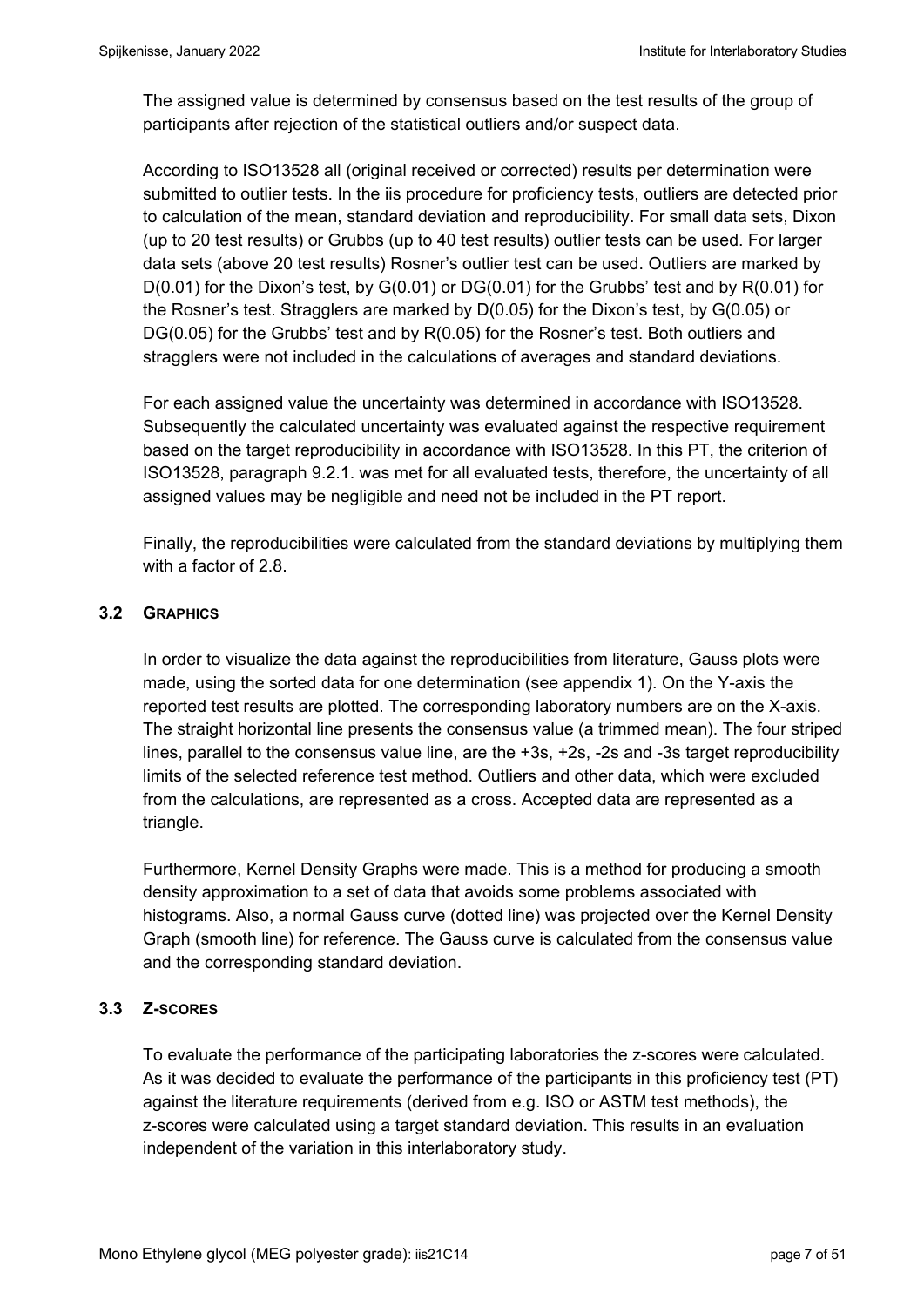The target standard deviation was calculated from the literature reproducibility by division with 2.8. In case no literature reproducibility was available, other target values were used, like Horwitz or an estimated reproducibility based on former iis proficiency tests.

When a laboratory did use a test method with a reproducibility that is significantly different from the reproducibility of the reference test method used in this report, it is strongly advised to recalculate the z-score, while using the reproducibility of the actual test method used, this in order to evaluate whether the reported test result is fit-for-use.

The z-scores were calculated according to:

```
Z_{\text{target}} = (test result - average of PT) / target standard deviation
```
The  $z_{\text{(target)}}$  scores are listed in the test result tables in appendix 1.

Absolute values for z<2 are very common and absolute values for z>3 are very rare. Therefore, the usual interpretation of z-scores is as follows:

|        | $ z  < 1$ good             |
|--------|----------------------------|
|        | $1 <  z  < 2$ satisfactory |
|        | $2 <  z  < 3$ questionable |
| 3 <  z | unsatisfactory             |

#### **4 EVALUATION**

Some problems were encountered with the dispatch of the samples due to the COVID-19 pandemic. Therefore, the reporting time on the data entry portal was extended with another week. When considering the test results of the two samples together seventeen participants reported test results after the final reporting date and eight other participants did not report any test results. Not all participants were able to report all tests requested.

In total 61 participants reported 856 numerical test results. Observed were 44 outlying test results, which is 5.1%. In proficiency tests outlier percentages of 3% - 7.5% are quite normal.

Not all data sets proved to have a normal Gaussian distribution. These are referred to as "not OK" or "suspect". The statistical evaluation of these data sets should be used with due care, see also paragraph 3.1.

#### **4.1 EVALUATION PER SAMPLE AND PER TEST**

In this section the reported test results are discussed per sample and per test. The test methods which were used by the various laboratories were taken into account for explaining the observed differences when possible and applicable. These test methods are also in the tables together with the original data. The abbreviations, used in these tables, are explained in appendix 3.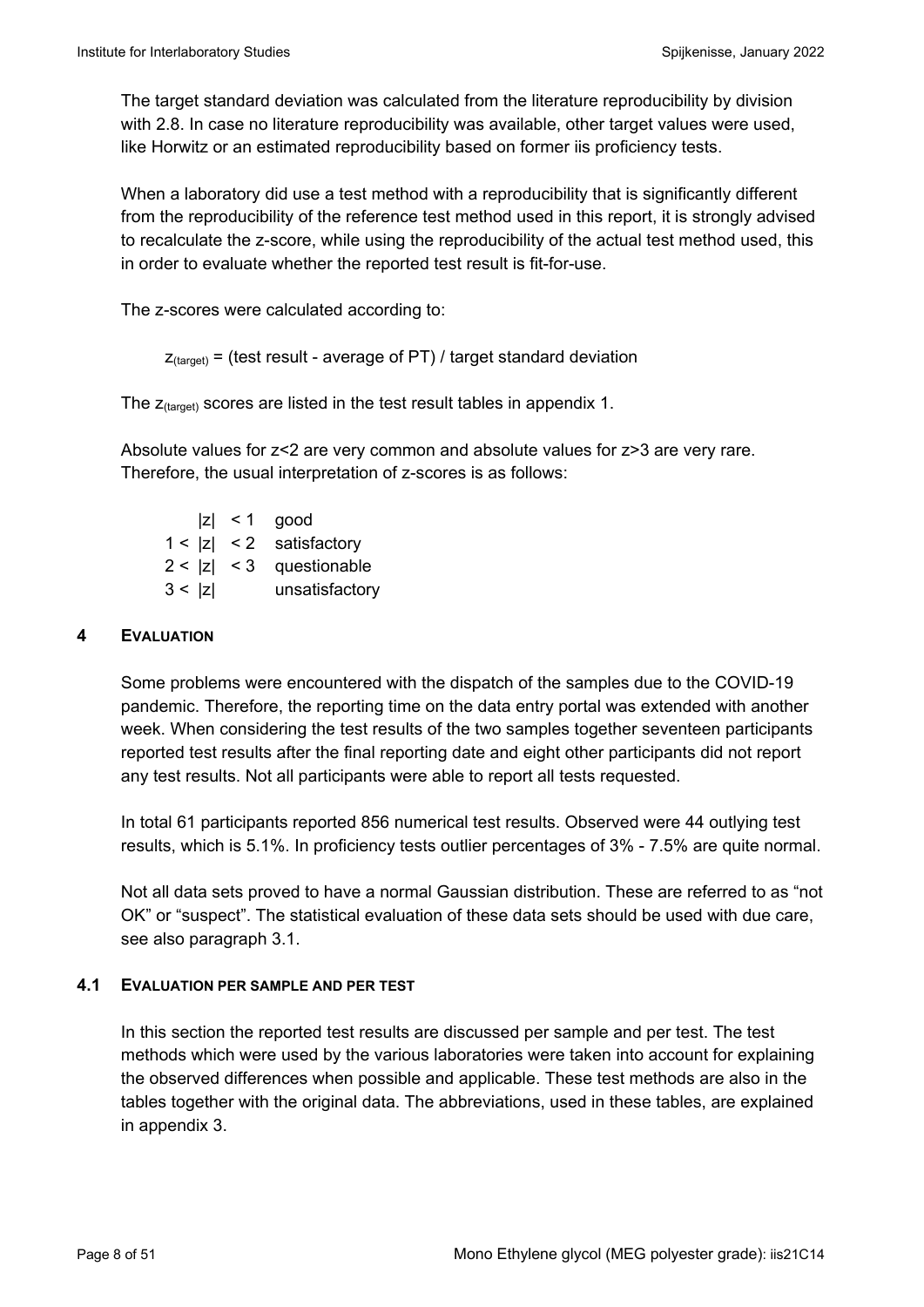In the iis PT reports ASTM test methods are referred to with a number (e.g. D1209) and an added designation for the year that the test method was adopted or revised (e.g. D1209:05). If applicable, a designation in parentheses is added to designate the year of reapproval (e.g. D1209:05(2019)). In the test results tables of appendix 1 only the test method number and year of adoption or revision (e.g. D1209:05) will be used.

#### **sample #21190**

- Acidity as Acetic Acid (E2679): This determination was problematic. No statistical outliers were observed. The calculated reproducibility is not in agreement with the strict precision data of ASTM E2679:09e1(2016).
- Acidity as Acetic Acid (D1613): This determination was not problematic. Five statistical outliers were observed. The calculated reproducibility after rejection of the statistical outliers is in agreement with the requirements of ASTM D1613:17.
- Aldehydes as Acetaldehyde: This determination was not problematic. Three statistical outliers were observed. The calculated reproducibility after rejection of the statistical outliers is in agreement with the requirements of ASTM E2313:21a.
- Appearance: This determination was not problematic. Almost all reporting participants agreed on a test result of Pass (Clear & Bright).
- Ash content: This determination was not problematic. Almost all reporting participants agreed on a test result below the application range of ASTM D482:19. Therefore no z-scores are calculated.
- Inorganic Chloride as Cl: This determination was problematic. Two statistical outliers were observed. The calculated reproducibility after rejection of the statistical outliers is not in agreement with the requirements of ASTM E2469:16.
- Color Pt/Co (Manual): This determination was not problematic. No statistical outliers were observed. The calculated reproducibility is in agreement with the requirements of ASTM D1209:05(2019).
- Color Pt/Co (Automated): This determination was not problematic. No statistical outliers were observed. The calculated reproducibility is in agreement with the requirements of ASTM D5386:16.
- Density at 20°C: This determination was not problematic. Six statistical outliers were observed. The calculated reproducibility after rejection of the statistical outliers is in agreement with the requirements of ISO12185:96.
- Diethylene Glycol: This determination was very problematic. Three statistical outliers were observed. The calculated reproducibility after rejection of the statistical outliers is not at all in agreement with the requirements of ASTM E2409:20a.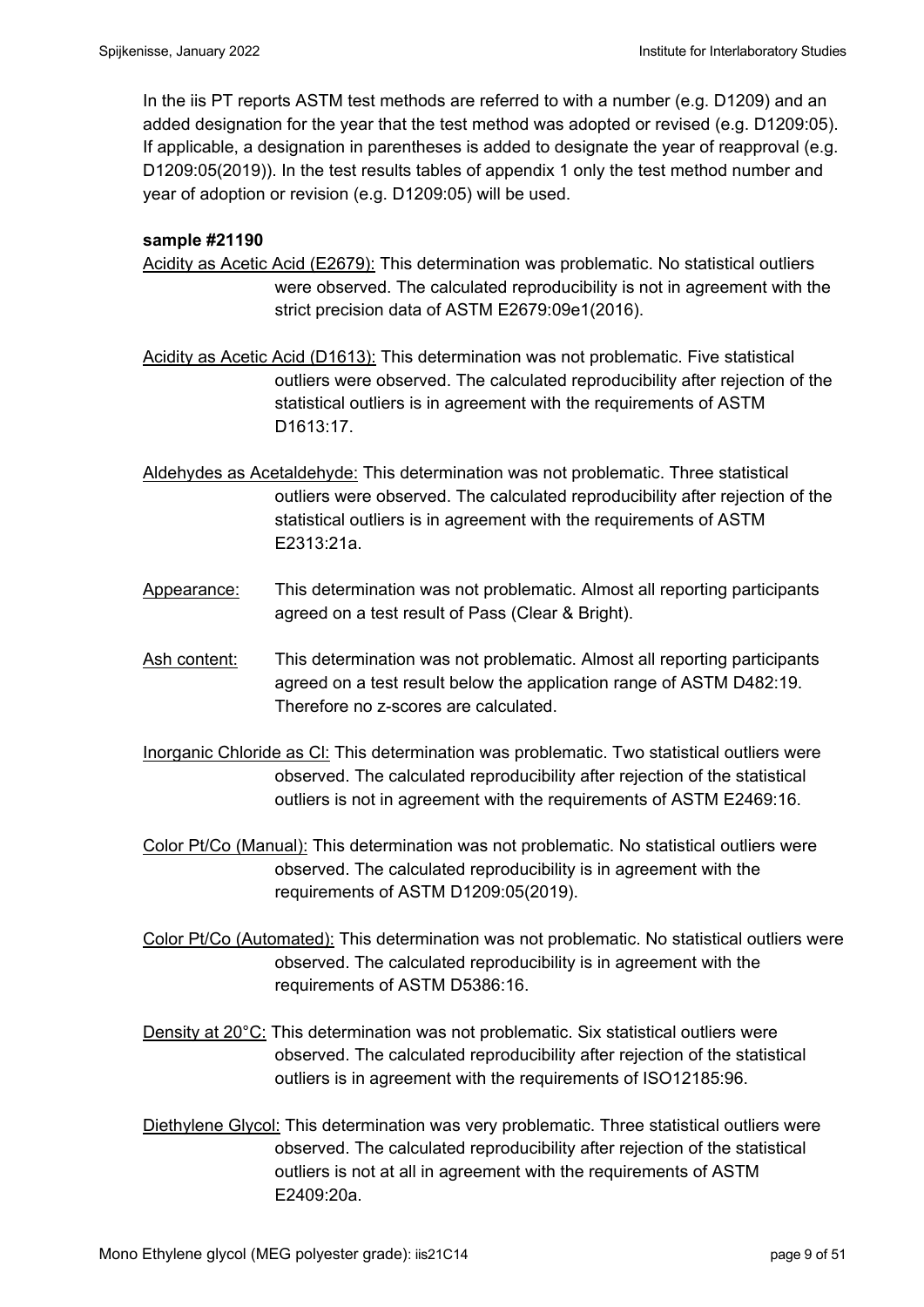- Distillation: This determination was not problematic. In total two statistical outliers were observed over three distillation parameters. All three calculated reproducibilities after rejection of the statistical outliers are in agreement with the requirements of ASTM D1078:11 automated and manual modes.
- Iron as Fe: This determination was problematic. Four statistical outliers were observed. The calculated reproducibility after rejection of the statistical outliers is not in agreement with the requirements of ASTM E1615:16.
- Miscibility with water: This determination was not problematic. All reporting participants agreed on a test result of 'Passes test' or 'Pass'.
- Purity by GC as received: Regretfully, no reproducibility data for purity is mentioned in ASTM E2409:20a. Therefore, no z-scores are calculated. The calculated reproducibility of the 2021 PT is higher than the reproducibility of the 2020 PT (0.063 vs 0.031).
- Specific Gravity: This determination was not problematic. One statistical outlier was observed. The calculated reproducibility after rejection of the statistical outlier is in agreement with the requirements of ASTM E202:18.
- Water: This determination was problematic. Five statistical outliers were observed. The calculated reproducibility after rejection of the statistical outliers is not in agreement with the requirements of ASTM E1064:16.

#### **sample #21191**

UV Transmittance: The reported test results were evaluated separately for option A (with

- Nitrogen sparging) and option B (without Nitrogen sparging). Option A: This determination was not problematic. Five statistical outliers were observed and three other test results were excluded over four parameters. For the transmittance at 350, 250 and 220 nm the calculated reproducibilities after rejection of the suspect data are in agreement with the requirements of ASTM E2193:16. For the transmittance at 275 nm the calculated reproducibility is not in agreement.
- Option B: This determination was problematic for a number of laboratories. Eight statistical outliers were observed and two other test results were excluded over four parameters. For the transmittance at 350, 275 and 220 nm the calculated reproducibilities after rejection of the suspect data are in agreement with the requirements of ASTM E2193:16. For the transmittance at 250 nm the calculated reproducibility is not in agreement.

#### **4.2 PERFORMANCE EVALUATION FOR THE GROUP OF LABORATORIES**

A comparison has been made between the reproducibility as declared by the reference test method and the reproducibility as found for the group of participating laboratories. The number of significant test results, the average, the calculated reproducibility (2.8 \* standard deviation) and the target reproducibility derived from literature reference test methods (in casu ASTM and ISO test methods) are presented in the next table.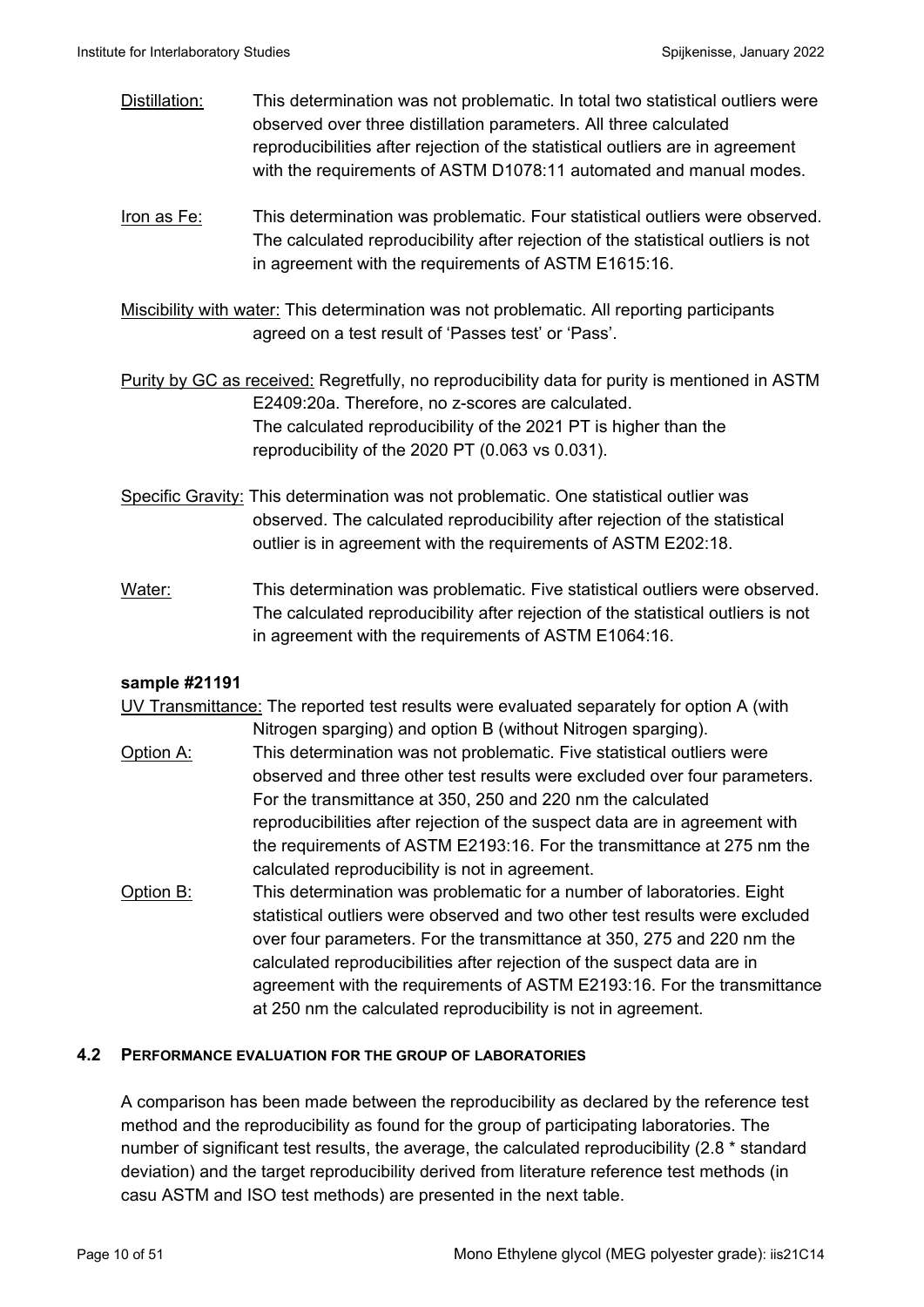| Parameter                          | unit        | n              | average     | $2.8 * sd$ | R(lit) |
|------------------------------------|-------------|----------------|-------------|------------|--------|
| Acidity as Acetic Acid (E2679)     | mg/kg       | $\overline{7}$ | 1.41        | 1.16       | 0.71   |
| Acidity as Acetic Acid (D1613)     | mg/kg       | 47             | 6.5         | 5.4        | 14     |
| Aldehydes as Acetaldehyde          | mg/kg       | 41             | 36.1        | 12.0       | 31.1   |
| Appearance                         |             | 53             | Pass        | n.a.       | n.a.   |
| Ash content                        | %M/M        | 38             | < 0.01      | n.e.       | n.e.   |
| Inorganic Chloride as Cl           | mg/kg       | 17             | 0.017       | 0.024      | 0.014  |
| Color Pt/Co (Manual)               |             | 25             | 1.6         | 2.1        | 7      |
| Color Pt/Co (Automated)            |             | 42             | 1.5         | 1.7        | 4.8    |
| Density at 20°C                    | kg/L        | 51             | 1.1133      | 0.0002     | 0.0005 |
| Diethylene Glycol                  | mg/kg       | 40             | 20.4        | 12.9       | 5.2    |
| Initial Boiling Point              | $^{\circ}C$ | 43             | 197.0       | 0.9        | 3.1    |
| 50% recovered                      | $^{\circ}C$ | 42             | 197.5       | 0.5        | 1.3    |
| Dry Point                          | $^{\circ}C$ | 42             | 197.9       | 0.9        | 2.1    |
| Iron as Fe                         | mg/kg       | 35             | 0.015       | 0.018      | 0.016  |
| Miscibility with water (Hydrocarb) |             | 38             | Passes test | n.a.       | n.a.   |
| Purity by GC as received           | %M/M        | 42             | 99.937      | 0.063      | n.a.   |
| Specific Gravity 20/20°C           |             | 53             | 1.1154      | 0.0003     | 0.0005 |
| Water                              | mg/kg       | 54             | 175         | 45         | 28     |
| UV Transmittance at 350 nm $(N_2)$ | %T          | 11             | 98.69       | 0.67       | 0.94   |
| UV Transmittance at 275 nm $(N_2)$ | %T          | 11             | 89.42       | 2.24       | 1.10   |
| UV Transmittance at 250 nm $(N_2)$ | %T          | 9              | 80.27       | 1.32       | 2.06   |
| UV Transmittance at 220 nm $(N_2)$ | %T          | 11             | 69.83       | 4.29       | 9.68   |
| UV Transmittance at 350 nm         | %T          | 42             | 98.67       | 1.04       | 1.15   |
| UV Transmittance at 275 nm         | %T          | 43             | 89.86       | 1.49       | 2.11   |
| UV Transmittance at 250 nm         | %T          | 42             | 79.19       | 1.52       | 1.10   |
| UV Transmittance at 220 nm         | %T          | 42             | 61.31       | 2.50       | 4.05   |

Table 5: reproducibilities of tests on samples #21190 and #21191

Without further statistical calculations, it can be concluded that for many tests there is a good compliance of the group of participants with the reference test methods. The problematic tests have been discussed in paragraph 4.1.

#### **4.3 COMPARISON OF THE PROFICIENCY TEST OF OCTOBER 2021 WITH PREVIOUS PTS**

|                                    | October<br>2021 | October<br>2020 | October<br>2019 | October<br>2018 | October<br>2017 |
|------------------------------------|-----------------|-----------------|-----------------|-----------------|-----------------|
| Number of reporting laboratories   | 61              | 60              | 54              | 61              | 62              |
| Number of test results             | 856             | 852             | 759             | 855             | 880             |
| Number of statistical outliers     | 44              | 45              | 30              | 33              | 37              |
| Percentage of statistical outliers | 5.1%            | 5.3%            | 4.0%            | $3.9\%$         | 4.2%            |

Table 6: comparison with previous proficiency tests

In proficiency tests, outlier percentages of 3% - 7.5% are quite normal.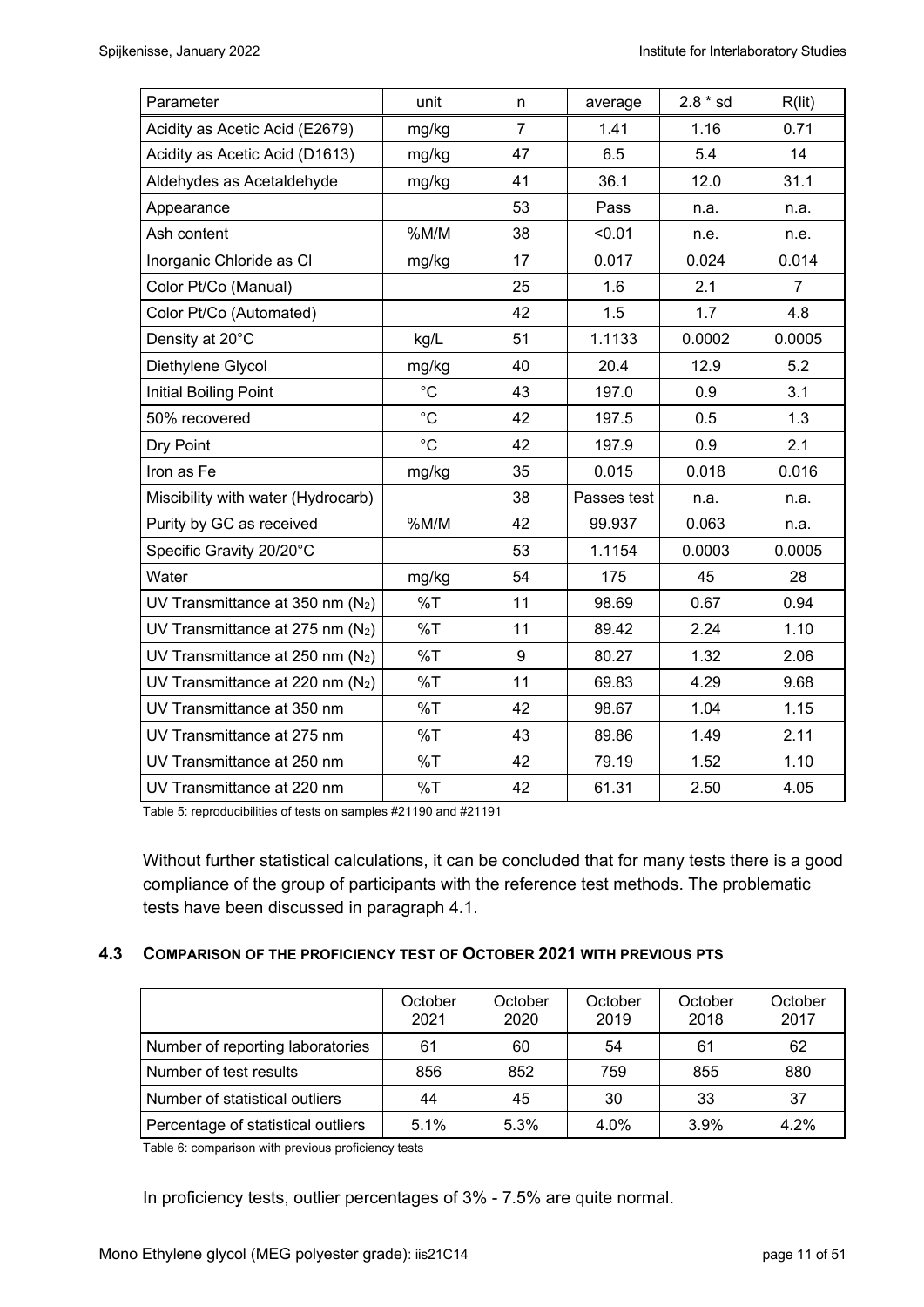The performance of the determinations of the proficiency tests was compared to the requirements of the reference test methods. The conclusions are given in the following table.

|                                | October<br>2021 | October<br>2020 | October<br>2019 | October<br>2018 | October<br>2017 |
|--------------------------------|-----------------|-----------------|-----------------|-----------------|-----------------|
| Acidity as Acetic Acid (E2679) | ٠               | --              |                 | $(--)$          |                 |
| Acidity as Acetic Acid (D1613) | $++$            | $++$            | $\ddot{}$       | $++$            | $++$            |
| Aldehydes as Acetaldehyde      | $++$            | $\ddot{}$       | $\ddot{}$       | $++$            | $++$            |
| Ash content                    | n.e.            | n.e.            | $(++)$          | $(++)$          | $(++)$          |
| Inorganic Chloride as CI       | -               |                 | --              |                 |                 |
| Color Pt/Co (Manual)           | $++$            | $++$            | $\ddot{}$       | $\ddot{}$       | $++$            |
| Color Pt/Co (Automated)        | $++$            | $++$            | $+/-$           | $\ddot{}$       | $++$            |
| Density at 20°C                | $++$            | ÷               | $++$            | ÷               | $\ddot{}$       |
| Diethylene Glycol              | --              | -               | -               |                 |                 |
| <b>Distillation</b>            | $++$            | $++$            | $++$            | $++$            | $\ddot{}$       |
| Iron as Fe                     |                 | $\blacksquare$  | --              | $+/-$           | $+$             |
| Specific Gravity 20/20°C       | $\ddot{}$       | +               | $++$            | $\ddot{}$       | $\ddot{}$       |
| Water                          | $\blacksquare$  | ۰               | $+/-$           |                 |                 |
| UV Transmittance at 350nm      | $\ddot{}$       | $++$            | $+/-$           | $+/-$           | $+/-$           |
| UV Transmittance at 275nm      | $+/-$           | +               | $+/-$           | $\ddot{}$       |                 |
| UV Transmittance at 250nm      | $+/-$           | $\blacksquare$  | $\blacksquare$  |                 |                 |
| UV Transmittance at 220nm      | $\ddot{}$       | +               | ÷               | ÷               | +               |

Table 7: comparison determinations against the reference test methods

Results between brackets should be used with due care

The following performance categories were used:

- ++ : group performed much better than the reference test method
- + : group performed better than the reference test method
- +/- : group performance equals the reference test method
- : group performed worse than the reference test method
- -- : group performed much worse than the reference test method
- n.e. : not evaluated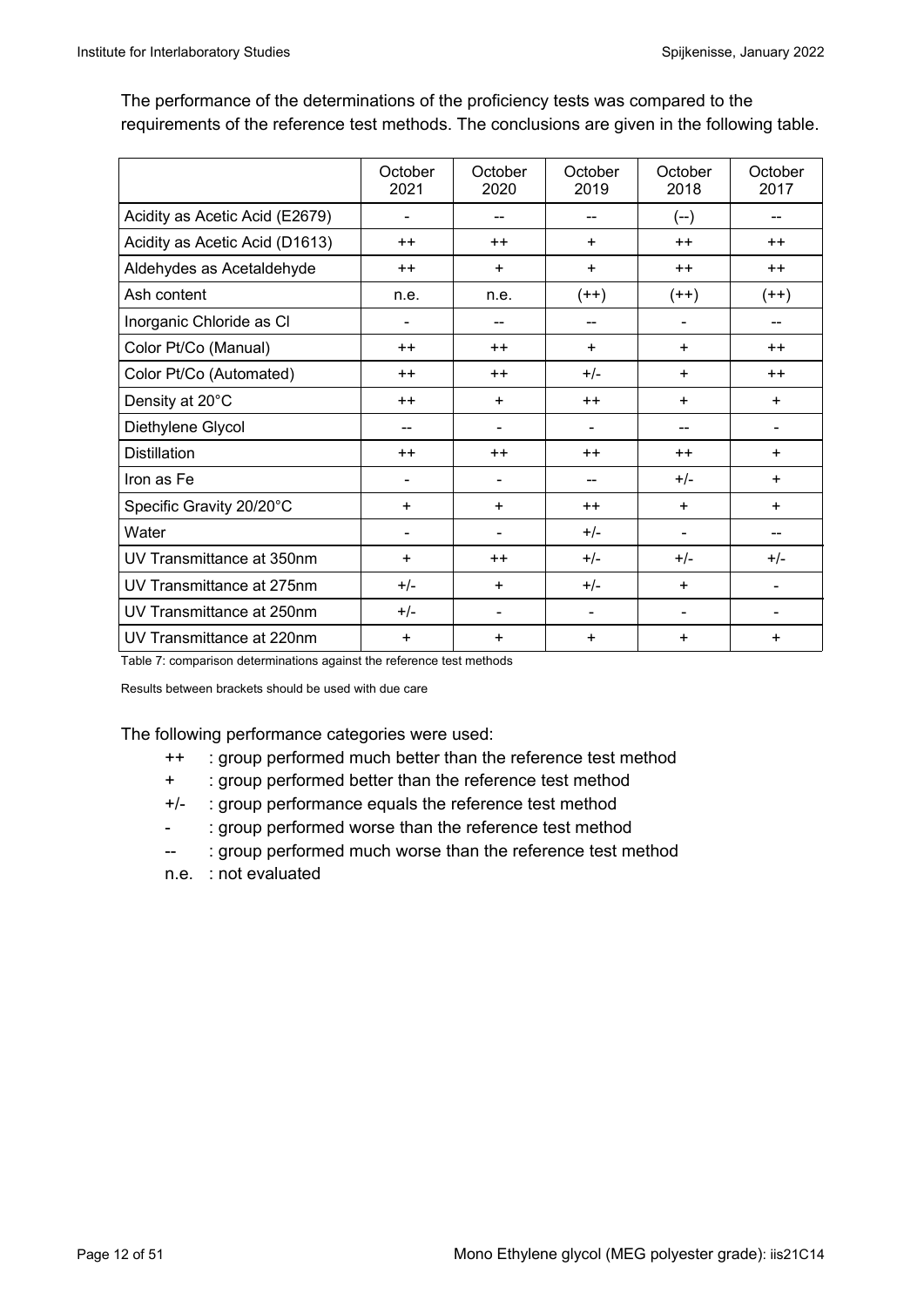#### **APPENDIX 1**

Determination of Acidity as Acetic Acid (E2679) on sample #21190; results in mg/kg

|      |            |        |                | $P$ beton milation of Abiancy do Abotion told (E2010) on bampion $E$ H foo, robatto in might |
|------|------------|--------|----------------|----------------------------------------------------------------------------------------------|
|      | lab method | value  | mark           | z(targ) remarks                                                                              |
| 120  |            | -----  | -----          |                                                                                              |
| 150  |            | -----  | -----          |                                                                                              |
| 168  |            | -----  | -----          |                                                                                              |
| 169  |            | -----  |                |                                                                                              |
| 171  |            | -----  | -----          |                                                                                              |
| 172  |            | -----  | -----          |                                                                                              |
| 174  |            | -----  | -----          |                                                                                              |
| 315  |            | -----  | -----          |                                                                                              |
| 323  | E2679      | $1.2$  | $-0.82$        |                                                                                              |
| 343  |            | -----  | -----          |                                                                                              |
| 347  |            | -----  | -----          |                                                                                              |
| 370  |            |        | -----          |                                                                                              |
|      |            | -----  |                |                                                                                              |
| 395  |            | -----  | -----          |                                                                                              |
| 396  |            | -----  | -----          |                                                                                              |
| 444  |            |        |                |                                                                                              |
| 522  |            | -----  | -----          |                                                                                              |
| 528  |            | -----  | -----          |                                                                                              |
| 551  |            | -----  | -----          |                                                                                              |
| 557  |            |        |                |                                                                                              |
| 558  |            | -----  | -----          |                                                                                              |
| 609  |            | -----  | -----          |                                                                                              |
| 610  |            | -----  | -----          |                                                                                              |
| 621  |            | -----  | -----          |                                                                                              |
| 657  | E2679      | 0.8633 | $-2.14$        |                                                                                              |
| 840  | E2679      | 1.24   | $-0.66$        |                                                                                              |
| 848  |            | -----  | -----          |                                                                                              |
| 852  |            | -----  | -----          |                                                                                              |
|      |            |        |                |                                                                                              |
| 857  |            | -----  | -----          |                                                                                              |
| 860  |            | -----  | -----          |                                                                                              |
| 861  |            | -----  | -----          |                                                                                              |
| 862  |            | -----  | -----          |                                                                                              |
| 865  |            |        | -----          |                                                                                              |
| 869  |            | -----  | -----          |                                                                                              |
| 872  |            | -----  |                |                                                                                              |
| 886  |            | -----  | -----          |                                                                                              |
| 902  |            | -----  | -----          |                                                                                              |
| 912  |            | -----  | -----          |                                                                                              |
| 913  |            | -----  | -----          |                                                                                              |
| 962  |            | -----  | -----          |                                                                                              |
| 963  |            | -----  | -----          |                                                                                              |
| 1091 | E2679      | 1.25   | $-0.62$        |                                                                                              |
| 1117 |            | -----  | -----          |                                                                                              |
|      |            |        |                |                                                                                              |
| 1135 |            | -----  | -----          |                                                                                              |
| 1151 |            | -----  |                |                                                                                              |
| 1169 |            |        |                |                                                                                              |
| 1217 |            | -----  |                |                                                                                              |
| 1261 |            | -----  | -----          |                                                                                              |
| 1467 |            | -----  |                |                                                                                              |
| 1509 |            |        | -----          |                                                                                              |
| 1515 |            | -----  | -----          |                                                                                              |
| 1603 | In house   | 2.1    | 2.72           |                                                                                              |
| 1614 |            | -----  | -----          |                                                                                              |
| 1656 |            | -----  | -----          |                                                                                              |
| 1718 |            | -----  | -----          |                                                                                              |
| 1742 |            | -----  | -----          |                                                                                              |
| 1823 |            |        |                |                                                                                              |
|      |            | -----  | -----<br>----- |                                                                                              |
| 1868 |            | -----  |                |                                                                                              |
| 1880 | E2679      | 1.4    | $-0.03$        |                                                                                              |
| 1954 |            | -----  | -----          |                                                                                              |
| 6013 |            |        | -----          |                                                                                              |
| 6198 |            | -----  | -----          |                                                                                              |
| 6247 |            |        | -----          |                                                                                              |
| 6262 |            |        |                |                                                                                              |
| 6406 |            |        |                |                                                                                              |
| 7006 |            | -----  | -----          |                                                                                              |
| 7013 |            | -----  | -----          |                                                                                              |
| 9006 | E2679      | 1.804  | 1.56           |                                                                                              |
| 9008 |            | -----  | -----          |                                                                                              |
| 9009 |            | -----  | -----          |                                                                                              |
|      |            |        |                |                                                                                              |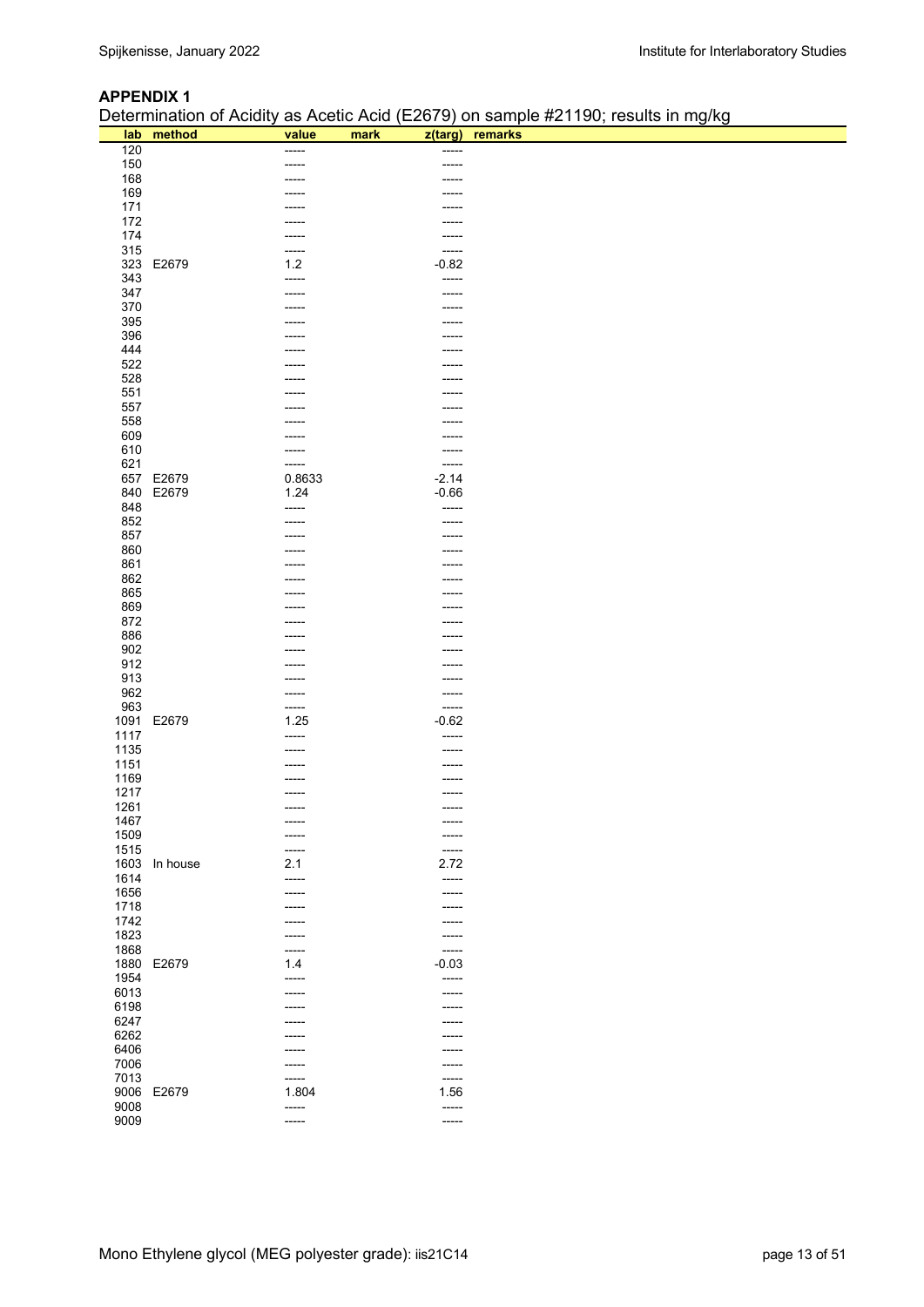| normality           | unknown |
|---------------------|---------|
| n                   | 7       |
| outliers            | O       |
| mean(n)             | 1.408   |
| st.dev. (n)         | 0.4141  |
| R(calc.)            | 1.159   |
| st.dev.(E2679:09e1) | 0.2545  |
| R(E2679:09e1)       | 0.713   |
|                     |         |



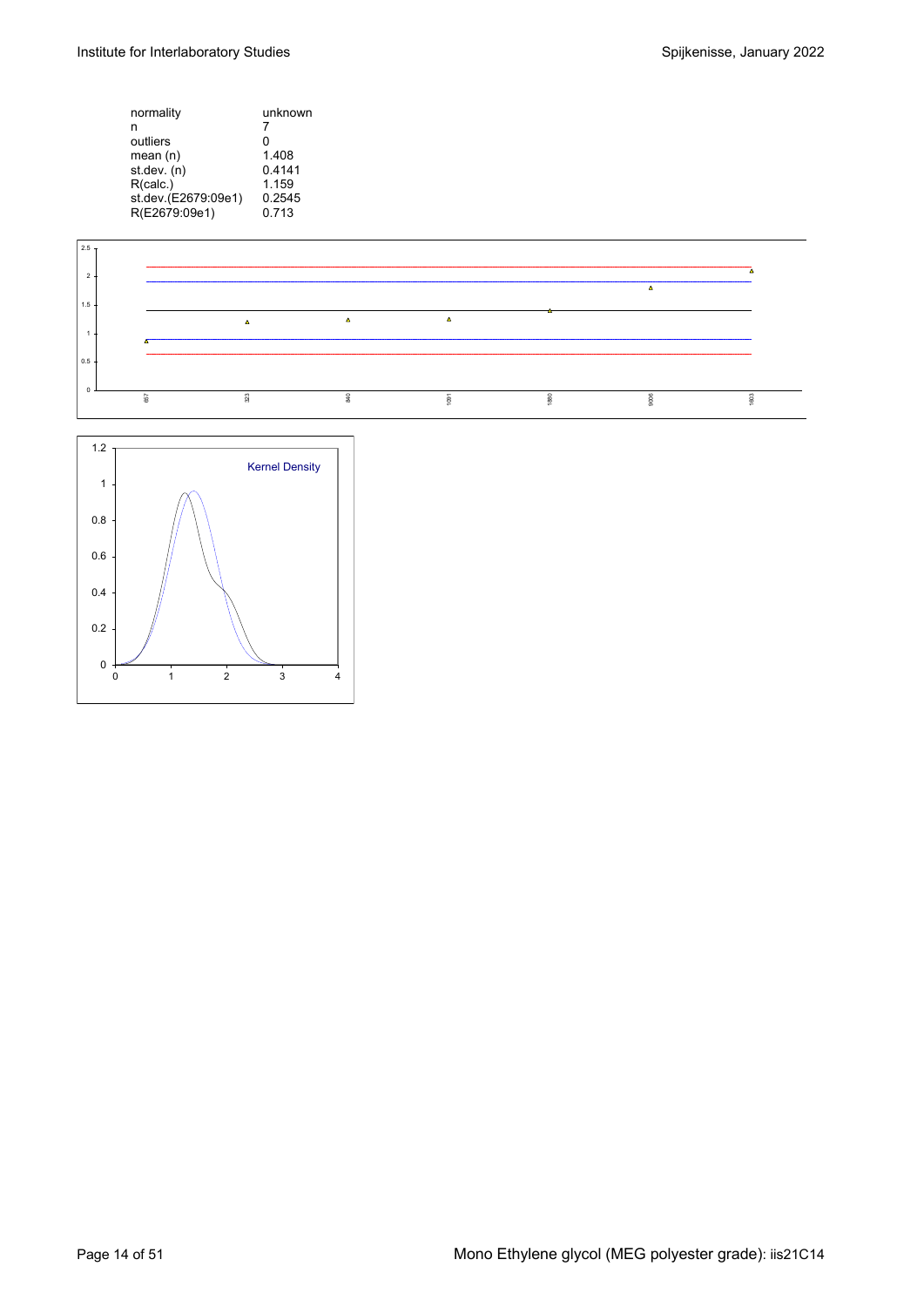## Determination of Acidity as Acetic Acid (D1613) on sample #21190; results in mg/kg

| lab          | method                          | value          | mark        | $z$ (targ)         | remarks                          |
|--------------|---------------------------------|----------------|-------------|--------------------|----------------------------------|
| 120          | D1613                           | 5.4            |             | $-0.22$            |                                  |
| 150          | D1613                           | 10.8           |             | 0.86               |                                  |
| 168          |                                 | -----          |             | -----              |                                  |
|              | 169 D1613                       | 8.6            |             | 0.42               |                                  |
| 171          | D <sub>1613</sub>               | $\overline{7}$ |             | 0.10               |                                  |
|              | 172 D1613                       | 10.8           |             | 0.86               |                                  |
|              | 174 D1613                       | 5.3            |             | $-0.24$            |                                  |
|              | 315 D1613                       | 1              | R(0.01)     | $-1.10$            |                                  |
|              | 323 D1613                       | 7              |             | 0.10               |                                  |
|              | 343 D1613                       | 5              |             | $-0.30$            |                                  |
|              | 347 D1613                       | 9              |             | 0.50               |                                  |
| 370          |                                 | -----          |             | -----              |                                  |
|              | 395 D1613                       | 6.2            |             | $-0.06$            |                                  |
| 396          | D1613                           | 8.4            |             | 0.38               |                                  |
| 444          | INH-101370                      | 1.5            | R(0.01)     | $-1.00$            |                                  |
| 522          |                                 | -----          |             | -----              |                                  |
| 528          |                                 | -----          |             | -----              |                                  |
| 551          | D1613                           | 5.6            |             | $-0.18$            |                                  |
| 557          |                                 | -----          |             | -----              |                                  |
| 558          |                                 | -----          |             | -----              |                                  |
| 609          | D1613                           | 76             | R(0.01)     | 13.90              |                                  |
| 610          |                                 | -----          |             | -----              |                                  |
|              | 621 D1613                       | 3.8            |             | $-0.54$            |                                  |
|              | 657 D1613                       | 8              |             | 0.30               |                                  |
|              | 840 D1613                       | 4.5            |             | $-0.40$            |                                  |
|              | 848 D1613                       | 5.0            |             | $-0.30$            |                                  |
|              | 852 D1613                       | 7.0            |             | 0.10               |                                  |
|              | 857 D1613                       | 7.7            |             | 0.24               |                                  |
|              | 860 D1613                       | 6.4<br>5.4     |             | $-0.02$<br>$-0.22$ |                                  |
|              | 861 D1613<br>862 D1613          | 8.8            |             | 0.46               |                                  |
|              | 865 D1613                       | 6.4            |             | $-0.02$            |                                  |
|              | 869 D1613                       | 4.8            |             | $-0.34$            |                                  |
|              | 872 D1613                       | 9              | $\mathsf C$ |                    | 0.50 first reported 0.0009 mg/kg |
| 886          |                                 | -----          |             | $-----$            |                                  |
|              | 902 D1613                       | 6.8            |             | 0.06               |                                  |
|              | 912 D1613                       | 3              |             | $-0.70$            |                                  |
|              | 913 D1613                       | 18             | R(0.01)     | 2.30               |                                  |
|              | 962 D1613                       | 5              |             | $-0.30$            |                                  |
|              | 963 D1613                       | 5.3            |             | $-0.24$            |                                  |
| 1091         |                                 | -----          |             | -----              |                                  |
|              | 1117 D1613                      | 6              |             | $-0.10$            |                                  |
|              | 1135 D1613                      | $\overline{7}$ |             | 0.10               |                                  |
| 1151         |                                 | -----          |             | -----              |                                  |
|              | 1169 D1613                      | 3              |             | $-0.70$            |                                  |
| 1217         |                                 | 3.5            |             | $-0.60$            |                                  |
| 1261<br>1467 |                                 | -----          |             | -----              |                                  |
|              |                                 | -----<br>7.7   |             | -----<br>0.24      |                                  |
| 1515         | 1509 D1613<br>D <sub>1613</sub> | 9.0            |             | 0.50               |                                  |
| 1603         |                                 | -----          |             | -----              |                                  |
|              | 1614 D1613                      | 8.04           |             | 0.31               |                                  |
|              | 1656 D1613                      | 9              |             | 0.50               |                                  |
|              | 1718 D1613                      | 4.6            |             | $-0.38$            |                                  |
|              | 1742 D1613                      | 14.4           | C, R(0.01)  |                    | 1.58 first reported as E2679     |
|              | 1823 D1613                      | 6.6            |             | 0.02               |                                  |
| 1868         |                                 | -----          |             | -----              |                                  |
| 1880         |                                 | -----          |             | -----              |                                  |
|              | 1954 D1613                      | 7.0            |             | 0.10               |                                  |
|              | 6013 D1613                      | 5              |             | $-0.30$            |                                  |
|              | 6198 D1613                      | 3              |             | $-0.70$            |                                  |
|              | 6247 D1613                      | 6.2            |             | $-0.06$            |                                  |
|              | 6262 D1613                      | 8.33           |             | 0.36               |                                  |
|              | 6406 D1613                      | 6.817          |             | 0.06               |                                  |
|              | 7006 D1613                      | 5.71           |             | $-0.16$            |                                  |
|              | 7013 D1613                      | 5.38           |             | $-0.23$            |                                  |
| 9006         |                                 | -----          |             | -----              |                                  |
| 9008         |                                 | -----          |             | -----              |                                  |
|              | 9009 D1613                      | 8.0            |             | 0.30               |                                  |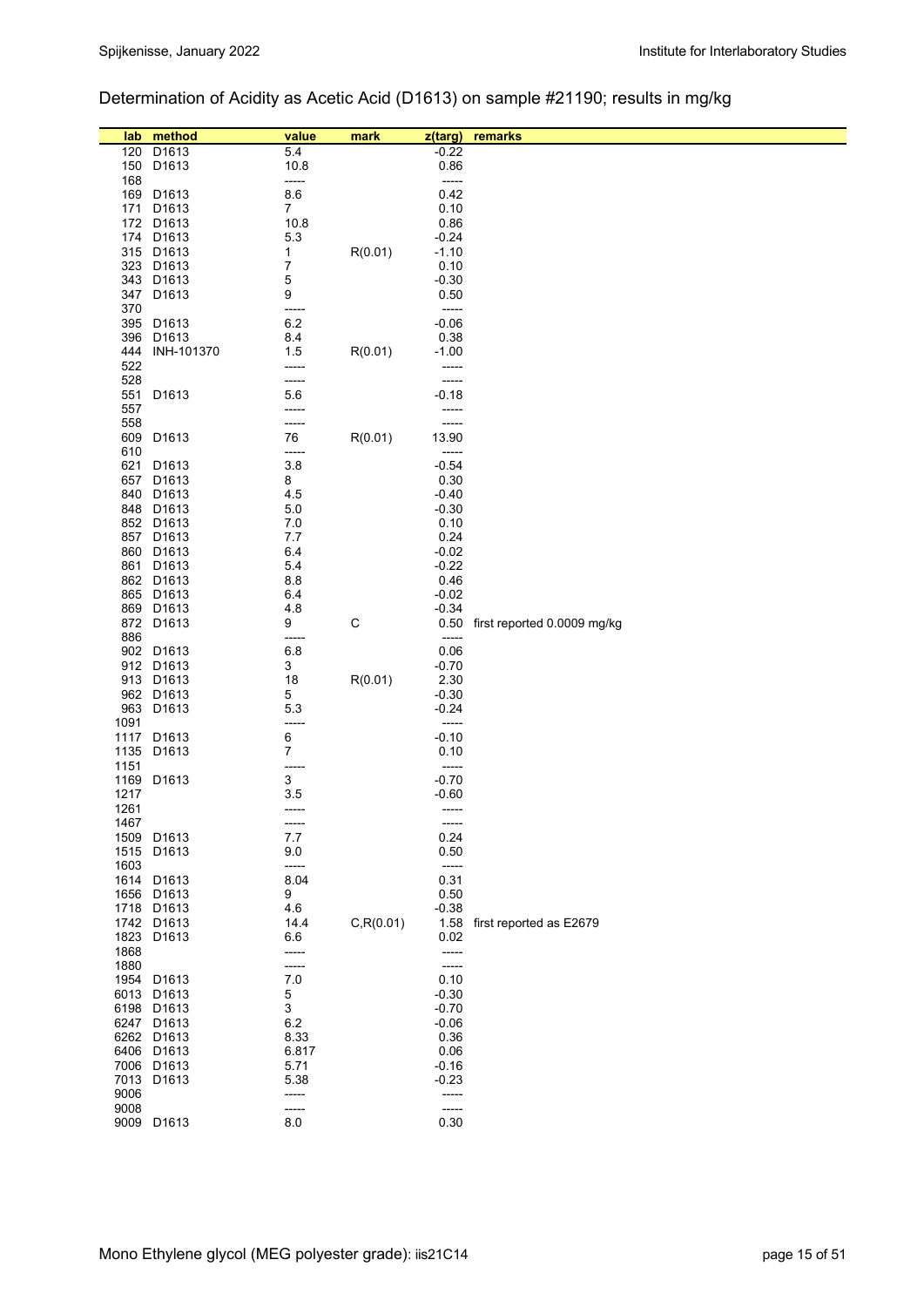Institute for Interlaboratory Studies **Spice 10 and Spillen and Spillen Spillen Spillen Spillen Spillen Spillen Spillen Spillen Spillen Spillen Spillen Spillen Spillen Spillen Spillen Spillen Spillen Spillen Spillen Spille** 

| normality         | ΟK     |
|-------------------|--------|
| n                 | 47     |
| outliers          | 5      |
| mean(n)           | 6.508  |
| st.dev. (n)       | 1.9270 |
| R(calc.)          | 5.396  |
| st.dev.(D1613:17) | 5.0000 |
| R(D1613:17)       | 14     |



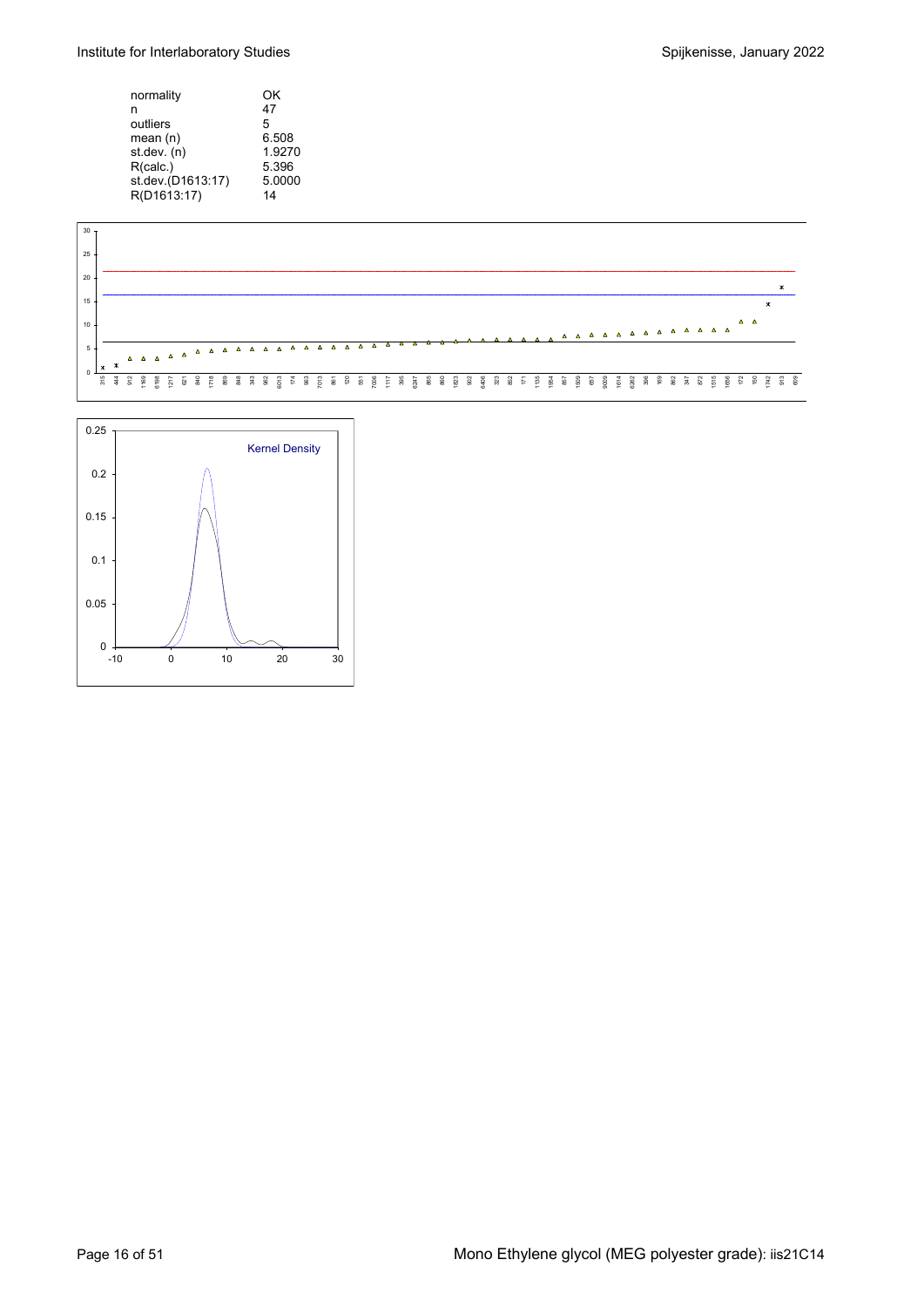## Determination of Aldehydes as Acetaldehyde on sample #21190; results in mg/kg

| lab  | method        | value  | mark       | z(targ) | remarks                   |
|------|---------------|--------|------------|---------|---------------------------|
| 120  |               | -----  |            | -----   |                           |
|      | 150 E2313     | 24.2   |            | $-1.07$ |                           |
| 168  |               | -----  |            | -----   |                           |
|      | 169 E2313     | 33.4   |            | $-0.25$ |                           |
|      |               |        |            |         |                           |
|      | 171 E2313     | 37     |            | 0.08    |                           |
|      | 172 E2313     | 34.0   |            | $-0.19$ |                           |
|      | 174 E2313     | 39.7   |            | 0.32    |                           |
|      | 315 E2313     | 37.6   |            | 0.13    |                           |
|      | 323 E2313     | 38.2   |            | 0.19    |                           |
|      | 343 E2313     | 38.3   |            | 0.20    |                           |
| 347  |               | -----  |            | -----   |                           |
| 370  |               |        |            | -----   |                           |
| 395  |               | -----  |            | -----   |                           |
|      | 396 E2313     | 26.2   |            | $-0.89$ |                           |
| 444  | E2313         | 30.64  |            | $-0.49$ |                           |
| 522  |               | -----  |            |         |                           |
| 528  |               |        |            |         |                           |
| 551  |               |        |            |         |                           |
| 557  |               |        |            |         |                           |
| 558  |               |        |            |         |                           |
|      |               |        |            |         |                           |
| 609  |               |        |            |         |                           |
| 610  |               |        |            |         |                           |
| 621  |               | -----  |            | -----   |                           |
|      | 657 E2313     | 39.2   |            | 0.28    |                           |
|      | 840 E2313     | 39.32  |            | 0.29    |                           |
|      | 848 E2313     | 36.6   |            | 0.04    |                           |
|      | 852 E2313     | 38.0   |            | 0.17    |                           |
|      | 857 E2313     | 39.6   |            | 0.31    |                           |
|      | 860 E2313     | 36.7   |            | 0.05    |                           |
| 861  |               | -----  |            | -----   |                           |
|      | 862 E2313     | 35.8   |            | $-0.03$ |                           |
|      | 865 E2313     | 35.9   |            | $-0.02$ |                           |
|      | 869 E2313     | 34.1   |            | $-0.18$ |                           |
| 872  |               | -----  |            |         |                           |
| 886  |               |        |            |         |                           |
| 902  |               |        |            |         |                           |
| 912  |               |        |            |         |                           |
| 913  |               | -----  |            | -----   |                           |
|      | 962 E2313     | 35     |            | $-0.10$ |                           |
|      | 963 E2313     | 35.6   |            | $-0.05$ |                           |
|      |               |        |            | 0.31    |                           |
|      | 1091 E2313    | 39.6   |            |         |                           |
| 1117 |               | 54.32  | C, R(0.01) |         | 1.64 first reported 0.67  |
|      | 1135 E2313    | 38.8   |            | 0.24    |                           |
| 1151 |               | -----  |            | -----   |                           |
|      | 1169 E2313    | 40.15  |            | 0.36    |                           |
| 1217 |               | 31.3   |            | $-0.43$ |                           |
| 1261 |               | -----  |            | -----   |                           |
| 1467 |               | -----  |            | -----   |                           |
|      | 1509 E2313    | 35.00  |            | $-0.10$ |                           |
|      | 1515 E2313    | 33.37  |            | $-0.25$ |                           |
|      | 1603 In house | 119.7  | C, R(0.01) |         | 7.53 first reported 115.4 |
| 1614 | E2313         | 38.68  |            | 0.23    |                           |
| 1656 |               | -----  |            | -----   |                           |
|      | 1718 E2313    | 38.09  |            | 0.18    |                           |
|      | 1742 E2313    | 13.4   | R(0.01)    | $-2.05$ |                           |
|      | 1823 E2313    | 38.958 |            | 0.26    |                           |
|      | 1868 E2313    | 30.2   |            | $-0.53$ |                           |
|      | 1880 E2313    | 39.0   |            | 0.26    |                           |
|      | 1954 E2313    | 35.38  |            | $-0.07$ |                           |
|      | 6013 E2313    | 37.6   |            | 0.13    |                           |
|      | 6198 E2313    | 33.44  |            | $-0.24$ |                           |
|      |               |        |            |         |                           |
|      | 6247 E2313    | 40.1   |            | 0.36    |                           |
| 6262 |               | -----  |            | -----   |                           |
|      | 6406 E2313    | 48.20  |            | 1.09    |                           |
| 7006 |               | -----  |            | -----   |                           |
|      | 7013 E2313    | 39.869 |            | 0.34    |                           |
|      | 9006 E2313    | 35.45  |            | $-0.06$ |                           |
|      | 9008 E2313    | 35.35  |            | $-0.07$ |                           |
|      | 9009 E2313    | 27.6   |            | $-0.77$ |                           |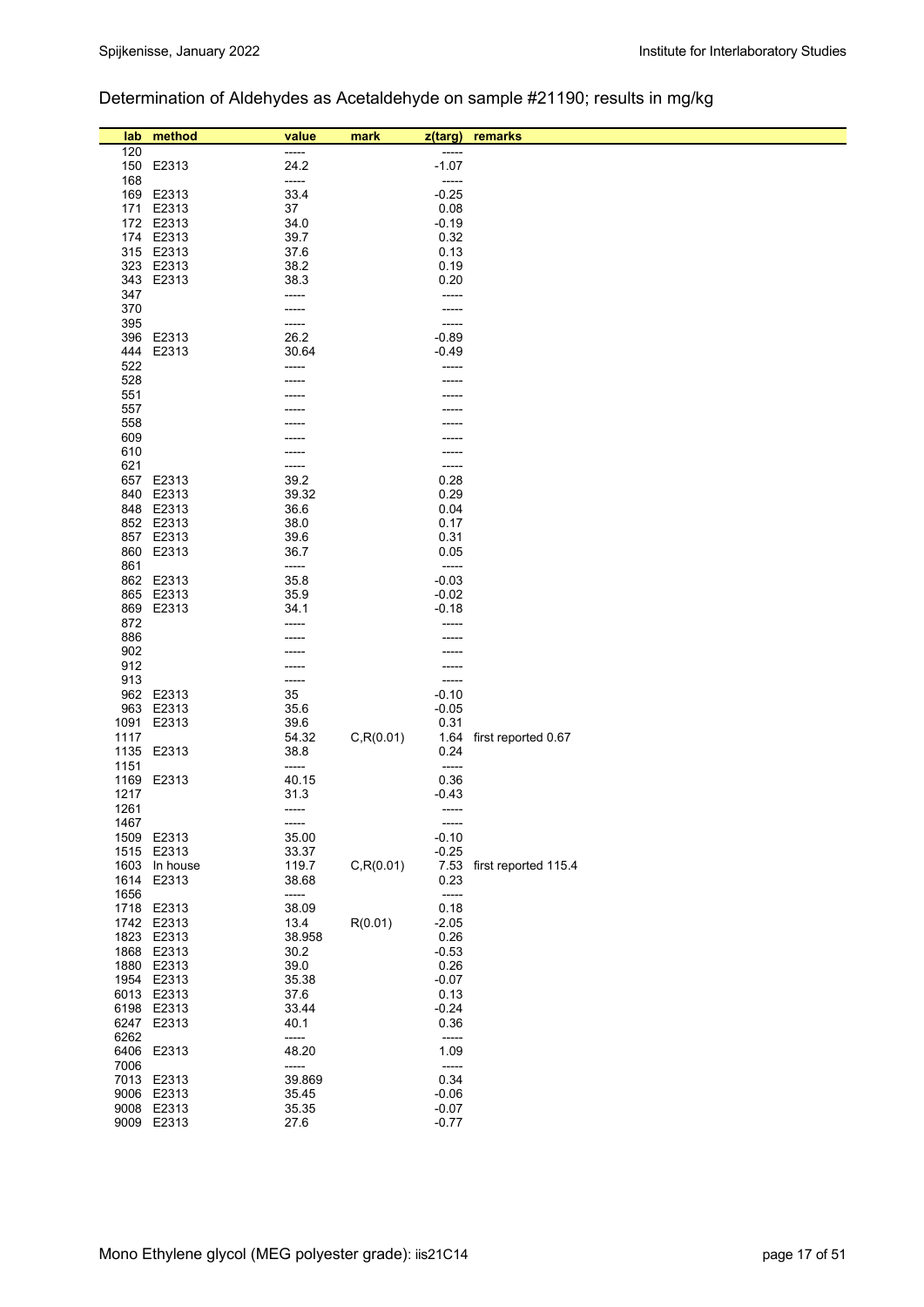| normality          | suspect |
|--------------------|---------|
| n                  | 41      |
| outliers           | 3       |
| mean(n)            | 36.127  |
| st.dev. (n)        | 4.2946  |
| R(calc.)           | 12.025  |
| st.dev.(E2313:21a) | 11.0985 |
| R(E2313:21a)       | 31.076  |
|                    |         |



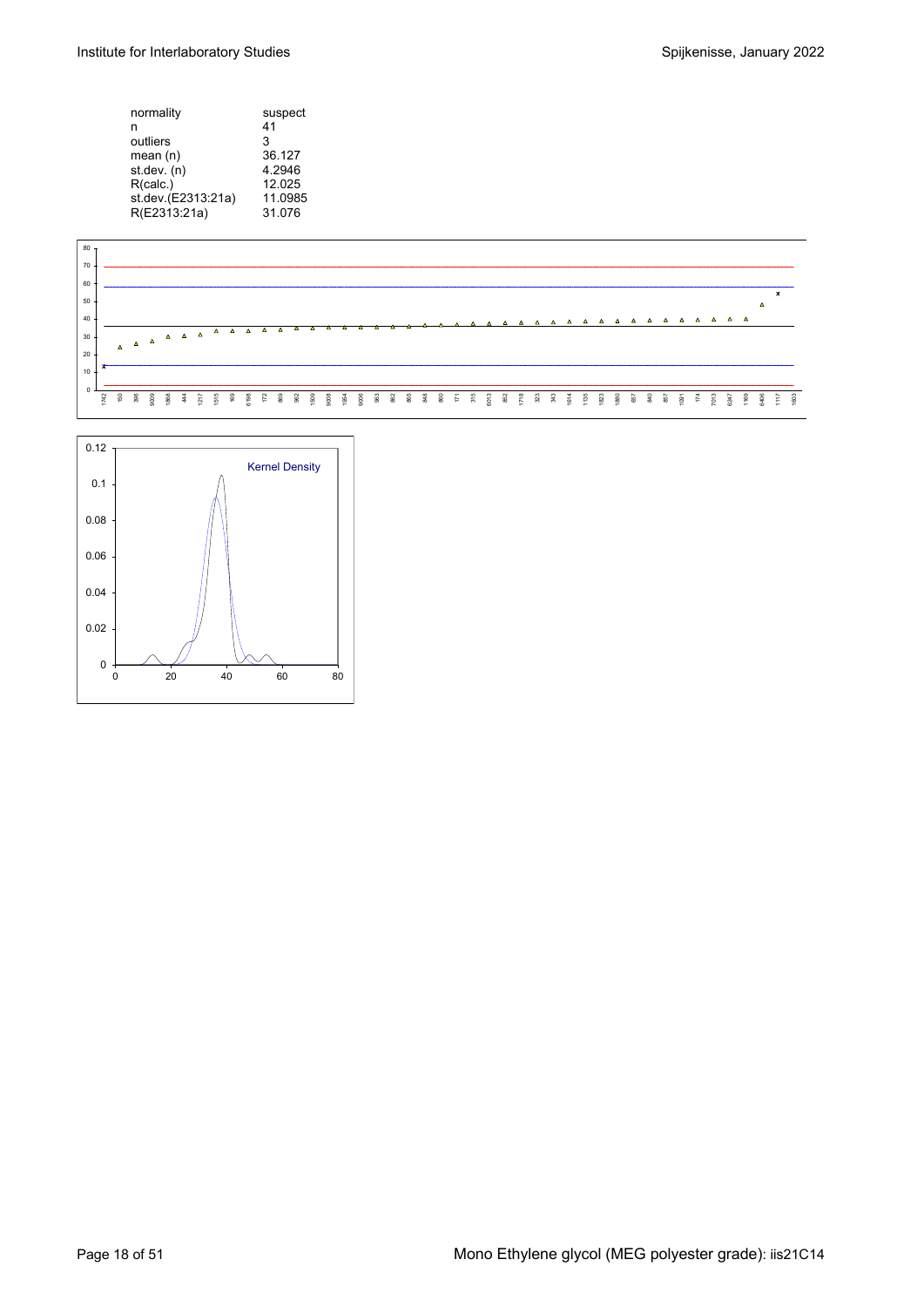## Determination of Appearance on sample #21190;

| lab  | method      | value                         | mark | z(targ) | remarks |
|------|-------------|-------------------------------|------|---------|---------|
|      |             |                               |      |         |         |
| 120  | D4176       | Pass                          |      | -----   |         |
|      | 150 Visual  | C&B                           |      | -----   |         |
| 168  |             | -----                         |      |         |         |
|      | 169 Visual  | Pass                          |      |         |         |
|      | 171 E2680   | Pass                          |      | ----    |         |
|      | 172 Visual  | Pass                          |      |         |         |
|      | 174 Visual  | Clear & Free                  |      |         |         |
|      | 315 E2680   | pass                          |      |         |         |
|      | 323 E2679   |                               |      |         |         |
|      |             | clear and bright              |      |         |         |
|      | 343 E2680   | PASS                          |      |         |         |
|      | 347 E2680   | Pass                          |      |         |         |
|      | 370 E2680   | pass                          |      | ----    |         |
|      | 395 E2680   | <b>PASS</b>                   |      |         |         |
|      | 396 E2680   | Pass                          |      |         |         |
|      | 444 E2680   | Pass                          |      |         |         |
| 522  |             | -----                         |      | ----    |         |
| 528  |             | -----                         |      |         |         |
|      | 551 E2680   | Pass                          |      |         |         |
|      |             |                               |      |         |         |
| 557  |             | -----                         |      |         |         |
| 558  |             | -----                         |      |         |         |
|      | 609 E2680   | Pass                          |      |         |         |
| 610  |             | -----                         |      |         |         |
|      | 621 Visual  | Pass                          |      |         |         |
| 657  | E2680       | Pass                          |      |         |         |
|      | 840 E2680   | Pass                          |      |         |         |
| 848  |             | Bright&Clear                  |      |         |         |
|      | 852 Visual  |                               |      |         |         |
|      |             | Clear&Bright                  |      |         |         |
|      | 857 E2680   | Pass                          |      |         |         |
|      | 860 E2680   | Pass                          |      |         |         |
|      | 861 E2680   | <b>Bright clear</b>           |      |         |         |
|      | 862 E2680   | pass                          |      | ----    |         |
|      | 865 Visual  | Pass                          |      |         |         |
|      | 869 E2680   | Pass                          |      |         |         |
| 872  |             | -----                         |      |         |         |
| 886  |             | -----                         |      | ----    |         |
|      | 902 E2680   | <b>PASS</b>                   |      |         |         |
|      |             |                               |      |         |         |
|      | 912 E2680   | Pass                          |      |         |         |
|      | 913 E2680   | Clear and Bright              |      | ----    |         |
|      | 962 D4176   | Pass                          |      |         |         |
|      | 963 E2680   | Pass                          |      |         |         |
| 1091 |             | -----                         |      |         |         |
|      | 1117 E2680  | pass                          |      |         |         |
|      | 1135 Visual | <b>CFSM</b>                   |      |         |         |
| 1151 |             | -----                         |      |         |         |
| 1169 | D4176       | Pass                          |      |         |         |
|      |             |                               |      |         |         |
| 1217 |             | pass                          |      |         |         |
| 1261 |             | -----                         |      | -----   |         |
| 1467 |             | -----                         |      | -----   |         |
|      | 1509 E2680  | Clear & FFSM                  |      |         |         |
|      | 1515 E2680  | Pass                          |      |         |         |
|      | 1603 Visual | <b>PASS</b>                   |      |         |         |
|      | 1614 D4176  | Clear Colourless liquid       |      |         |         |
|      | 1656 Visual | pass                          |      |         |         |
|      | 1718 E2680  | <b>CFFSM</b>                  |      |         |         |
|      | 1742 E2680  | Fail                          |      |         |         |
|      |             |                               |      |         |         |
|      | 1823 D4176  | Pass                          |      |         |         |
| 1868 |             | Clear                         |      | -----   |         |
|      | 1880 E2680  | Pass                          |      |         |         |
|      | 1954 Visual | <b>Clear Colorless Liquid</b> |      |         |         |
|      | 6013 D4176  | Clear&Bright                  |      |         |         |
|      | 6198 D4176  | pass                          |      |         |         |
|      | 6247 D4176  | clear colourless liquid       |      |         |         |
|      | 6262 Visual | Cl. & Br.                     |      | ----    |         |
|      | 6406 E2680  | Pass                          |      |         |         |
|      |             |                               |      |         |         |
| 7006 |             | -----                         |      |         |         |
| 7013 |             | -----                         |      |         |         |
|      | 9006 E2680  | Pass                          |      |         |         |
| 9008 |             | -----                         |      |         |         |
|      | 9009 E2680  | <b>PASS</b>                   |      | -----   |         |
|      |             |                               |      |         |         |
|      | n           | 53                            | 1    |         |         |
|      | mean $(n)$  | Pass (Clear & Bright)         | Fail |         |         |
|      |             |                               |      |         |         |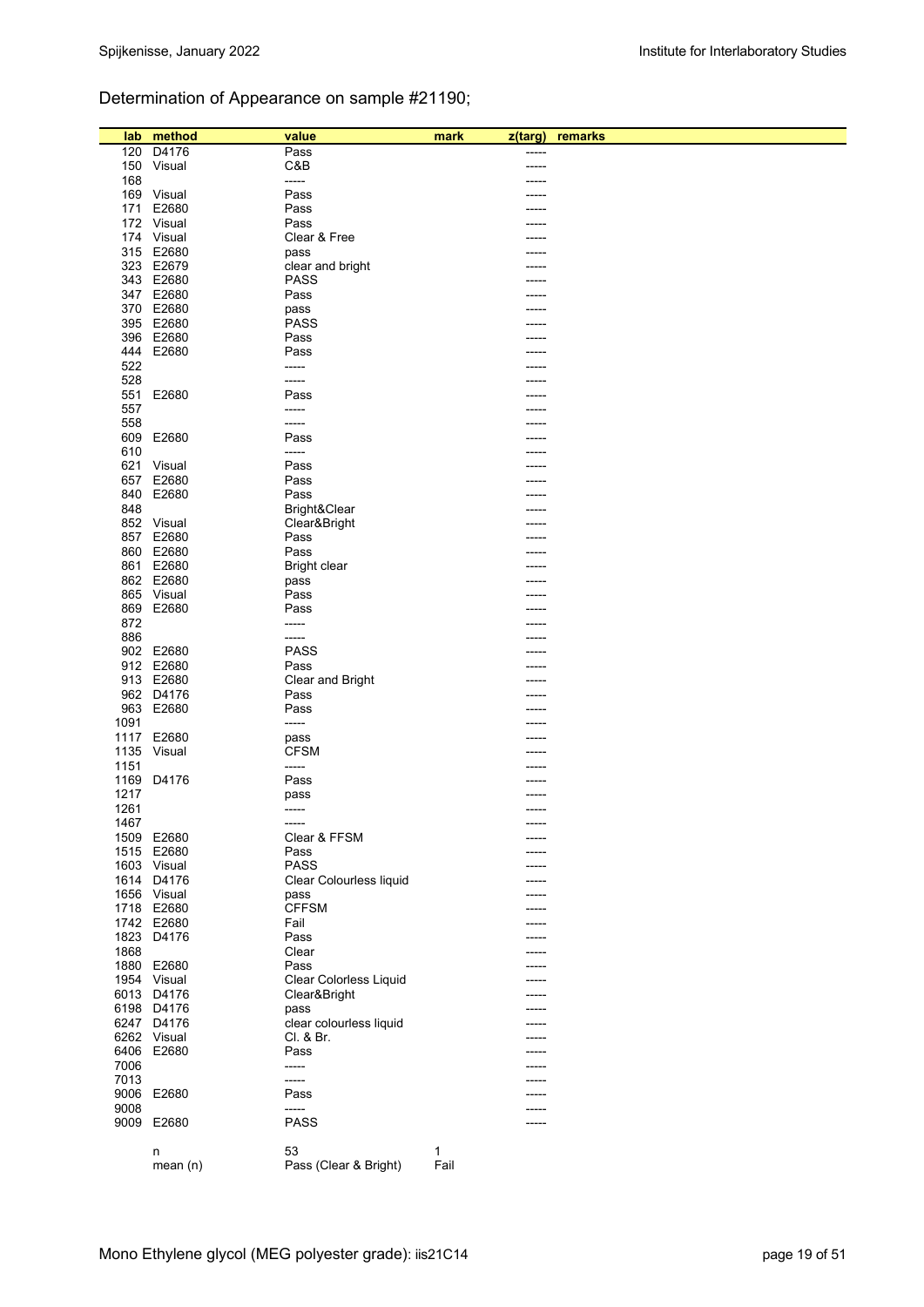## Determination of Ash content on sample #21190; results in %M/M

| lab  | method    | value                                                        | mark        | z(targ) | remarks                                 |  |
|------|-----------|--------------------------------------------------------------|-------------|---------|-----------------------------------------|--|
| 120  | D482      | < 0.001                                                      |             | -----   |                                         |  |
| 150  | D482      | < 0.010                                                      |             |         |                                         |  |
| 168  |           | -----                                                        |             |         |                                         |  |
| 169  | D482      | 0.0                                                          |             |         |                                         |  |
|      |           |                                                              |             |         |                                         |  |
| 171  | D482      | < 0.010                                                      |             |         |                                         |  |
|      | 172 D482  | < 0.010                                                      |             |         |                                         |  |
|      | 174 D482  | < 0.001                                                      |             |         |                                         |  |
|      | 315 D482  | < 0.001                                                      |             |         |                                         |  |
| 323  | D482      | < 0.001                                                      |             |         |                                         |  |
|      |           |                                                              |             |         |                                         |  |
| 343  | D482      | < 0.01                                                       | $\mathsf C$ |         | first reported 0.01                     |  |
| 347  |           | -----                                                        |             | -----   |                                         |  |
| 370  |           | -----                                                        |             | -----   |                                         |  |
| 395  |           | -----                                                        |             |         |                                         |  |
| 396  | D482      | $0,01$                                                       |             |         |                                         |  |
|      |           |                                                              |             |         |                                         |  |
| 444  |           | -----                                                        |             |         |                                         |  |
| 522  |           | -----                                                        |             |         |                                         |  |
| 528  |           | -----                                                        |             |         |                                         |  |
| 551  | D482      | < 0.001                                                      |             |         |                                         |  |
| 557  |           | -----                                                        |             |         |                                         |  |
|      |           |                                                              |             |         |                                         |  |
| 558  |           | -----                                                        |             |         |                                         |  |
| 609  |           |                                                              |             |         |                                         |  |
| 610  |           | -----                                                        |             |         |                                         |  |
| 621  | D482      | < 0.01                                                       |             |         |                                         |  |
| 657  | D482      | < 0.010                                                      |             |         |                                         |  |
| 840  | D482      | 0.0001                                                       |             |         |                                         |  |
|      |           |                                                              |             |         |                                         |  |
|      | 848 D482  | 0.0002                                                       |             |         |                                         |  |
|      | 852 D482  | < 0.001                                                      |             |         |                                         |  |
| 857  | D482      | < 0.001                                                      |             |         |                                         |  |
|      | 860 D482  | 0.0003                                                       |             | -----   |                                         |  |
| 861  | D482      | < 0.001                                                      |             |         |                                         |  |
|      |           |                                                              |             |         |                                         |  |
|      | 862 D482  | 0.0002                                                       |             |         |                                         |  |
|      | 865 D482  | 0.0003                                                       |             |         |                                         |  |
| 869  | D482      | 0.0005                                                       |             |         |                                         |  |
| 872  |           | -----                                                        |             |         |                                         |  |
| 886  | D482      | < 0.001                                                      |             |         |                                         |  |
| 902  |           | -----                                                        |             |         |                                         |  |
|      |           |                                                              |             |         |                                         |  |
|      | 912 D482  | < 0.001                                                      |             |         |                                         |  |
| 913  | D482      | < 0.001                                                      |             |         |                                         |  |
|      | 962 D482  | < 0.01                                                       |             |         |                                         |  |
| 963  | D482      | < 0.01                                                       |             |         |                                         |  |
| 1091 |           | -----                                                        |             |         |                                         |  |
| 1117 | D482      | $<10$                                                        |             |         |                                         |  |
|      |           |                                                              |             |         |                                         |  |
| 1135 | D482      | < 0.001                                                      |             |         |                                         |  |
| 1151 |           | -----                                                        |             |         |                                         |  |
| 1169 |           |                                                              |             |         |                                         |  |
| 1217 |           |                                                              |             |         |                                         |  |
| 1261 |           | -----                                                        |             | -----   |                                         |  |
| 1467 |           | -----                                                        |             | -----   |                                         |  |
|      |           |                                                              |             |         |                                         |  |
|      | 1509 D482 | 0.0000                                                       |             | -----   |                                         |  |
| 1515 |           | -----                                                        |             |         |                                         |  |
| 1603 | In house  | <loq< td=""><td></td><td>-----</td><td></td><td></td></loq<> |             | -----   |                                         |  |
| 1614 |           | -----                                                        |             | -----   |                                         |  |
| 1656 | D482      | < 0.001                                                      |             | ----    |                                         |  |
|      | 1718 D482 | 0.0000                                                       |             | -----   |                                         |  |
|      |           |                                                              |             |         |                                         |  |
| 1742 |           | -----                                                        |             | -----   |                                         |  |
| 1823 | D482      | 0.0008                                                       |             |         |                                         |  |
| 1868 |           | -----                                                        |             | -----   |                                         |  |
| 1880 |           | -----                                                        |             | -----   |                                         |  |
| 1954 | D482      | 0.000337                                                     |             | -----   |                                         |  |
| 6013 | D482      | < 0.001                                                      |             | -----   |                                         |  |
| 6198 |           |                                                              |             |         |                                         |  |
|      |           | -----                                                        |             |         |                                         |  |
| 6247 | D482      | 0.0002                                                       |             |         |                                         |  |
| 6262 | D482      | < 0.001                                                      |             | -----   |                                         |  |
| 6406 |           | -----                                                        |             |         |                                         |  |
| 7006 |           | -----                                                        |             |         |                                         |  |
| 7013 | D482      | 0.0002997                                                    |             | -----   |                                         |  |
|      |           |                                                              |             |         |                                         |  |
| 9006 |           | -----                                                        |             | -----   |                                         |  |
| 9008 |           | -----                                                        |             | ----    |                                         |  |
| 9009 |           | -----                                                        |             |         |                                         |  |
|      |           |                                                              |             |         |                                         |  |
|      | n         | 38                                                           |             |         |                                         |  |
|      | mean (n)  | < 0.01                                                       |             |         | range ASTM D482:19: 0.010 to 0.180 %M/M |  |
|      |           |                                                              |             |         |                                         |  |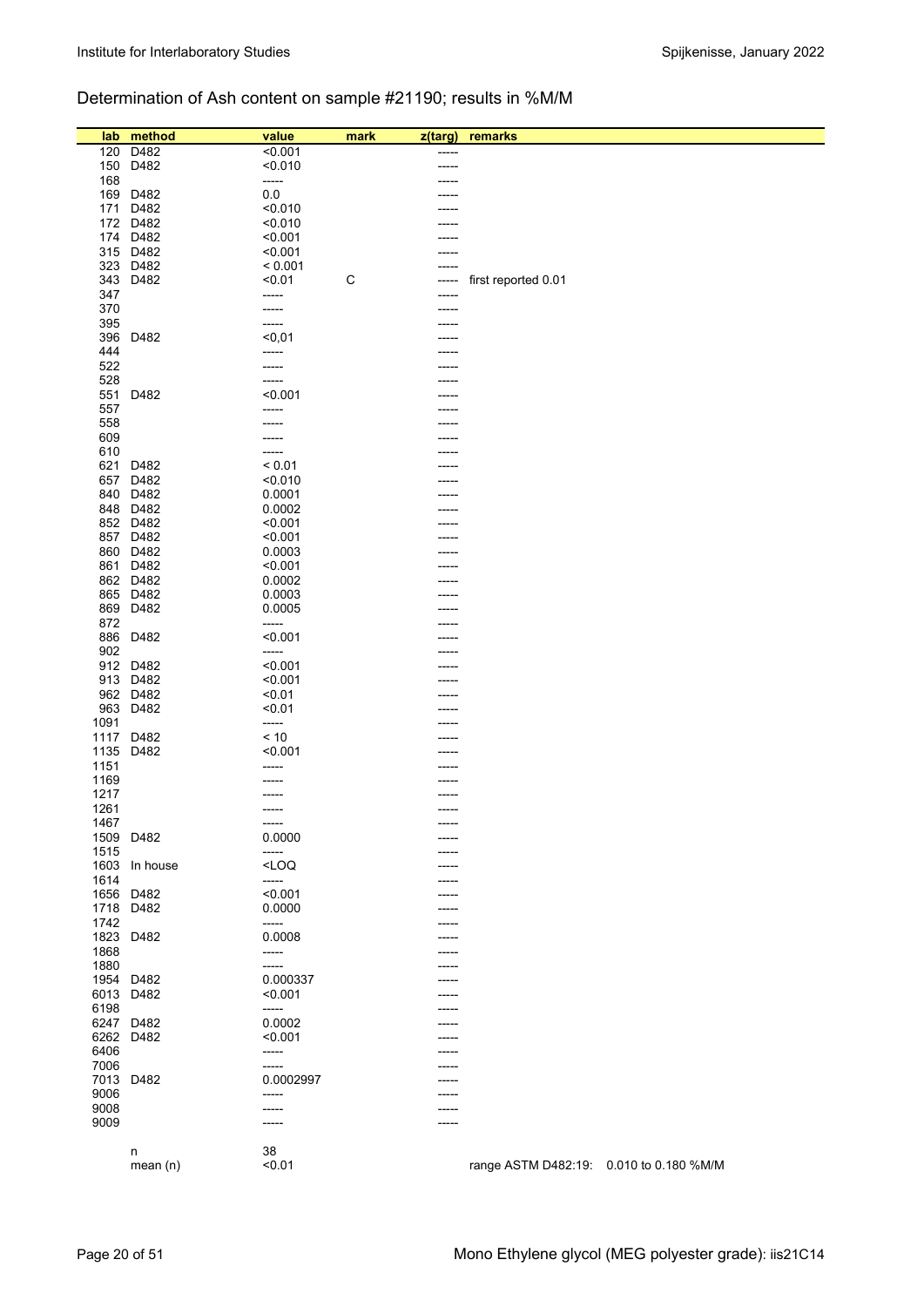## Determination of Inorganic Chloride as Cl on sample #21190; results in mg/kg

| lab  | method          | value       | mark       | z(targ)     | remarks                   |
|------|-----------------|-------------|------------|-------------|---------------------------|
| 120  |                 | -----       |            | -----       |                           |
| 150  |                 | -----       |            | -----       |                           |
| 168  |                 | -----       |            | -----       |                           |
| 169  | E2469           | 0.348       | G(0.01)    | 66.92       |                           |
| 171  |                 | -----       |            | -----       |                           |
|      | 172 E2469       | 0.08        | C, G(0.01) |             | 12.75 first reported 0.06 |
|      | 174 E2469       | < 0.01      |            | -----       |                           |
|      | 315 E2469       | < 0.01      |            | $- - - - -$ |                           |
|      | 323 E2469       | ${}_{0.03}$ |            | $--- -$     |                           |
|      | 343 E2469       | 0.03        |            | 2.64        |                           |
| 347  |                 | -----       |            | -----       |                           |
| 370  |                 | -----       |            |             |                           |
| 395  |                 | -----       |            |             |                           |
| 396  |                 | -----       |            | -----       |                           |
| 444  | E2469           | 0.005       |            | $-2.41$     |                           |
| 522  |                 | -----       |            |             |                           |
| 528  |                 |             |            |             |                           |
| 551  |                 |             |            |             |                           |
| 557  |                 |             |            |             |                           |
| 558  |                 |             |            |             |                           |
| 609  |                 |             |            |             |                           |
| 610  |                 |             |            |             |                           |
| 621  |                 | -----       |            |             |                           |
| 657  |                 | -----       |            |             |                           |
| 840  | IMPCA002        | < 0.2       |            |             |                           |
| 848  | E2469           | 0.017       |            | 0.02        |                           |
| 852  |                 | -----       |            |             |                           |
| 857  | <b>INH-4649</b> | < 0.5       |            |             |                           |
| 860  |                 | -----       |            |             |                           |
| 861  |                 | -----       |            |             |                           |
| 862  |                 | -----       |            |             |                           |
| 865  | <b>INH-001</b>  | < 0.3       |            |             |                           |
| 869  |                 | -----       |            |             |                           |
| 872  |                 |             |            |             |                           |
| 886  |                 |             |            |             |                           |
| 902  |                 |             |            |             |                           |
| 912  |                 |             |            |             |                           |
| 913  |                 |             |            |             |                           |
| 962  |                 | -----       |            |             |                           |
| 963  |                 | -----       |            | -----       |                           |
|      | 1091 E2469      | 0.015       |            | $-0.39$     |                           |
|      | 1117 E2469      | 0.023       |            | 1.23        |                           |
| 1135 |                 | -----       |            | -----       |                           |
| 1151 |                 | -----       |            |             |                           |
|      | 1169 E2469      | 50.1        |            |             |                           |
| 1217 |                 | -----       |            | -----       |                           |
| 1261 |                 | -----       |            |             |                           |
| 1467 |                 | -----       |            | -----       |                           |
|      | 1509 E2469      | 0.0127      |            | $-0.85$     |                           |
| 1515 |                 | -----       |            |             |                           |
|      | 1603 In house   | $<$ LOQ     |            |             |                           |
| 1614 |                 | -----       |            | -----       |                           |
|      | 1656 E2469      | < 0.01      |            | -----       |                           |
|      | 1718 E2469      | 0.0164      |            | $-0.11$     |                           |
|      | 1742 E2469      | 0.039       |            | 4.46        |                           |
|      | 1823 E2469      | 0.014       |            | $-0.59$     |                           |
| 1868 |                 | -----       |            | -----       |                           |
|      | 1880 E2469      | 0.01        |            | $-1.40$     |                           |
|      | 1954 E2469      | 0.02        |            | 0.62        |                           |
| 6013 |                 | -----       |            | -----       |                           |
|      | 6198 E2469      | 0.013       |            | $-0.79$     |                           |
|      | 6247 E2469      | 0.025       |            | 1.63        |                           |
| 6262 |                 | -----       |            | -----       |                           |
| 6406 |                 | -----       |            | -----       |                           |
| 7006 |                 | -----       |            | -----       |                           |
|      | 7013 E2469      | 0.005       |            | $-2.41$     |                           |
|      | 9006 E2469      | 0.015       |            | $-0.39$     |                           |
|      | 9008 E2469      | 0.015       |            | $-0.39$     |                           |
|      | 9009 E2469      | 0.0126      |            | $-0.87$     |                           |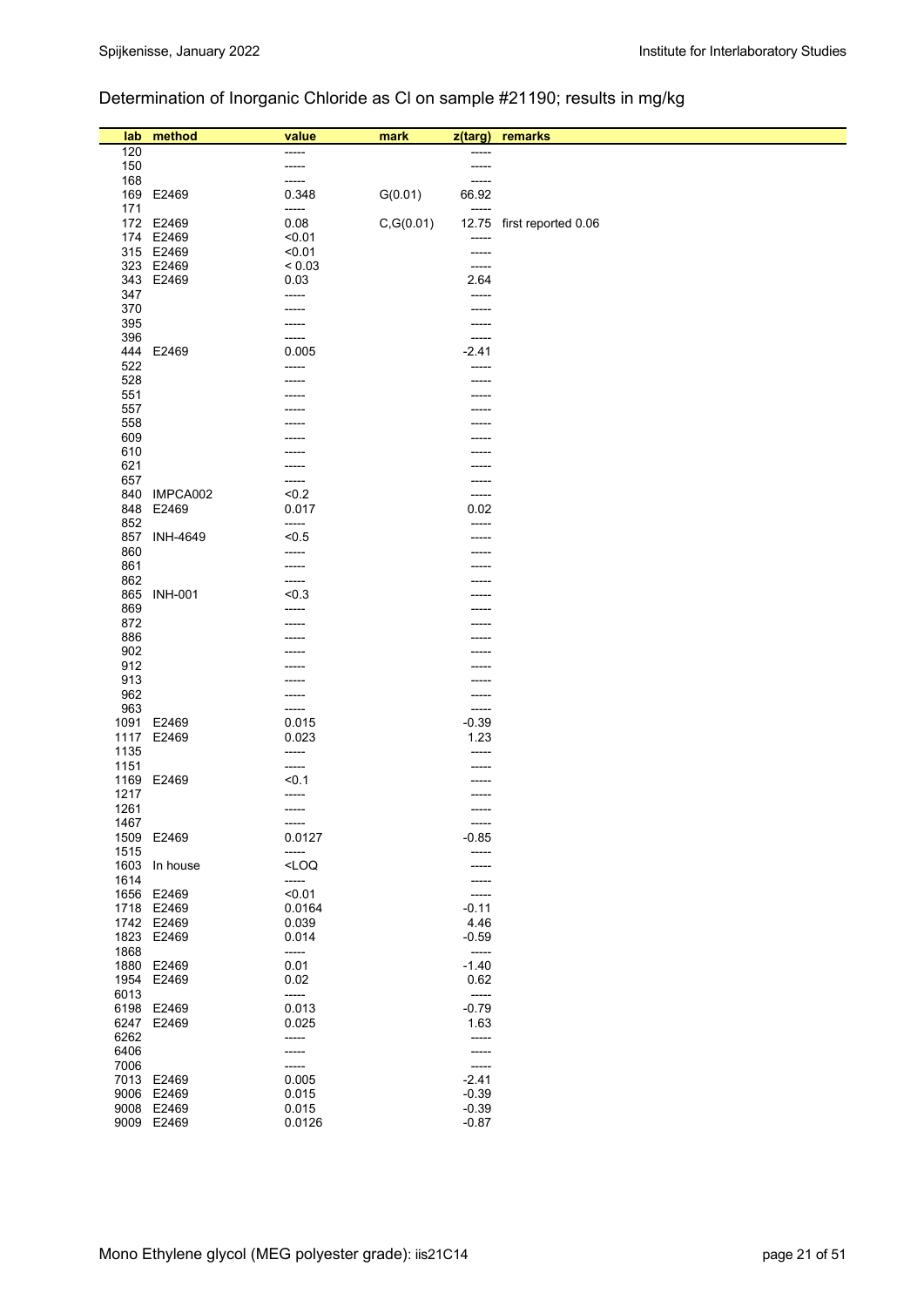Institute for Interlaboratory Studies **Spilled Engineering** Spijkenisse, January 2022

| not OK  |
|---------|
| 17      |
| 2       |
| 0.0169  |
| 0.00857 |
| 0.0240  |
| 0.00495 |
| 0.0139  |
|         |



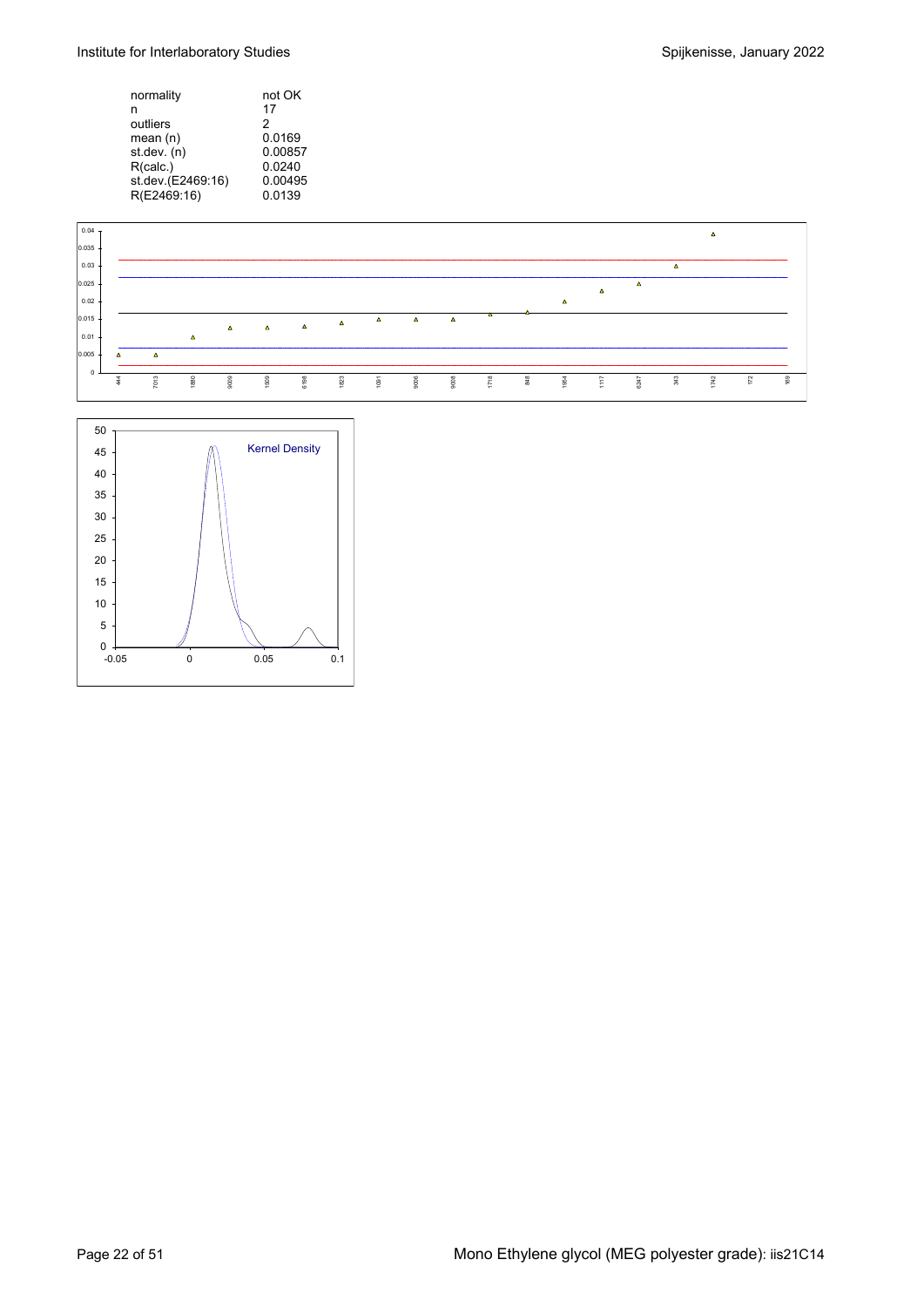## Determination of Color Pt/Co (Manual) on sample #21190

|              | lab method | value                   |                             | remarks |
|--------------|------------|-------------------------|-----------------------------|---------|
| 120          |            |                         | mark<br>$z$ (targ)<br>----- |         |
| 150          |            | -----                   | ----                        |         |
| 168          |            | -----                   |                             |         |
|              | 169 D1209  | $5$                     |                             |         |
|              | 171 D1209  | $5$                     |                             |         |
|              | 172 D1209  | $0.0$                   |                             |         |
| 174          |            | -----                   |                             |         |
|              | 315 D1209  | $<$ 5                   |                             |         |
|              | 323 D1209  | < 5                     |                             |         |
| 343          |            | -----                   | ----                        |         |
| 347          |            | -----                   | -----                       |         |
|              | 370 D1209  | $\overline{2}$          | 0.17                        |         |
| 395          |            | -----                   | -----                       |         |
|              | 396 D1209  | $\overline{\mathbf{c}}$ | 0.17                        |         |
| 444          |            | -----                   | -----                       |         |
| 522          |            |                         | -----                       |         |
| 528<br>551   | D1209      |                         | -----<br>$-0.23$            |         |
| 557          |            | 1<br>-----              | -----                       |         |
| 558          |            |                         |                             |         |
| 609          |            |                         |                             |         |
| 610          |            | -----                   | -----                       |         |
|              | 621 D1209  | $<$ 5                   | -----                       |         |
|              | 657 D1209  | $\overline{\mathbf{c}}$ | 0.17                        |         |
|              | 840 D1209  | 2                       | 0.17                        |         |
|              | 848 D1209  | 2                       | 0.17                        |         |
|              | 852 D1209  | 2                       | 0.17                        |         |
|              | 857 D1209  | 2                       | 0.17                        |         |
|              | 860 D1209  | 2                       | 0.17                        |         |
|              | 861 D1209  | 2                       | 0.17                        |         |
|              | 862 D1209  | 2                       | 0.17                        |         |
|              | 865 D1209  | 2                       | 0.17                        |         |
|              | 869 D1209  | 2                       | 0.17                        |         |
|              | 872 D1209  | 1                       | $-0.23$                     |         |
|              | 886 D1209  | <5<br>2                 | -----<br>0.17               |         |
| 912          | 902 D1209  | -----                   | -----                       |         |
|              | 913 D1209  | $5$                     | -----                       |         |
|              | 962 D1209  | $5$                     | -----                       |         |
|              | 963 D1209  | 3                       | 0.57                        |         |
| 1091         |            | -----                   | -----                       |         |
|              | 1117 D1209 | 1                       | $-0.23$                     |         |
| 1135         |            | -----                   |                             |         |
| 1151         |            | -----                   |                             |         |
|              | 1169 D1209 | <1                      |                             |         |
| 1217         |            | <5                      |                             |         |
| 1261         |            | -----                   | -----                       |         |
| 1467         |            | $-----1$                |                             |         |
|              | 1509 D1209 | <5                      |                             |         |
|              | 1515 D1209 | 0                       | $-0.63$                     |         |
| 1603         | 1614 D1209 | -----<br>$\mathbf{1}$   | $-----$<br>$-0.23$          |         |
| 1656         |            | -----                   | -----                       |         |
|              | 1718 D1209 | <5                      | -----                       |         |
|              | 1742 D1209 | 0.0                     | $-0.63$                     |         |
| 1823         |            | -----                   | $-----$                     |         |
|              | 1868 D1209 | $<$ 5                   | -----                       |         |
| 1880         |            | -----                   | -----                       |         |
|              | 1954 D1209 | $\boldsymbol{2}$        | 0.17                        |         |
|              | 6013 D1209 | 1                       | $-0.23$                     |         |
| 6198         |            | -----                   | $-----1$                    |         |
|              | 6247 D1209 | $\mathbf{1}$            | $-0.23$                     |         |
|              | 6262 D1209 | <5                      | $-----$                     |         |
|              | 6406 D1209 | $\overline{\mathbf{c}}$ | 0.17                        |         |
| 7006         |            | -----                   | $-----$                     |         |
|              | 7013 D1209 | 0.4                     | $-0.47$                     |         |
| 9006         |            | -----                   | -----                       |         |
| 9008<br>9009 |            |                         | -----                       |         |
|              |            |                         |                             |         |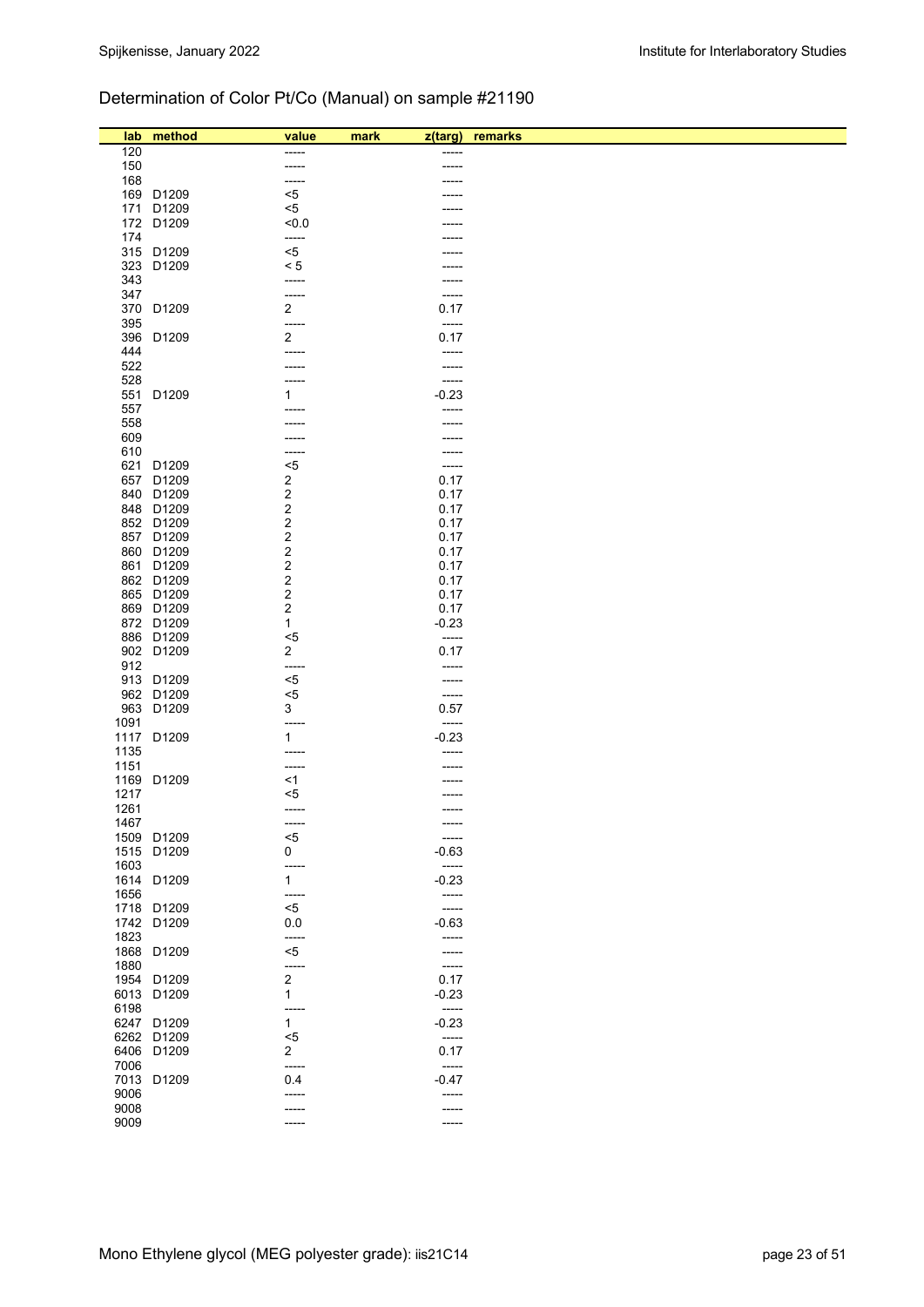| normality         | OK    |
|-------------------|-------|
| n                 | 25    |
| outliers          | n     |
| mean(n)           | 1.58  |
| st.dev. (n)       | 0.738 |
| R(calc.)          | 2.07  |
| st.dev.(D1209:05) | 2.500 |
| R(D1209:05)       |       |



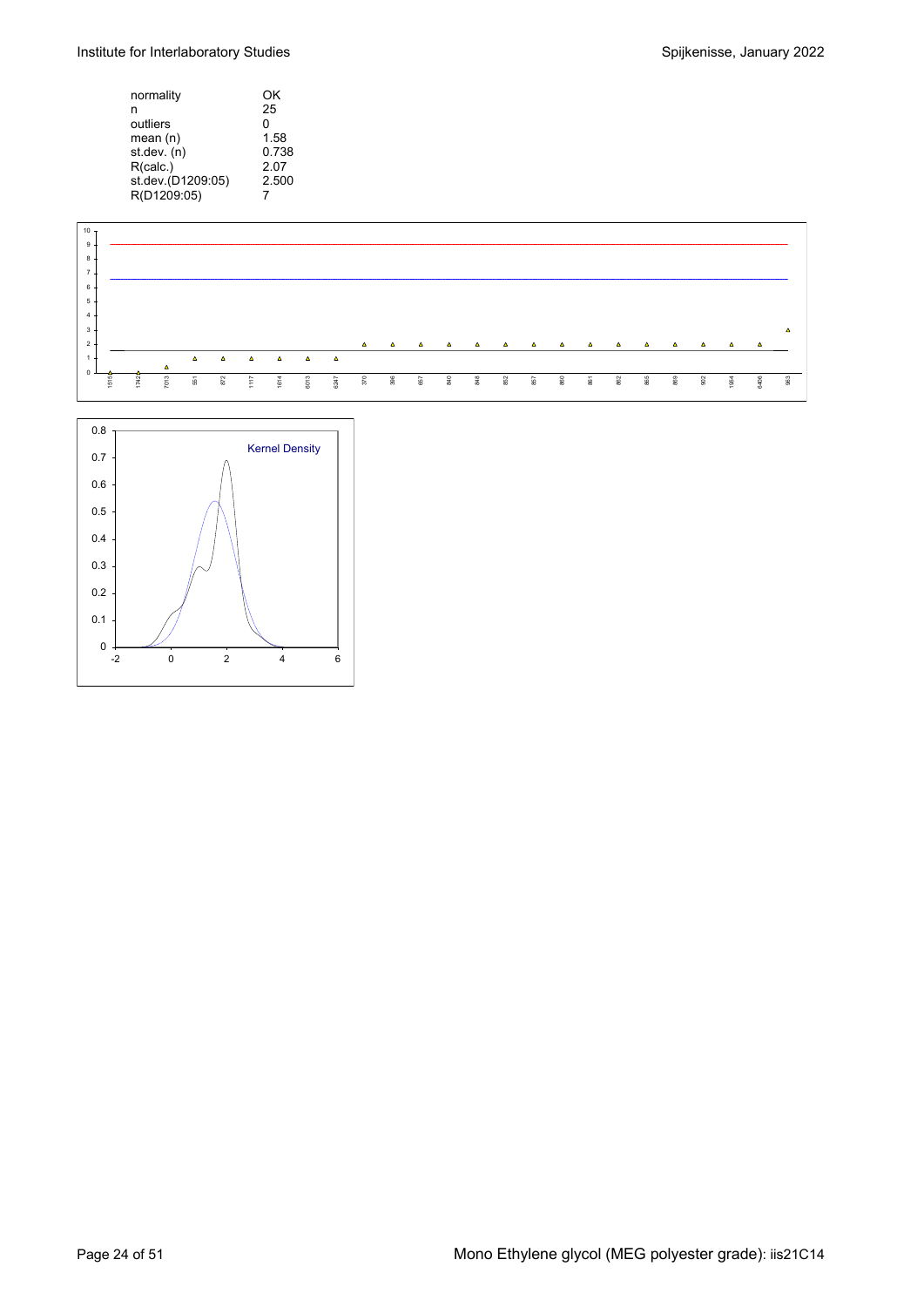## Determination of Color Pt/Co (Automated) on sample #21190

|      | lab method    | value                   | mark     | z(targ) remarks |
|------|---------------|-------------------------|----------|-----------------|
| 120  | D5386         | 2                       | 0.31     |                 |
|      | 150 D5386     | 0                       | $-0.85$  |                 |
| 168  |               | -----                   | -----    |                 |
|      | 169 D5386     | 1.36                    | $-0.06$  |                 |
|      | 171 D5386     | <5                      | -----    |                 |
|      | 172 D5386     | < 0.0                   | -----    |                 |
|      | 174 D5386     | 1.49                    | 0.02     |                 |
|      |               |                         |          |                 |
|      | 315 D5386     | 2                       | 0.31     |                 |
|      | 323 D5386     | $\mathbf{1}$            | $-0.27$  |                 |
| 343  |               | -----                   | -----    |                 |
|      | 347 D5386     | $\mathbf{1}$            | $-0.27$  |                 |
| 370  |               | -----                   | -----    |                 |
|      | 395 D5386     | $\overline{\mathbf{c}}$ | 0.31     |                 |
|      | 396 D5386     | $\overline{\mathbf{c}}$ | 0.31     |                 |
|      | 444 D5386     | <5                      | -----    |                 |
| 522  |               | -----                   |          |                 |
| 528  |               | -----                   | -----    |                 |
|      | 551 D5386     | 1                       | $-0.27$  |                 |
| 557  |               | -----                   | -----    |                 |
|      |               |                         |          |                 |
| 558  |               | -----                   | -----    |                 |
|      | 609 D5386     | 1.0                     | $-0.27$  |                 |
| 610  |               | -----                   | -----    |                 |
| 621  |               | -----                   | -----    |                 |
|      | 657 D5386     | 1.45                    | $-0.01$  |                 |
|      | 840 D5386     | 1.6                     | 0.08     |                 |
|      | 848 D5386     | 1                       | $-0.27$  |                 |
|      | 852 D5386     | 2                       | 0.31     |                 |
|      | 857 D5386     | $\overline{\mathbf{c}}$ | 0.31     |                 |
|      | 860 D5386     | 1.6                     | 0.08     |                 |
|      | 861 D5386     | 1                       | $-0.27$  |                 |
|      |               |                         |          |                 |
|      | 862 D5386     | 2                       | 0.31     |                 |
|      | 865 D5386     | 2                       | 0.31     |                 |
|      | 869 D5386     | 2                       | 0.31     |                 |
|      | 872 D5386     | 1                       | $-0.27$  |                 |
| 886  |               | -----                   | -----    |                 |
|      | 902 D5386     | 2                       | 0.31     |                 |
| 912  |               | -----                   | -----    |                 |
|      | 913 D5386     | 3                       | 0.89     |                 |
|      | 962 D5386     | 3                       | 0.89     |                 |
| 963  |               | -----                   | $-----1$ |                 |
|      | 1091 D5386    | 1                       | $-0.27$  |                 |
|      |               |                         |          |                 |
| 1117 |               | 1                       | $-0.27$  |                 |
| 1135 | D5386         | 1                       | $-0.27$  |                 |
| 1151 |               | -----                   | -----    |                 |
|      | 1169 D5386    | 0.3                     | $-0.68$  |                 |
| 1217 |               | -----                   | -----    |                 |
| 1261 |               | $-----1$                | -----    |                 |
| 1467 |               | ----                    | -----    |                 |
|      | 1509 D5386    | $\overline{\mathbf{c}}$ | 0.31     |                 |
| 1515 |               | -----                   | -----    |                 |
|      | 1603 In house | $\overline{2}$          | 0.31     |                 |
| 1614 |               | -----                   | -----    |                 |
|      |               |                         | $-----$  |                 |
|      | 1656 D5386    | $< 5$                   |          |                 |
|      | 1718 D5386    | $\mathbf{1}$            | $-0.27$  |                 |
| 1742 |               | -----                   | -----    |                 |
|      | 1823 D5386    | $1.2$                   | $-0.15$  |                 |
| 1868 |               | -----                   | $-----1$ |                 |
|      | 1880 D5386    | 1.63                    | 0.10     |                 |
| 1954 |               | -----                   | $-----$  |                 |
|      | 6013 D5386    | 1                       | $-0.27$  |                 |
|      | 6198 D5386    | 1.3                     | $-0.10$  |                 |
|      | 6247 D5386    | 1                       | $-0.27$  |                 |
|      |               |                         |          |                 |
|      | 6262 D5386    | 2                       | 0.31     |                 |
|      | 6406 D5386    | 1                       | $-0.27$  |                 |
| 7006 |               | -----                   | -----    |                 |
| 7013 |               | -----                   | -----    |                 |
|      | 9006 D5386    | 1.4                     | $-0.04$  |                 |
|      | 9008 D5386    | 1.15                    | $-0.18$  |                 |
|      | 9009 D5386    | 1.0                     | $-0.27$  |                 |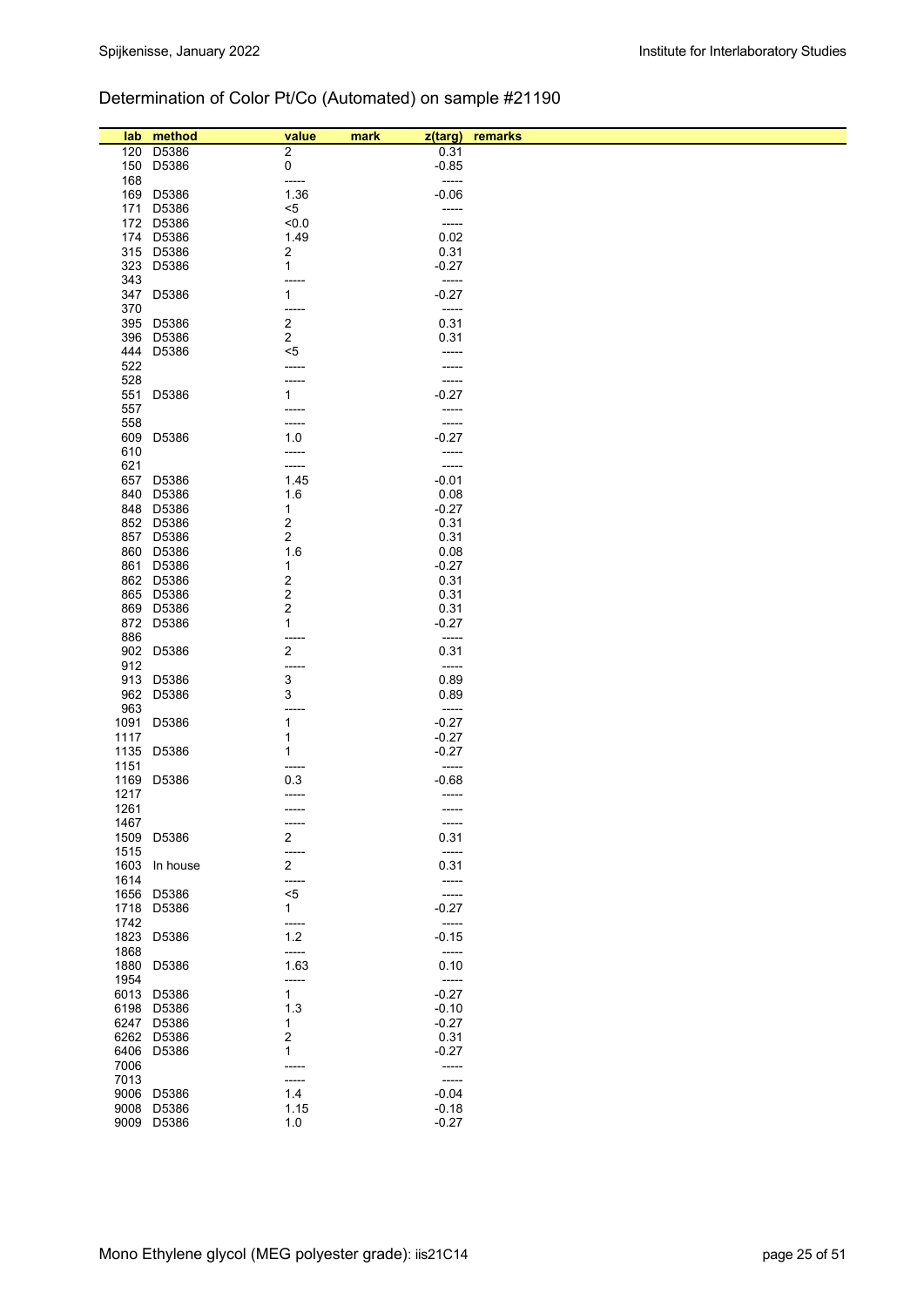Institute for Interlaboratory Studies **Spilled Engineering** Spijkenisse, January 2022

| normality         | ΟK    |
|-------------------|-------|
| n                 | 42    |
| outliers          | n     |
| mean(n)           | 1.46  |
| st.dev. (n)       | 0.614 |
| R(calc.)          | 172   |
| st.dev.(D5386:16) | 1.724 |
| R(D5386:16)       | 4.83  |



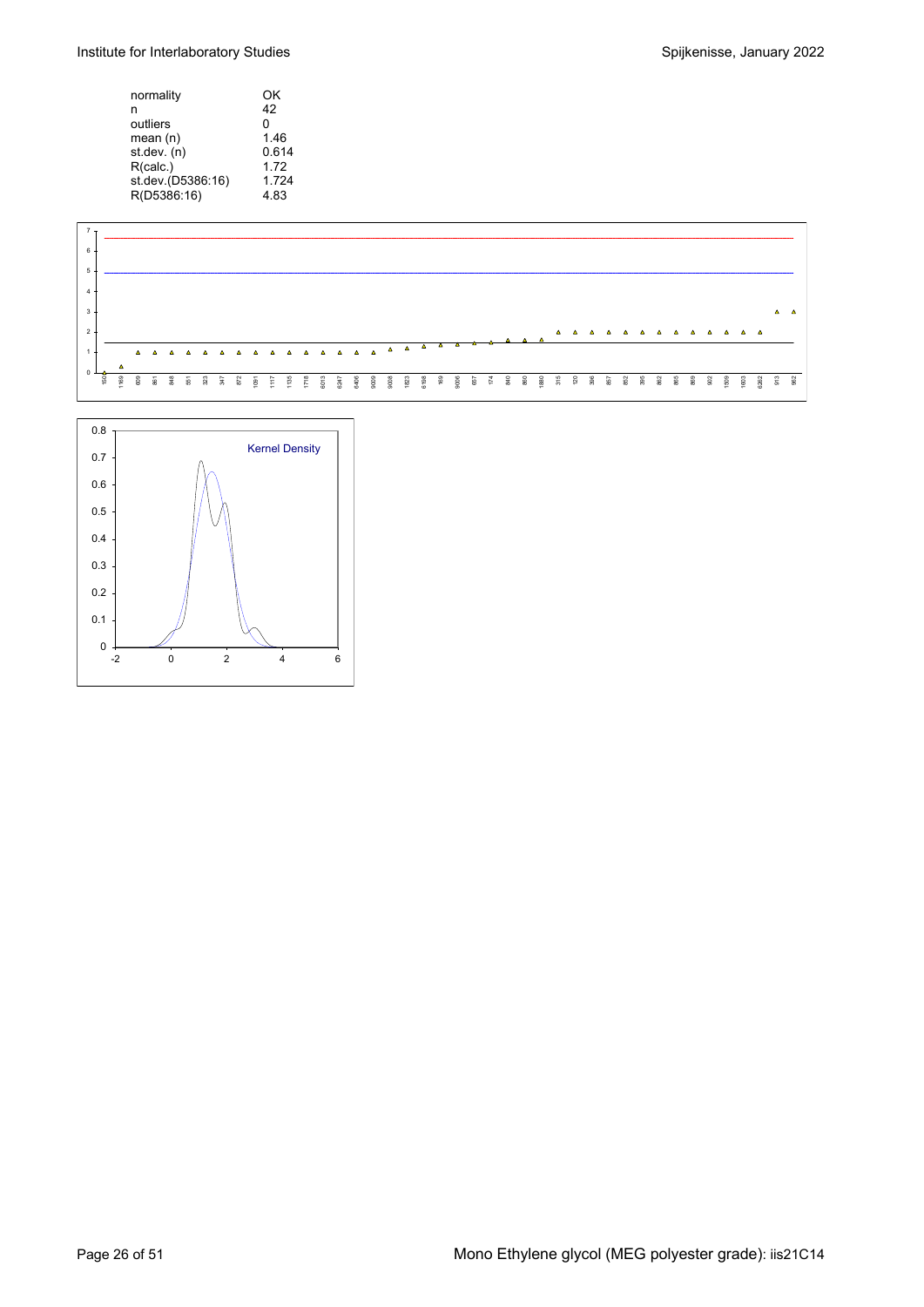## Determination of Density at 20°C on sample #21190; results in kg/L

| lab          | method                         | value            | mark       | z(targ)            | remarks                       |
|--------------|--------------------------------|------------------|------------|--------------------|-------------------------------|
| 120          | D4052                          | 1.11332          |            | $-0.01$            |                               |
|              | 150 D4052                      | 1.1136           | R(0.05)    | 1.56               |                               |
| 168          |                                | -----            |            | -----              |                               |
|              | 169 D4052                      | 1.1136           | R(0.05)    | 1.56               |                               |
|              | 171 D4052                      | 1.1134           |            | 0.44               |                               |
|              | 172 D4052                      | 1.1134           |            | 0.44               |                               |
|              | 174 D4052                      | 1.11328          |            | $-0.23$            |                               |
|              | 315 D4052                      | 1.1133           |            | $-0.12$            |                               |
|              | 323 D4052<br>343 D4052         | 1.1133           |            | $-0.12$            |                               |
|              | 347 D4052                      | 1.113<br>1.1133  | R(0.05)    | $-1.80$<br>$-0.12$ |                               |
|              | 370 D4052                      | 1.1133           |            | $-0.12$            |                               |
|              | 395 D4052                      | 1.1132           |            | $-0.68$            |                               |
|              | 396 D4052                      | 1.1132           |            | $-0.68$            |                               |
|              | 444 D4052                      | 1.1133           |            | $-0.12$            |                               |
| 522          |                                | -----            |            | -----              |                               |
| 528          |                                |                  |            | -----              |                               |
| 551          | D4052                          | 1.1133           |            | $-0.12$            |                               |
| 557          |                                | -----            |            | -----              |                               |
| 558          | 609 D4052                      | -----<br>1.1133  |            | -----<br>$-0.12$   |                               |
|              | 610 D4052                      | 1.11364          | C, R(0.05) |                    | 1.78 first reported 1.114     |
|              | 621 D4052                      | 1.1132           |            | $-0.68$            |                               |
|              | 657 D4052                      | 1.1133           |            | $-0.12$            |                               |
|              | 840 D4052                      | 1.1133           |            | $-0.12$            |                               |
|              | 848 D4052                      | 1.1133           |            | $-0.12$            |                               |
|              | 852 D4052                      | 1.1133           |            | $-0.12$            |                               |
|              | 857 D4052                      | 1.11334          |            | 0.10               |                               |
|              | 860 D4052                      | 1.11323          |            | $-0.51$            |                               |
|              | 861 D4052<br>862 D4052         | 1.1133<br>1.1133 |            | $-0.12$<br>$-0.12$ |                               |
|              | 865 D4052                      | 1.11329          |            | $-0.18$            |                               |
|              | 869 D4052                      | 1.1133           |            | $-0.12$            |                               |
|              | 872 D4052                      | 1.1133           |            | $-0.12$            |                               |
|              | 886 D4052                      | 1.1133           |            | $-0.12$            |                               |
|              | 902 D4052                      | 1.1134           |            | 0.44               |                               |
|              | 912 D4052                      | 1.1133           |            | $-0.12$            |                               |
|              | 913 D4052                      | 1.1133           |            | $-0.12$            |                               |
|              | 962 D4052<br>963 ISO12185      | 1.1133           | C          | $-0.12$            | $-0.12$ first reported 1.1153 |
|              | 1091 D4052                     | 1.1133<br>1.1133 |            | $-0.12$            |                               |
|              | 1117 D4052                     | 1.1134           |            | 0.44               |                               |
|              | 1135 ISO12185                  | 1.1132           |            | $-0.68$            |                               |
| 1151         |                                | -----            |            | -----              |                               |
|              | 1169 D4052                     | 1.11350          |            | 1.00               |                               |
| 1217         |                                | 1.11334          |            | 0.10               |                               |
| 1261<br>1467 |                                | -----<br>-----   |            | -----<br>-----     |                               |
|              | 1509 D4052                     | 1.11355          |            | 1.28               |                               |
|              | 1515 D4052                     | 1.1135           |            | 1.00               |                               |
|              | 1603 In house                  | 1.11343          |            | 0.61               |                               |
|              | 1614 D4052                     | 1.1133           |            | $-0.12$            |                               |
|              | 1656 D4052                     | 1.1134           |            | 0.44               |                               |
|              | 1718 D4052                     | 1.11330          |            | $-0.12$            |                               |
| 1823         | 1742 ISO12185<br>D4052         | 1.1134<br>1.1134 |            | 0.44<br>0.44       |                               |
| 1868         |                                | -----            |            | -----              |                               |
| 1880         |                                |                  |            | -----              |                               |
| 1954         | D4052                          | 1.1132           |            | $-0.68$            |                               |
|              | 6013 ISO12185                  | 1.1133           |            | $-0.12$            |                               |
|              | 6198 D4052                     | 1.11331          |            | $-0.07$            |                               |
|              | 6247 D4052                     | 1.1134           |            | 0.44               |                               |
|              | 6262 ISO12185<br>6406 ISO12185 | 1.1134<br>1.1128 | R(0.01)    | 0.44<br>$-2.92$    |                               |
|              | 7006 D4052                     | 1.1136           | R(0.05)    | 1.56               |                               |
| 7013         | D4052                          | 1.1132           |            | $-0.68$            |                               |
| 9006         |                                | -----            |            | -----              |                               |
| 9008         |                                | -----            |            | -----              |                               |
|              | 9009 D4052                     | 1.11333          |            | 0.05               |                               |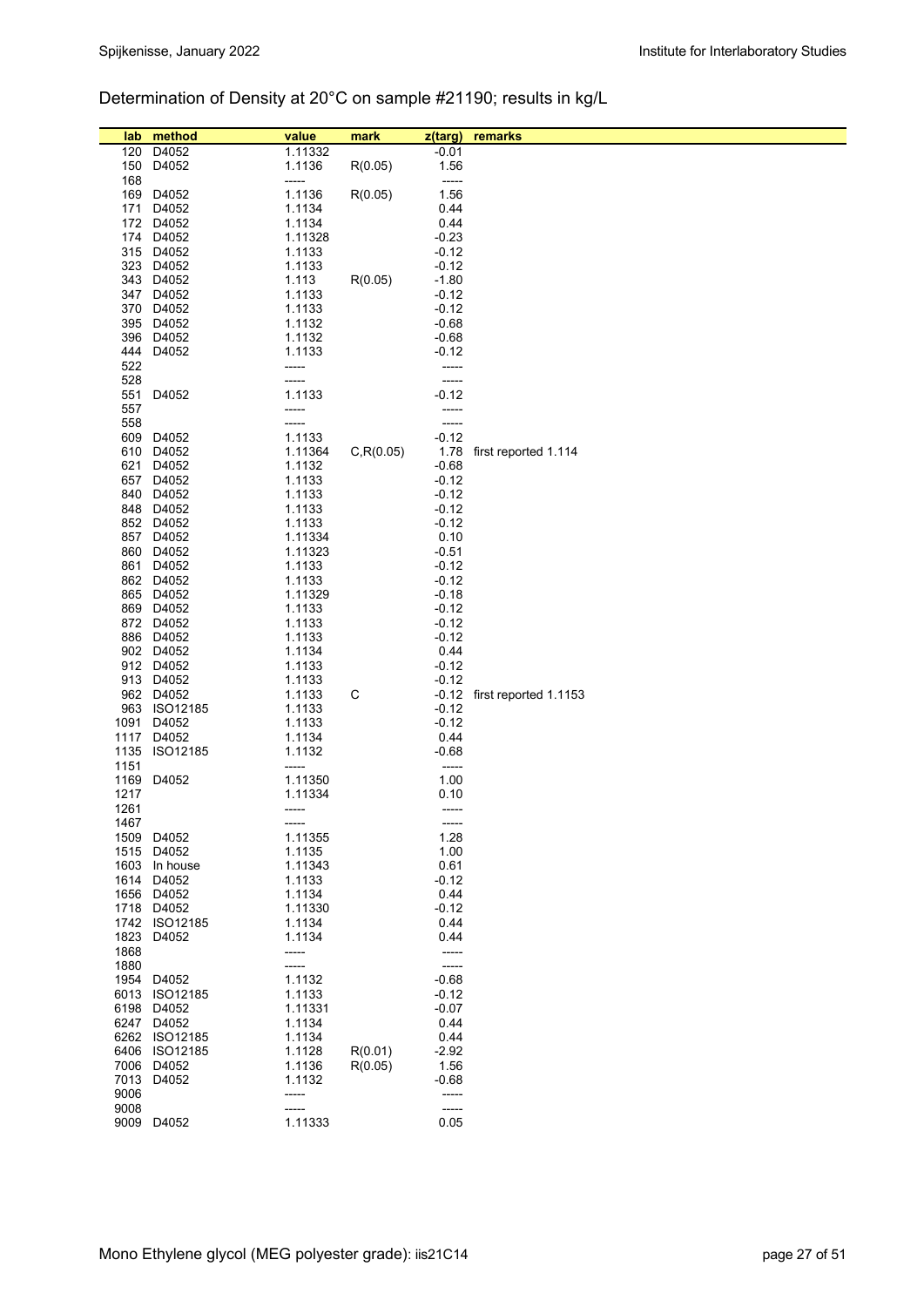| normality            | suspect  |
|----------------------|----------|
| n                    | 51       |
| outliers             | 6        |
| mean(n)              | 1.11332  |
| st.dev. (n)          | 0.000077 |
| R(calc.)             | 0.00022  |
| st.dev.(ISO12185.96) | 0.000179 |
| R(ISO12185:96)       | 0.0005   |



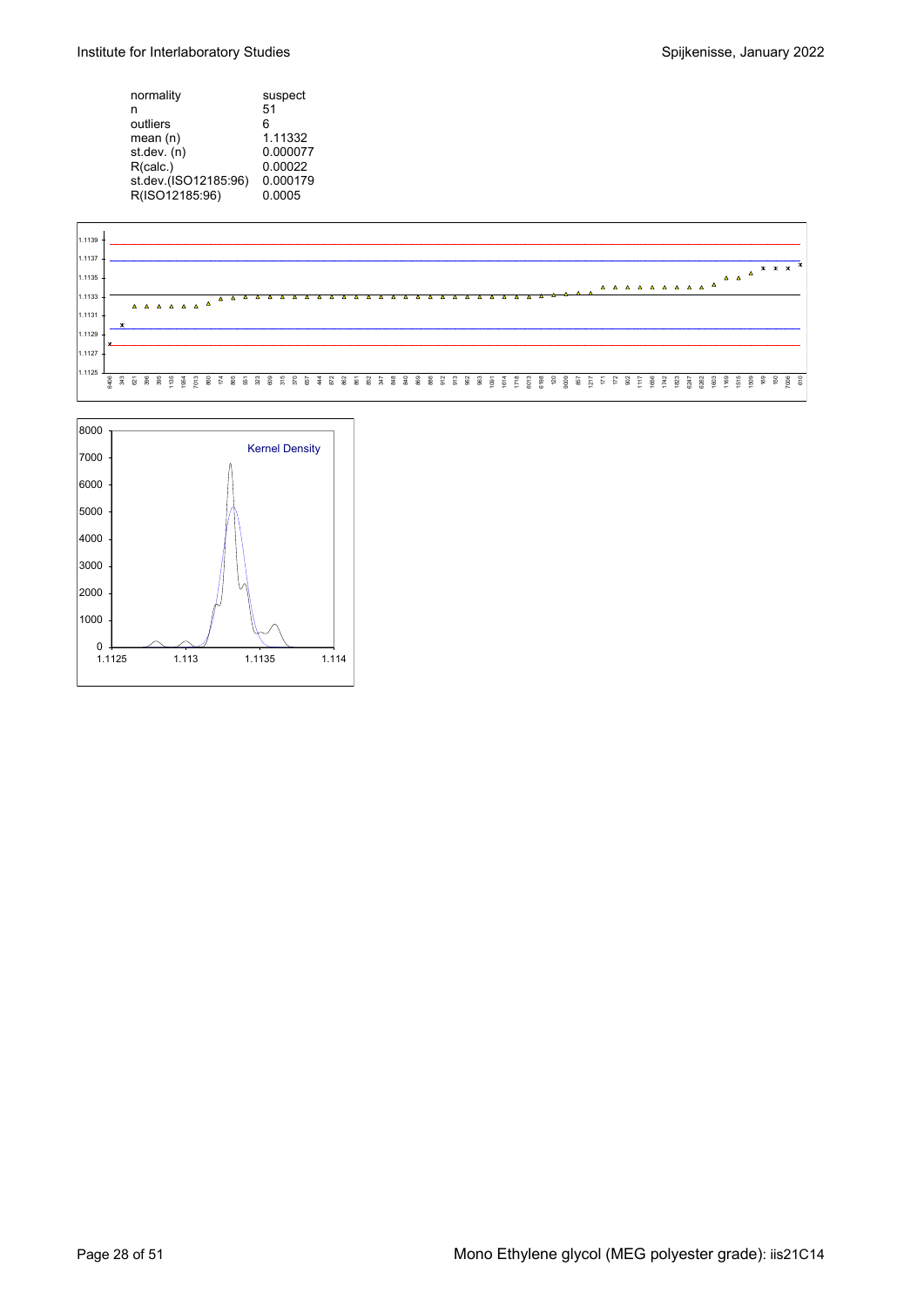## Determination of Diethylene Glycol on sample #21190; results in mg/kg

| R(0.01)<br>120<br>E2409<br>60.15<br>21.38<br>E2409<br>21.3<br>0.46<br>150<br>168<br>-----<br>-----<br>169 E2409<br>14.4<br>$-3.25$<br>171 E2409<br>$22$<br>-----<br>172 E2409<br>24.76<br>2.32<br>174 E2409<br>15<br>$-2.93$<br>315 E2409<br>20<br>$-0.24$<br>323<br>-----<br>-----<br>20<br>343 E2409<br>$-0.24$<br>E2409<br>$22$<br>347<br>------<br>370<br>-----<br>395<br>-----<br>396 E2409<br>$50$<br>-----<br>E2409<br>32<br>6.22<br>444<br>522<br>-----<br>-----<br>528<br>-----<br>-----<br>551 E2409<br>28.73<br>4.46<br>557<br>-----<br>-----<br>558<br>-----<br>-----<br>609 E2409<br>21<br>0.30<br>610<br>-----<br>-----<br>621<br>-----<br>-----<br>657 E2409<br>24<br>1.91<br>840 E2409<br>18.4<br>$-1.10$<br>848 E2409<br>21.0<br>0.30<br>852 E2409<br>18<br>$-1.32$<br>0.19<br>857 E2409<br>20.8<br>860 E2409<br>20<br>$-0.24$<br>861 E2409<br>16<br>$-2.39$<br>862 E2409<br>19.3<br>$-0.62$<br>865 E2409<br>20<br>$-0.24$<br>869 E2409<br>19<br>$-0.78$<br>872<br>886<br>-----<br>-----<br>902<br>-----<br>-----<br>912 E2409<br>15<br>C<br>-2.93 first reported <10<br>913 E2409<br>15<br>$-2.93$<br>962<br>-----<br>C<br>963 E2409<br>18<br>-1.32 first reported 0.0018 mg/kg<br>1091 E2409<br>2.08<br>24.3<br>20<br>$-0.24$<br>1117 E2409<br>C, R(0.01)<br>1135<br>E2409<br>263<br>130.58 first reported 10<br>1151<br>-----<br>-----<br>1169 E2409<br>19<br>$-0.78$<br>1217<br>21.2<br>0.41<br>1261<br>-----<br>-----<br>1467<br>-----<br>-----<br>1509 E2409<br>17.4<br>$-1.64$<br>26.0<br>2.99<br>1515 E2409<br>1603<br>-----<br>-----<br>1614 E2409<br>20<br>$-0.24$<br>1656<br>-----<br>-----<br>1718 E2409<br>17.1<br>$-1.80$<br>1742 E2409<br>16<br>$-2.39$<br>21<br>1823 E2409<br>0.30<br>0.042<br>1868 E2409<br>R(0.01)<br>$-10.98$<br>1880 E2409<br>18<br>$-1.32$<br>16.40<br>1954 E2409<br>$-2.18$<br>6013<br>-----<br>-----<br>6198 E2409<br>19<br>$-0.78$<br>18<br>6247 E2409<br>$-1.32$<br>6262 E2409<br>24<br>1.91<br>6406<br>-----<br>-----<br>7006 E2409<br><72<br>-----<br>7013 E2409<br>37.6<br>9.24<br>9006 E2409<br>21.05<br>0.33<br>9008 E2409<br>< 10<br><-5.62 possibly a false negative test result?<br>9009 E2409<br>20.0<br>$-0.24$ | lab | method | value | mark | z(targ) | remarks |
|-------------------------------------------------------------------------------------------------------------------------------------------------------------------------------------------------------------------------------------------------------------------------------------------------------------------------------------------------------------------------------------------------------------------------------------------------------------------------------------------------------------------------------------------------------------------------------------------------------------------------------------------------------------------------------------------------------------------------------------------------------------------------------------------------------------------------------------------------------------------------------------------------------------------------------------------------------------------------------------------------------------------------------------------------------------------------------------------------------------------------------------------------------------------------------------------------------------------------------------------------------------------------------------------------------------------------------------------------------------------------------------------------------------------------------------------------------------------------------------------------------------------------------------------------------------------------------------------------------------------------------------------------------------------------------------------------------------------------------------------------------------------------------------------------------------------------------------------------------------------------------------------------------------------------------------------------------------------------------------------------------------------------------------------------------------------------------------------------------------------------------------------------------------------------------------|-----|--------|-------|------|---------|---------|
|                                                                                                                                                                                                                                                                                                                                                                                                                                                                                                                                                                                                                                                                                                                                                                                                                                                                                                                                                                                                                                                                                                                                                                                                                                                                                                                                                                                                                                                                                                                                                                                                                                                                                                                                                                                                                                                                                                                                                                                                                                                                                                                                                                                     |     |        |       |      |         |         |
|                                                                                                                                                                                                                                                                                                                                                                                                                                                                                                                                                                                                                                                                                                                                                                                                                                                                                                                                                                                                                                                                                                                                                                                                                                                                                                                                                                                                                                                                                                                                                                                                                                                                                                                                                                                                                                                                                                                                                                                                                                                                                                                                                                                     |     |        |       |      |         |         |
|                                                                                                                                                                                                                                                                                                                                                                                                                                                                                                                                                                                                                                                                                                                                                                                                                                                                                                                                                                                                                                                                                                                                                                                                                                                                                                                                                                                                                                                                                                                                                                                                                                                                                                                                                                                                                                                                                                                                                                                                                                                                                                                                                                                     |     |        |       |      |         |         |
|                                                                                                                                                                                                                                                                                                                                                                                                                                                                                                                                                                                                                                                                                                                                                                                                                                                                                                                                                                                                                                                                                                                                                                                                                                                                                                                                                                                                                                                                                                                                                                                                                                                                                                                                                                                                                                                                                                                                                                                                                                                                                                                                                                                     |     |        |       |      |         |         |
|                                                                                                                                                                                                                                                                                                                                                                                                                                                                                                                                                                                                                                                                                                                                                                                                                                                                                                                                                                                                                                                                                                                                                                                                                                                                                                                                                                                                                                                                                                                                                                                                                                                                                                                                                                                                                                                                                                                                                                                                                                                                                                                                                                                     |     |        |       |      |         |         |
|                                                                                                                                                                                                                                                                                                                                                                                                                                                                                                                                                                                                                                                                                                                                                                                                                                                                                                                                                                                                                                                                                                                                                                                                                                                                                                                                                                                                                                                                                                                                                                                                                                                                                                                                                                                                                                                                                                                                                                                                                                                                                                                                                                                     |     |        |       |      |         |         |
|                                                                                                                                                                                                                                                                                                                                                                                                                                                                                                                                                                                                                                                                                                                                                                                                                                                                                                                                                                                                                                                                                                                                                                                                                                                                                                                                                                                                                                                                                                                                                                                                                                                                                                                                                                                                                                                                                                                                                                                                                                                                                                                                                                                     |     |        |       |      |         |         |
|                                                                                                                                                                                                                                                                                                                                                                                                                                                                                                                                                                                                                                                                                                                                                                                                                                                                                                                                                                                                                                                                                                                                                                                                                                                                                                                                                                                                                                                                                                                                                                                                                                                                                                                                                                                                                                                                                                                                                                                                                                                                                                                                                                                     |     |        |       |      |         |         |
|                                                                                                                                                                                                                                                                                                                                                                                                                                                                                                                                                                                                                                                                                                                                                                                                                                                                                                                                                                                                                                                                                                                                                                                                                                                                                                                                                                                                                                                                                                                                                                                                                                                                                                                                                                                                                                                                                                                                                                                                                                                                                                                                                                                     |     |        |       |      |         |         |
|                                                                                                                                                                                                                                                                                                                                                                                                                                                                                                                                                                                                                                                                                                                                                                                                                                                                                                                                                                                                                                                                                                                                                                                                                                                                                                                                                                                                                                                                                                                                                                                                                                                                                                                                                                                                                                                                                                                                                                                                                                                                                                                                                                                     |     |        |       |      |         |         |
|                                                                                                                                                                                                                                                                                                                                                                                                                                                                                                                                                                                                                                                                                                                                                                                                                                                                                                                                                                                                                                                                                                                                                                                                                                                                                                                                                                                                                                                                                                                                                                                                                                                                                                                                                                                                                                                                                                                                                                                                                                                                                                                                                                                     |     |        |       |      |         |         |
|                                                                                                                                                                                                                                                                                                                                                                                                                                                                                                                                                                                                                                                                                                                                                                                                                                                                                                                                                                                                                                                                                                                                                                                                                                                                                                                                                                                                                                                                                                                                                                                                                                                                                                                                                                                                                                                                                                                                                                                                                                                                                                                                                                                     |     |        |       |      |         |         |
|                                                                                                                                                                                                                                                                                                                                                                                                                                                                                                                                                                                                                                                                                                                                                                                                                                                                                                                                                                                                                                                                                                                                                                                                                                                                                                                                                                                                                                                                                                                                                                                                                                                                                                                                                                                                                                                                                                                                                                                                                                                                                                                                                                                     |     |        |       |      |         |         |
|                                                                                                                                                                                                                                                                                                                                                                                                                                                                                                                                                                                                                                                                                                                                                                                                                                                                                                                                                                                                                                                                                                                                                                                                                                                                                                                                                                                                                                                                                                                                                                                                                                                                                                                                                                                                                                                                                                                                                                                                                                                                                                                                                                                     |     |        |       |      |         |         |
|                                                                                                                                                                                                                                                                                                                                                                                                                                                                                                                                                                                                                                                                                                                                                                                                                                                                                                                                                                                                                                                                                                                                                                                                                                                                                                                                                                                                                                                                                                                                                                                                                                                                                                                                                                                                                                                                                                                                                                                                                                                                                                                                                                                     |     |        |       |      |         |         |
|                                                                                                                                                                                                                                                                                                                                                                                                                                                                                                                                                                                                                                                                                                                                                                                                                                                                                                                                                                                                                                                                                                                                                                                                                                                                                                                                                                                                                                                                                                                                                                                                                                                                                                                                                                                                                                                                                                                                                                                                                                                                                                                                                                                     |     |        |       |      |         |         |
|                                                                                                                                                                                                                                                                                                                                                                                                                                                                                                                                                                                                                                                                                                                                                                                                                                                                                                                                                                                                                                                                                                                                                                                                                                                                                                                                                                                                                                                                                                                                                                                                                                                                                                                                                                                                                                                                                                                                                                                                                                                                                                                                                                                     |     |        |       |      |         |         |
|                                                                                                                                                                                                                                                                                                                                                                                                                                                                                                                                                                                                                                                                                                                                                                                                                                                                                                                                                                                                                                                                                                                                                                                                                                                                                                                                                                                                                                                                                                                                                                                                                                                                                                                                                                                                                                                                                                                                                                                                                                                                                                                                                                                     |     |        |       |      |         |         |
|                                                                                                                                                                                                                                                                                                                                                                                                                                                                                                                                                                                                                                                                                                                                                                                                                                                                                                                                                                                                                                                                                                                                                                                                                                                                                                                                                                                                                                                                                                                                                                                                                                                                                                                                                                                                                                                                                                                                                                                                                                                                                                                                                                                     |     |        |       |      |         |         |
|                                                                                                                                                                                                                                                                                                                                                                                                                                                                                                                                                                                                                                                                                                                                                                                                                                                                                                                                                                                                                                                                                                                                                                                                                                                                                                                                                                                                                                                                                                                                                                                                                                                                                                                                                                                                                                                                                                                                                                                                                                                                                                                                                                                     |     |        |       |      |         |         |
|                                                                                                                                                                                                                                                                                                                                                                                                                                                                                                                                                                                                                                                                                                                                                                                                                                                                                                                                                                                                                                                                                                                                                                                                                                                                                                                                                                                                                                                                                                                                                                                                                                                                                                                                                                                                                                                                                                                                                                                                                                                                                                                                                                                     |     |        |       |      |         |         |
|                                                                                                                                                                                                                                                                                                                                                                                                                                                                                                                                                                                                                                                                                                                                                                                                                                                                                                                                                                                                                                                                                                                                                                                                                                                                                                                                                                                                                                                                                                                                                                                                                                                                                                                                                                                                                                                                                                                                                                                                                                                                                                                                                                                     |     |        |       |      |         |         |
|                                                                                                                                                                                                                                                                                                                                                                                                                                                                                                                                                                                                                                                                                                                                                                                                                                                                                                                                                                                                                                                                                                                                                                                                                                                                                                                                                                                                                                                                                                                                                                                                                                                                                                                                                                                                                                                                                                                                                                                                                                                                                                                                                                                     |     |        |       |      |         |         |
|                                                                                                                                                                                                                                                                                                                                                                                                                                                                                                                                                                                                                                                                                                                                                                                                                                                                                                                                                                                                                                                                                                                                                                                                                                                                                                                                                                                                                                                                                                                                                                                                                                                                                                                                                                                                                                                                                                                                                                                                                                                                                                                                                                                     |     |        |       |      |         |         |
|                                                                                                                                                                                                                                                                                                                                                                                                                                                                                                                                                                                                                                                                                                                                                                                                                                                                                                                                                                                                                                                                                                                                                                                                                                                                                                                                                                                                                                                                                                                                                                                                                                                                                                                                                                                                                                                                                                                                                                                                                                                                                                                                                                                     |     |        |       |      |         |         |
|                                                                                                                                                                                                                                                                                                                                                                                                                                                                                                                                                                                                                                                                                                                                                                                                                                                                                                                                                                                                                                                                                                                                                                                                                                                                                                                                                                                                                                                                                                                                                                                                                                                                                                                                                                                                                                                                                                                                                                                                                                                                                                                                                                                     |     |        |       |      |         |         |
|                                                                                                                                                                                                                                                                                                                                                                                                                                                                                                                                                                                                                                                                                                                                                                                                                                                                                                                                                                                                                                                                                                                                                                                                                                                                                                                                                                                                                                                                                                                                                                                                                                                                                                                                                                                                                                                                                                                                                                                                                                                                                                                                                                                     |     |        |       |      |         |         |
|                                                                                                                                                                                                                                                                                                                                                                                                                                                                                                                                                                                                                                                                                                                                                                                                                                                                                                                                                                                                                                                                                                                                                                                                                                                                                                                                                                                                                                                                                                                                                                                                                                                                                                                                                                                                                                                                                                                                                                                                                                                                                                                                                                                     |     |        |       |      |         |         |
|                                                                                                                                                                                                                                                                                                                                                                                                                                                                                                                                                                                                                                                                                                                                                                                                                                                                                                                                                                                                                                                                                                                                                                                                                                                                                                                                                                                                                                                                                                                                                                                                                                                                                                                                                                                                                                                                                                                                                                                                                                                                                                                                                                                     |     |        |       |      |         |         |
|                                                                                                                                                                                                                                                                                                                                                                                                                                                                                                                                                                                                                                                                                                                                                                                                                                                                                                                                                                                                                                                                                                                                                                                                                                                                                                                                                                                                                                                                                                                                                                                                                                                                                                                                                                                                                                                                                                                                                                                                                                                                                                                                                                                     |     |        |       |      |         |         |
|                                                                                                                                                                                                                                                                                                                                                                                                                                                                                                                                                                                                                                                                                                                                                                                                                                                                                                                                                                                                                                                                                                                                                                                                                                                                                                                                                                                                                                                                                                                                                                                                                                                                                                                                                                                                                                                                                                                                                                                                                                                                                                                                                                                     |     |        |       |      |         |         |
|                                                                                                                                                                                                                                                                                                                                                                                                                                                                                                                                                                                                                                                                                                                                                                                                                                                                                                                                                                                                                                                                                                                                                                                                                                                                                                                                                                                                                                                                                                                                                                                                                                                                                                                                                                                                                                                                                                                                                                                                                                                                                                                                                                                     |     |        |       |      |         |         |
|                                                                                                                                                                                                                                                                                                                                                                                                                                                                                                                                                                                                                                                                                                                                                                                                                                                                                                                                                                                                                                                                                                                                                                                                                                                                                                                                                                                                                                                                                                                                                                                                                                                                                                                                                                                                                                                                                                                                                                                                                                                                                                                                                                                     |     |        |       |      |         |         |
|                                                                                                                                                                                                                                                                                                                                                                                                                                                                                                                                                                                                                                                                                                                                                                                                                                                                                                                                                                                                                                                                                                                                                                                                                                                                                                                                                                                                                                                                                                                                                                                                                                                                                                                                                                                                                                                                                                                                                                                                                                                                                                                                                                                     |     |        |       |      |         |         |
|                                                                                                                                                                                                                                                                                                                                                                                                                                                                                                                                                                                                                                                                                                                                                                                                                                                                                                                                                                                                                                                                                                                                                                                                                                                                                                                                                                                                                                                                                                                                                                                                                                                                                                                                                                                                                                                                                                                                                                                                                                                                                                                                                                                     |     |        |       |      |         |         |
|                                                                                                                                                                                                                                                                                                                                                                                                                                                                                                                                                                                                                                                                                                                                                                                                                                                                                                                                                                                                                                                                                                                                                                                                                                                                                                                                                                                                                                                                                                                                                                                                                                                                                                                                                                                                                                                                                                                                                                                                                                                                                                                                                                                     |     |        |       |      |         |         |
|                                                                                                                                                                                                                                                                                                                                                                                                                                                                                                                                                                                                                                                                                                                                                                                                                                                                                                                                                                                                                                                                                                                                                                                                                                                                                                                                                                                                                                                                                                                                                                                                                                                                                                                                                                                                                                                                                                                                                                                                                                                                                                                                                                                     |     |        |       |      |         |         |
|                                                                                                                                                                                                                                                                                                                                                                                                                                                                                                                                                                                                                                                                                                                                                                                                                                                                                                                                                                                                                                                                                                                                                                                                                                                                                                                                                                                                                                                                                                                                                                                                                                                                                                                                                                                                                                                                                                                                                                                                                                                                                                                                                                                     |     |        |       |      |         |         |
|                                                                                                                                                                                                                                                                                                                                                                                                                                                                                                                                                                                                                                                                                                                                                                                                                                                                                                                                                                                                                                                                                                                                                                                                                                                                                                                                                                                                                                                                                                                                                                                                                                                                                                                                                                                                                                                                                                                                                                                                                                                                                                                                                                                     |     |        |       |      |         |         |
|                                                                                                                                                                                                                                                                                                                                                                                                                                                                                                                                                                                                                                                                                                                                                                                                                                                                                                                                                                                                                                                                                                                                                                                                                                                                                                                                                                                                                                                                                                                                                                                                                                                                                                                                                                                                                                                                                                                                                                                                                                                                                                                                                                                     |     |        |       |      |         |         |
|                                                                                                                                                                                                                                                                                                                                                                                                                                                                                                                                                                                                                                                                                                                                                                                                                                                                                                                                                                                                                                                                                                                                                                                                                                                                                                                                                                                                                                                                                                                                                                                                                                                                                                                                                                                                                                                                                                                                                                                                                                                                                                                                                                                     |     |        |       |      |         |         |
|                                                                                                                                                                                                                                                                                                                                                                                                                                                                                                                                                                                                                                                                                                                                                                                                                                                                                                                                                                                                                                                                                                                                                                                                                                                                                                                                                                                                                                                                                                                                                                                                                                                                                                                                                                                                                                                                                                                                                                                                                                                                                                                                                                                     |     |        |       |      |         |         |
|                                                                                                                                                                                                                                                                                                                                                                                                                                                                                                                                                                                                                                                                                                                                                                                                                                                                                                                                                                                                                                                                                                                                                                                                                                                                                                                                                                                                                                                                                                                                                                                                                                                                                                                                                                                                                                                                                                                                                                                                                                                                                                                                                                                     |     |        |       |      |         |         |
|                                                                                                                                                                                                                                                                                                                                                                                                                                                                                                                                                                                                                                                                                                                                                                                                                                                                                                                                                                                                                                                                                                                                                                                                                                                                                                                                                                                                                                                                                                                                                                                                                                                                                                                                                                                                                                                                                                                                                                                                                                                                                                                                                                                     |     |        |       |      |         |         |
|                                                                                                                                                                                                                                                                                                                                                                                                                                                                                                                                                                                                                                                                                                                                                                                                                                                                                                                                                                                                                                                                                                                                                                                                                                                                                                                                                                                                                                                                                                                                                                                                                                                                                                                                                                                                                                                                                                                                                                                                                                                                                                                                                                                     |     |        |       |      |         |         |
|                                                                                                                                                                                                                                                                                                                                                                                                                                                                                                                                                                                                                                                                                                                                                                                                                                                                                                                                                                                                                                                                                                                                                                                                                                                                                                                                                                                                                                                                                                                                                                                                                                                                                                                                                                                                                                                                                                                                                                                                                                                                                                                                                                                     |     |        |       |      |         |         |
|                                                                                                                                                                                                                                                                                                                                                                                                                                                                                                                                                                                                                                                                                                                                                                                                                                                                                                                                                                                                                                                                                                                                                                                                                                                                                                                                                                                                                                                                                                                                                                                                                                                                                                                                                                                                                                                                                                                                                                                                                                                                                                                                                                                     |     |        |       |      |         |         |
|                                                                                                                                                                                                                                                                                                                                                                                                                                                                                                                                                                                                                                                                                                                                                                                                                                                                                                                                                                                                                                                                                                                                                                                                                                                                                                                                                                                                                                                                                                                                                                                                                                                                                                                                                                                                                                                                                                                                                                                                                                                                                                                                                                                     |     |        |       |      |         |         |
|                                                                                                                                                                                                                                                                                                                                                                                                                                                                                                                                                                                                                                                                                                                                                                                                                                                                                                                                                                                                                                                                                                                                                                                                                                                                                                                                                                                                                                                                                                                                                                                                                                                                                                                                                                                                                                                                                                                                                                                                                                                                                                                                                                                     |     |        |       |      |         |         |
|                                                                                                                                                                                                                                                                                                                                                                                                                                                                                                                                                                                                                                                                                                                                                                                                                                                                                                                                                                                                                                                                                                                                                                                                                                                                                                                                                                                                                                                                                                                                                                                                                                                                                                                                                                                                                                                                                                                                                                                                                                                                                                                                                                                     |     |        |       |      |         |         |
|                                                                                                                                                                                                                                                                                                                                                                                                                                                                                                                                                                                                                                                                                                                                                                                                                                                                                                                                                                                                                                                                                                                                                                                                                                                                                                                                                                                                                                                                                                                                                                                                                                                                                                                                                                                                                                                                                                                                                                                                                                                                                                                                                                                     |     |        |       |      |         |         |
|                                                                                                                                                                                                                                                                                                                                                                                                                                                                                                                                                                                                                                                                                                                                                                                                                                                                                                                                                                                                                                                                                                                                                                                                                                                                                                                                                                                                                                                                                                                                                                                                                                                                                                                                                                                                                                                                                                                                                                                                                                                                                                                                                                                     |     |        |       |      |         |         |
|                                                                                                                                                                                                                                                                                                                                                                                                                                                                                                                                                                                                                                                                                                                                                                                                                                                                                                                                                                                                                                                                                                                                                                                                                                                                                                                                                                                                                                                                                                                                                                                                                                                                                                                                                                                                                                                                                                                                                                                                                                                                                                                                                                                     |     |        |       |      |         |         |
|                                                                                                                                                                                                                                                                                                                                                                                                                                                                                                                                                                                                                                                                                                                                                                                                                                                                                                                                                                                                                                                                                                                                                                                                                                                                                                                                                                                                                                                                                                                                                                                                                                                                                                                                                                                                                                                                                                                                                                                                                                                                                                                                                                                     |     |        |       |      |         |         |
|                                                                                                                                                                                                                                                                                                                                                                                                                                                                                                                                                                                                                                                                                                                                                                                                                                                                                                                                                                                                                                                                                                                                                                                                                                                                                                                                                                                                                                                                                                                                                                                                                                                                                                                                                                                                                                                                                                                                                                                                                                                                                                                                                                                     |     |        |       |      |         |         |
|                                                                                                                                                                                                                                                                                                                                                                                                                                                                                                                                                                                                                                                                                                                                                                                                                                                                                                                                                                                                                                                                                                                                                                                                                                                                                                                                                                                                                                                                                                                                                                                                                                                                                                                                                                                                                                                                                                                                                                                                                                                                                                                                                                                     |     |        |       |      |         |         |
|                                                                                                                                                                                                                                                                                                                                                                                                                                                                                                                                                                                                                                                                                                                                                                                                                                                                                                                                                                                                                                                                                                                                                                                                                                                                                                                                                                                                                                                                                                                                                                                                                                                                                                                                                                                                                                                                                                                                                                                                                                                                                                                                                                                     |     |        |       |      |         |         |
|                                                                                                                                                                                                                                                                                                                                                                                                                                                                                                                                                                                                                                                                                                                                                                                                                                                                                                                                                                                                                                                                                                                                                                                                                                                                                                                                                                                                                                                                                                                                                                                                                                                                                                                                                                                                                                                                                                                                                                                                                                                                                                                                                                                     |     |        |       |      |         |         |
|                                                                                                                                                                                                                                                                                                                                                                                                                                                                                                                                                                                                                                                                                                                                                                                                                                                                                                                                                                                                                                                                                                                                                                                                                                                                                                                                                                                                                                                                                                                                                                                                                                                                                                                                                                                                                                                                                                                                                                                                                                                                                                                                                                                     |     |        |       |      |         |         |
|                                                                                                                                                                                                                                                                                                                                                                                                                                                                                                                                                                                                                                                                                                                                                                                                                                                                                                                                                                                                                                                                                                                                                                                                                                                                                                                                                                                                                                                                                                                                                                                                                                                                                                                                                                                                                                                                                                                                                                                                                                                                                                                                                                                     |     |        |       |      |         |         |
|                                                                                                                                                                                                                                                                                                                                                                                                                                                                                                                                                                                                                                                                                                                                                                                                                                                                                                                                                                                                                                                                                                                                                                                                                                                                                                                                                                                                                                                                                                                                                                                                                                                                                                                                                                                                                                                                                                                                                                                                                                                                                                                                                                                     |     |        |       |      |         |         |
|                                                                                                                                                                                                                                                                                                                                                                                                                                                                                                                                                                                                                                                                                                                                                                                                                                                                                                                                                                                                                                                                                                                                                                                                                                                                                                                                                                                                                                                                                                                                                                                                                                                                                                                                                                                                                                                                                                                                                                                                                                                                                                                                                                                     |     |        |       |      |         |         |
|                                                                                                                                                                                                                                                                                                                                                                                                                                                                                                                                                                                                                                                                                                                                                                                                                                                                                                                                                                                                                                                                                                                                                                                                                                                                                                                                                                                                                                                                                                                                                                                                                                                                                                                                                                                                                                                                                                                                                                                                                                                                                                                                                                                     |     |        |       |      |         |         |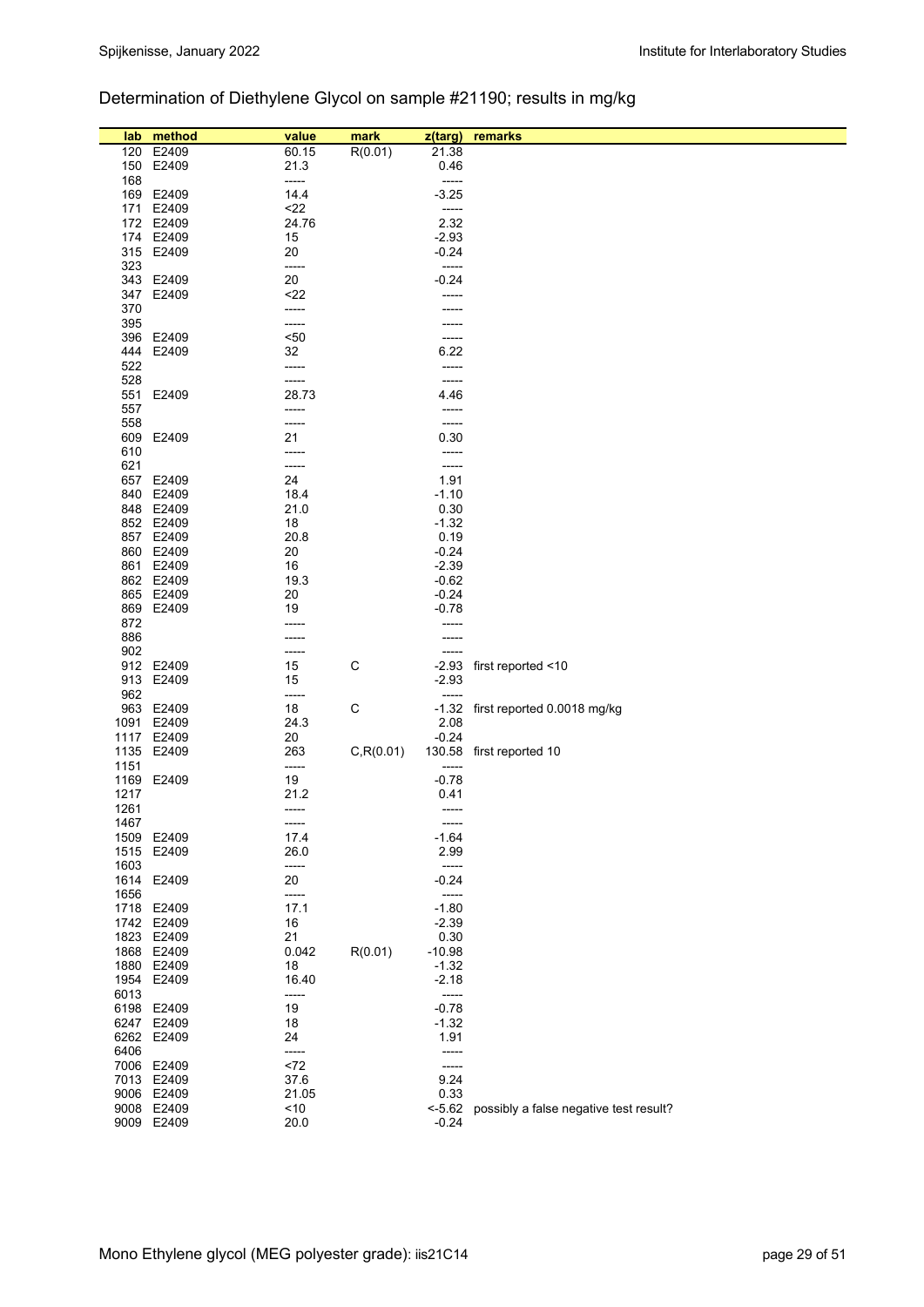Institute for Interlaboratory Studies **Spice 10 and Spillen and Spillen Spillen Spillen Spillen Spillen Spillen Spillen Spillen Spillen Spillen Spillen Spillen Spillen Spillen Spillen Spillen Spillen Spillen Spillen Spille** 

| not OK |
|--------|
| 40     |
| 3      |
| 20.44  |
| 4.607  |
| 12.90  |
| 1.858  |
| 5.20   |
|        |



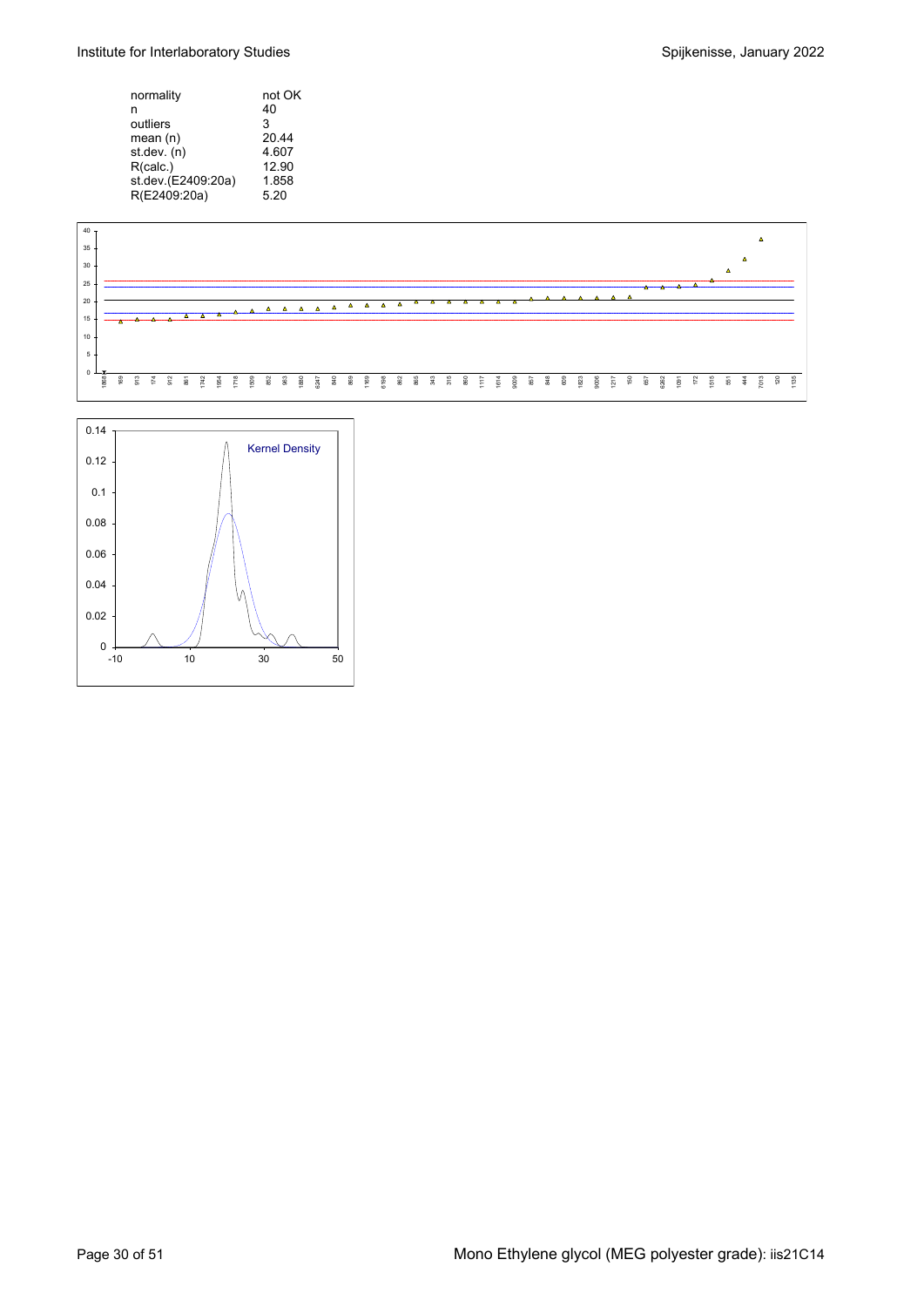# Determination of Distillation: IBP, 50% recovered, Dry Point on sample #21190; results in °C

| lab          | method                                                    | IBP            | mark    | z(targ)            | <b>50% rec</b> | mark | z(targ)          | <b>DP</b>      | mark    | z(targ)            |
|--------------|-----------------------------------------------------------|----------------|---------|--------------------|----------------|------|------------------|----------------|---------|--------------------|
| 120          | D1078-automated                                           | 197.0          |         | 0.01               | 197.5          |      | 0.00             | 198.2          |         | 0.35               |
| 150          | D <sub>1078</sub> -automated                              | 197.0          |         | 0.01               | 197.6          |      | 0.21             | 198.6          |         | 0.88               |
| 168          |                                                           | -----          |         | -----              | -----          |      | -----            | -----          |         | -----              |
| 169          | D1078-automated                                           | 197.1          |         | 0.10               | 197.6          |      | 0.21             | 197.8          |         | $-0.18$            |
| 171          | D <sub>1078</sub>                                         | 197.5          |         | 0.47               | 197.7          |      | 0.41             | 197.8          |         | $-0.18$            |
| 172          | D1078-automated                                           | 197.1          |         | 0.10               | 197.6          |      | 0.21             | 198.4          |         | 0.61               |
| 174          | D <sub>1078</sub> -automated                              | 197.3          |         | 0.29               | 197.6          |      | 0.21             | 198.4          |         | 0.61               |
| 315<br>323   | D <sub>1078</sub> -automated<br>D <sub>1078</sub> -manual | 196.9<br>197.0 |         | $-0.08$<br>0.01    | 197.6<br>197.6 |      | 0.21<br>0.21     | 197.8<br>197.9 |         | $-0.18$<br>-0.05   |
| 343          |                                                           | -----          |         | -----              | -----          |      | -----            | -----          |         | -----              |
| 347          |                                                           |                |         | -----              | -----          |      | -----            |                |         |                    |
| 370          |                                                           |                |         | -----              | -----          |      | -----            |                |         |                    |
| 395          |                                                           |                |         | -----              | -----          |      | -----            | -----          |         |                    |
| 396          | D1078-manual                                              | 197.0          |         | 0.01               | 197.6          |      | 0.21             | 198.0          |         | 0.08               |
| 444          |                                                           |                |         | -----              | -----          |      | -----            | -----          |         | -----              |
| 522          |                                                           |                |         | -----              | -----          |      | -----            | -----          |         | -----              |
| 528          |                                                           |                |         | -----              | -----          |      | ------           | -----          |         | -----              |
| 551          | D1078-automated                                           | 197.0          |         | 0.01               | 197.6          |      | 0.21             | 197.8          |         | -0.18              |
| 557          |                                                           |                |         | -----              | -----          |      | -----            | -----          |         |                    |
| 558          |                                                           |                |         | -----              | -----          |      | -----            |                |         |                    |
| 609<br>610   |                                                           |                |         | -----<br>-----     | -----<br>----- |      | -----<br>-----   | -----          |         |                    |
| 621          | D <sub>1078</sub>                                         | 196.2          |         | $-0.72$            | 197.2          |      | $-0.62$          | 197.9          |         | -0.05              |
| 657          | D1078-manual                                              | 196.5          |         | $-0.44$            | 197.2          |      | $-0.62$          | 197.4          |         | $-0.71$            |
| 840          | D1078-automated                                           | 197.51         |         | 0.48               | 197.60         |      | 0.21             | 198.17         |         | 0.31               |
| 848          | D1078                                                     | 197.2          |         | 0.19               | 197.6          |      | 0.21             | 198.3          |         | 0.48               |
|              | 852 D1078-manual                                          | 197.0          |         | 0.01               | 197.6          |      | 0.21             | 198.0          |         | 0.08               |
| 857          | D1078                                                     | 197.1          |         | 0.10               | 197.6          |      | 0.21             | 198.0          |         | 0.08               |
| 860          | D <sub>1078</sub>                                         | 197.1          |         | 0.10               | 197.6          |      | 0.21             | 198.0          |         | 0.08               |
| 861          | D1078-manual                                              | 196.5          |         | -0.44              | 197.6          |      | 0.21             | 198.3          |         | 0.48               |
|              | 862 D1078                                                 | 197.2          |         | 0.19               | 197.6          |      | 0.21             | 198.1          |         | 0.22               |
|              | 865 D1078                                                 | 196.8          |         | $-0.17$            | 197.6          |      | 0.21             | 198.0          |         | 0.08               |
| 869          | D <sub>1078</sub> -automated                              | 196.6          |         | $-0.35$            | 197.3          |      | $-0.42$          | 197.5          |         | $-0.58$            |
|              | 872 D1078                                                 | 197.4          |         | 0.38               | 197.8          |      | 0.62             | 198.2          |         | 0.35               |
| 886          |                                                           | -----          |         | -----              | -----          |      | $-----$          | -----          |         | -----              |
| 902          |                                                           |                |         | -----              | -----          |      | -----            | -----          |         | -----              |
| 912          | D1078-manual                                              | 197.2          |         | 0.19               | 197.6          |      | 0.21             | 198.0          |         | 0.08               |
| 913          | D1078-manual<br>962 D1078-automated                       | 197.1<br>196.6 |         | 0.10<br>$-0.35$    | 197.7<br>197.6 |      | 0.41<br>0.21     | 199.3<br>197.8 | R(0.01) | 1.80<br>$-0.18$    |
|              | 963 D1078-automated                                       | 196.40         |         | $-0.53$            | 197.06         |      | $-0.91$          | 197.37         |         | $-0.75$            |
| 1091         | D <sub>1078</sub> -automated                              | 197.0          |         | 0.01               | 197.4          |      | $-0.21$          | 197.6          |         | -0.44              |
| 1117         | D1078-automated                                           | 197.2          |         | 0.19               | 197.6          |      | 0.21             | 197.6          |         | $-0.44$            |
| 1135         | D1078-automated                                           | 197.1          |         | 0.10               | 197.6          |      | 0.21             | 197.9          |         | $-0.05$            |
| 1151         |                                                           | -----          |         | -----              | -----          |      | $-----$          | -----          |         | -----              |
| 1169         | D1078-manual                                              | 197.4          |         | 0.38               | 197.6          |      | 0.21             | 198.2          |         | 0.35               |
| 1217         |                                                           |                |         | -----              | -----          |      | -----            | -----          |         |                    |
| 1261         |                                                           |                |         | -----              | ------         |      | ------           | -----          |         |                    |
| 1467         |                                                           |                |         | -----              | ------         |      |                  | -----          |         |                    |
| 1509         | D1078-automated                                           | 196.7          |         | $-0.26$            | 197.6          |      | 0.21             | 198.0          |         | 0.08               |
| 1515<br>1603 |                                                           | 196.5          |         | -----              | -----          |      | -----<br>$-0.83$ | -----<br>197.4 |         | -----              |
| 1614         | D1078-automated<br>D1078-automated                        | 196.9          |         | $-0.44$<br>$-0.08$ | 197.1<br>197.4 |      | $-0.21$          | 197.7          |         | $-0.71$<br>$-0.31$ |
| 1656         |                                                           | -----          |         | -----              | -----          |      | -----            | -----          |         | -----              |
| 1718         | D1078-automated                                           | 197.1          |         | 0.10               | 197.5          |      | 0.00             | 197.9          |         | $-0.05$            |
| 1742         | D1078-automated                                           | 165.05         | R(0.01) | -29.10             | 197.35         |      | $-0.31$          | 197.88         |         | $-0.07$            |
| 1823         | D1078-automated                                           | 196.8          |         | $-0.17$            | 197.2          |      | $-0.62$          | 197.6          |         | $-0.44$            |
| 1868         | D <sub>1078</sub>                                         | 197.1          |         | 0.10               | -----          |      | -----            | 197.9          |         | $-0.05$            |
| 1880         |                                                           | -----          |         | -----              | -----          |      | -----            | -----          |         | -----              |
| 1954         | D <sub>1078</sub> -automated                              | 197.1          |         | 0.10               | 197.5          |      | 0.00             | 198.0          |         | 0.08               |
| 6013         | D1078-automated                                           | 196.6          |         | $-0.35$            | 197.0          |      | -1.04            | 197.3          |         | $-0.84$            |
| 6198         |                                                           | -----          |         | -----              | -----          |      | -----            | -----          |         | -----              |
| 6247         | D1078-automated                                           | 196.5          |         | $-0.44$            | 197.3          |      | $-0.42$          | -----          |         | -----              |
| 6262         | D1078-automated                                           | 197.6          |         | 0.56               | 197.6          |      | 0.21             | 198.0          |         | 0.08               |
| 6406<br>7006 | D1078-automated<br>D1078-automated                        | 196.9<br>197.6 |         | $-0.08$            | 197.6          |      | 0.21<br>-----    | 197.8<br>198.8 |         | $-0.18$            |
| 7013         | D1078-automated                                           | 197.0          |         | 0.56<br>0.01       | -----<br>197.4 |      | $-0.21$          | 198.0          |         | 1.14<br>0.08       |
| 9006         |                                                           |                |         | -----              | -----          |      |                  | -----          |         |                    |
| 9008         |                                                           |                |         | -----              |                |      |                  |                |         |                    |
| 9009         |                                                           |                |         | -----              |                |      |                  |                |         |                    |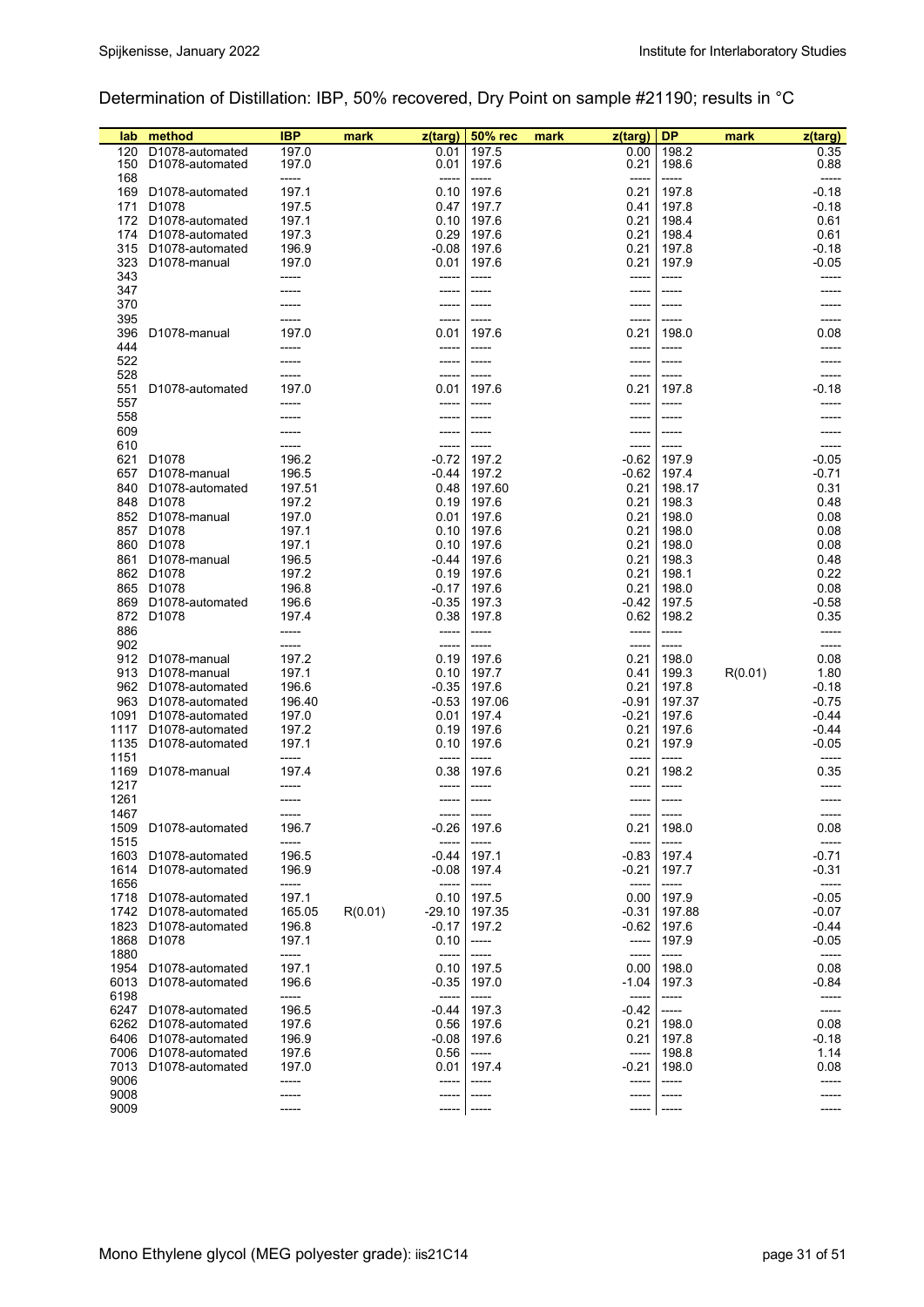|         | normality           | ΟK     | OK     | OK     |
|---------|---------------------|--------|--------|--------|
|         | n                   | 43     | 42     | 42     |
|         | outliers            |        | 0      |        |
|         | mean $(n)$          | 196.99 | 197.50 | 197.94 |
|         | st dev. $(n)$       | 0.330  | 0.186  | 0.321  |
|         | R(calc.)            | 0.92   | 0.52   | 0.90   |
|         | st.dev.(D1078-A:11) | 1.097  | 0.482  | 0.756  |
|         | R(D1078-A:11)       | 3.07   | 1.35   | 2.12   |
| Compare |                     |        |        |        |
|         | R(D1078-M:11)       | 2.11   | 1.28   | 2.58   |





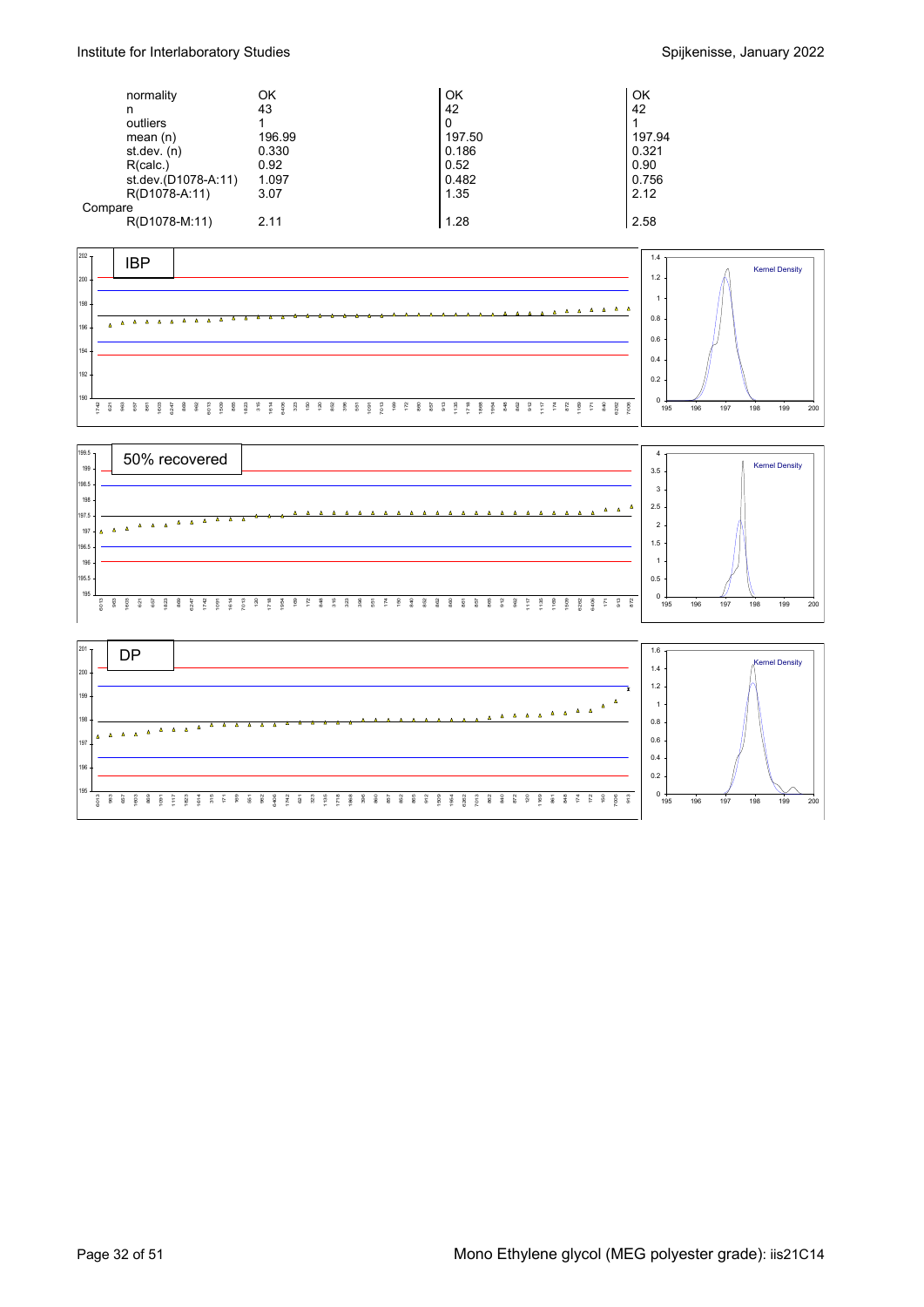## Determination of Iron as Fe on sample #21190; results in mg/kg

| lab  | method        | value      | mark    | z(targ) | remarks |
|------|---------------|------------|---------|---------|---------|
| 120  | E1615         | 0.031      |         | 2.93    |         |
|      | 150 E1615     | < 0.010    |         | -----   |         |
| 168  |               | -----      |         | -----   |         |
|      | 169 E1615     | 0.016      |         | 0.26    |         |
|      | 171 E1615     | 13         | R(0.01) | 2309.39 |         |
|      | 172 E1615     | < 0.010    |         | -----   |         |
|      | 174 E1615     | 0.013      |         | $-0.27$ |         |
|      | 315 E1615     | 0.019      |         | 0.80    |         |
|      | 323 E1615     | < 0.01     |         | -----   |         |
|      |               | 0.014      |         | $-0.09$ |         |
|      | 343 E1615     |            |         |         |         |
| 347  |               | -----      |         | -----   |         |
| 370  |               |            |         |         |         |
| 395  |               |            |         |         |         |
| 396  |               | -----      |         | -----   |         |
|      | 444 E1615     | 0.004      |         | $-1.87$ |         |
| 522  |               | -----      |         | -----   |         |
| 528  |               | -----      |         | -----   |         |
| 551  | E394          | 0.04       | R(0.05) | 4.53    |         |
|      |               | -----      |         | -----   |         |
| 557  |               |            |         |         |         |
| 558  |               | -----      |         | -----   |         |
|      | 609 E1615     | 0.040      | R(0.05) | 4.53    |         |
| 610  |               | -----      |         | -----   |         |
|      | 621 E1615     | < 0.01     |         | -----   |         |
|      | 657 E1615     | 0.026      |         | 2.04    |         |
|      | 840 E394      | 0.025      |         | 1.86    |         |
|      | 848 E394      | 0.014      |         | $-0.09$ |         |
|      | 852 E394      | 0.012      |         | $-0.45$ |         |
|      | 857 E1615     | 0.0125     |         | $-0.36$ |         |
|      | 860 E394      |            |         |         |         |
|      |               | 0.013      |         | $-0.27$ |         |
|      | 861 E394      | 0.016      |         | 0.26    |         |
|      | 862 E1615     | 0.015      |         | 0.08    |         |
|      | 865 E394      | 0.013      |         | $-0.27$ |         |
|      | 869 E394      | 0.012      |         | $-0.45$ |         |
|      | 872 E394      | 0.01       |         | $-0.80$ |         |
| 886  |               |            |         |         |         |
| 902  |               | -----      |         |         |         |
| 912  |               | -----      |         |         |         |
|      |               |            |         |         |         |
| 913  | E394          | < 0.01     |         |         |         |
| 962  |               | -----      |         |         |         |
| 963  |               | -----      |         | -----   |         |
|      | 1091 E1615    | 0.011      |         | $-0.63$ |         |
| 1117 | E394          | < 0.01     |         | -----   |         |
|      | 1135 E1615    | 0.022      |         | 1.33    |         |
| 1151 |               | -----      |         | -----   |         |
|      | 1169 E394     | < 0.02     |         | -----   |         |
| 1217 |               | 0.01       |         | $-0.80$ |         |
| 1261 |               | -----      |         | -----   |         |
|      |               |            |         |         |         |
| 1467 |               | -----      |         | -----   |         |
|      | 1509 E394     | 0.005      |         | $-1.69$ |         |
|      | 1515 E394     | 0.02       |         | 0.97    |         |
|      | 1603 In house | 0.01       |         | $-0.80$ |         |
|      | 1614 E394     | 0.01       |         | $-0.80$ |         |
| 1656 |               | -----      |         | -----   |         |
|      | 1718 E394     | < 0.001    |         | -----   |         |
|      | 1742 In house | 0.017      |         | 0.44    |         |
|      | 1823 E394     | ND (<0.02) |         | -----   |         |
|      | 1868 E1615    | 0.004      |         | $-1.87$ |         |
|      |               |            |         |         |         |
|      | 1880 E1615    | 0.024      |         | 1.69    |         |
|      | 1954 E394     | 0.011      |         | $-0.63$ |         |
|      | 6013 E1615    | < 0.01     |         | -----   |         |
|      | 6198 E394     | < 0.02     |         | -----   |         |
|      | 6247 E394     | 0.016      |         | 0.26    |         |
|      | 6262 E1615    | 0.025      |         | 1.86    |         |
|      | 6406 E394     | 0.0016     |         | $-2.30$ |         |
|      | 7006 E394     | 0.019      |         | 0.80    |         |
|      | 7013 E1615    | 0.0127     |         | $-0.32$ |         |
|      |               |            |         |         |         |
|      | 9006 E1615    | 0.0135     |         | $-0.18$ |         |
|      | 9008 E1615    | 0.011      |         | $-0.63$ |         |
|      | 9009 E1615    | 0.0388     | R(0.05) | 4.32    |         |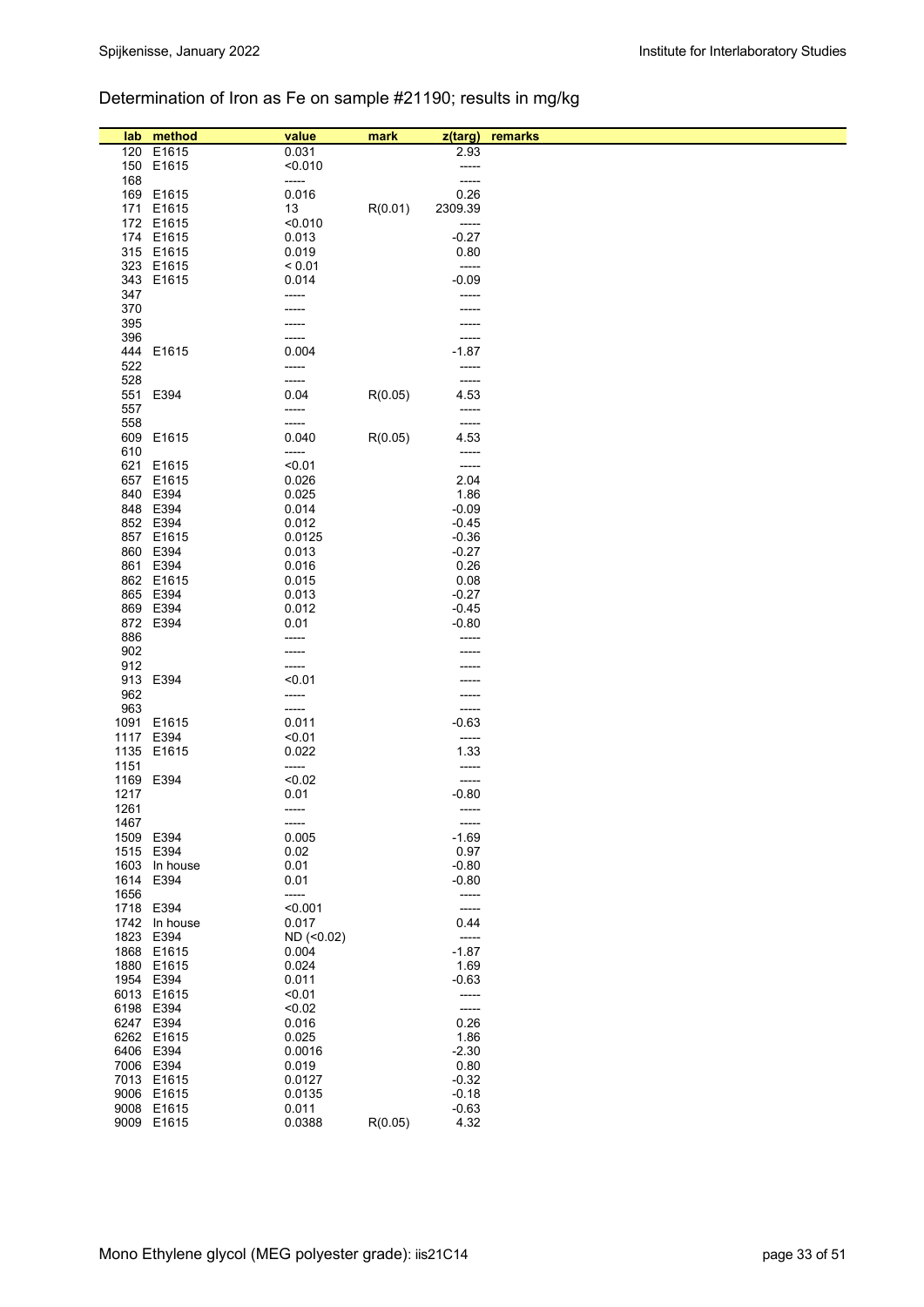| normality         | OK      |
|-------------------|---------|
| n                 | 35      |
| outliers          | 4       |
| mean(n)           | 0.0145  |
| st.dev. (n)       | 0.00659 |
| R(calc.)          | 0.0185  |
| st.dev.(E1615:16) | 0.00562 |
| R(E1615:16)       | 0.0157  |



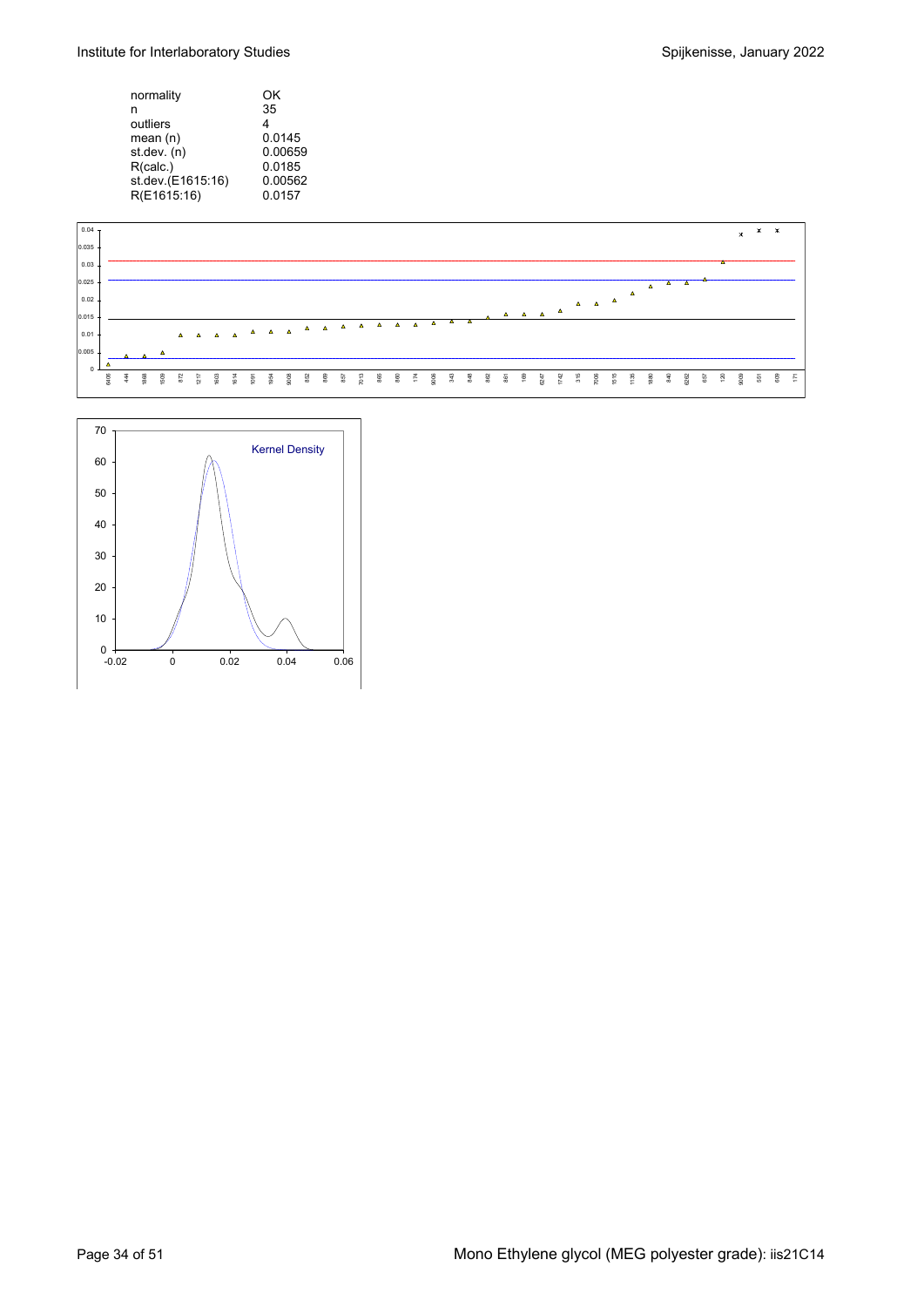## Determination of Miscibility with water (Hydrocarbons) on sample #21190;

|              | lab method             | value                | mark<br>$z$ (targ) | remarks |
|--------------|------------------------|----------------------|--------------------|---------|
| 120          |                        | -----                |                    |         |
|              | 150 D1722              | Pass                 | -----              |         |
| 168          |                        | -----                |                    |         |
|              | 169 D1722              | Pass                 |                    |         |
|              | 171 D1722              | Pass                 |                    |         |
|              | 172 D1722              | Pass                 |                    |         |
|              | 174 D1722              | Pass                 |                    |         |
|              | 315 D1722              | pass                 |                    |         |
|              | 323 D1722              | pass                 |                    |         |
|              | 343 D1722              | <b>PASS TEST</b>     |                    |         |
| 347          |                        | -----                |                    |         |
| 370          | 395 D1722              | -----<br><b>PASS</b> |                    |         |
|              | 396 D1722              | Passes Test          |                    |         |
|              | 444 D1722              | Pass                 |                    |         |
| 522          |                        | -----                |                    |         |
| 528          |                        | -----                |                    |         |
|              | 551 D1722              | Pass                 |                    |         |
| 557          |                        | -----                |                    |         |
| 558          |                        |                      |                    |         |
| 609          |                        |                      |                    |         |
| 610          |                        | -----                |                    |         |
|              | 621 D1722              | Pass                 |                    |         |
| 657          |                        | -----                |                    |         |
|              | 840 D1722              | Passes Test<br>Pass  |                    |         |
|              | 848 D1722<br>852 D1722 |                      |                    |         |
|              | 857 D1722              | pass<br>Passes       |                    |         |
|              | 860 D1722              | Pass                 |                    |         |
|              | 861 D1722              | Pass                 |                    |         |
| 862          |                        | pass                 |                    |         |
|              | 865 D1722              | Passes               |                    |         |
| 869          |                        | -----                |                    |         |
|              | 872 D1722              | Passes               |                    |         |
| 886          |                        | -----                |                    |         |
|              | 902 D1722              | <b>PASS</b>          |                    |         |
|              | 912 D1722              | Pass                 |                    |         |
|              | 913 D1722              | Pass                 |                    |         |
|              | 962 D1722<br>963 D1722 | Pass<br>Pass         |                    |         |
|              | 1091 D1722             | passes               |                    |         |
|              | 1117 D1722             | pass                 |                    |         |
|              | 1135 D1722             | pass                 |                    |         |
| 1151         |                        | -----                |                    |         |
|              | 1169 D1722             | Pass                 |                    |         |
| 1217         |                        | -----                |                    |         |
| 1261         |                        | -----                |                    |         |
| 1467         |                        | -----                |                    |         |
|              | 1509 D1722             | Pass                 |                    |         |
| 1515         | D1722                  | Pass                 |                    |         |
| 1603         |                        | -----                |                    |         |
| 1614<br>1656 |                        | -----                |                    |         |
|              | 1718 D1722             | -----<br>Pass        |                    |         |
|              | 1742 D1722             | Pass                 |                    |         |
| 1823         |                        | -----                |                    |         |
| 1868         |                        | -----                |                    |         |
| 1880         |                        | -----                |                    |         |
| 1954         |                        | -----                |                    |         |
|              | 6013 D1722             | Pass                 |                    |         |
| 6198         |                        | -----                |                    |         |
| 6247         |                        | -----                |                    |         |
|              | 6262 D1722             | Passes               |                    |         |
|              | 6406 D1722             | Pass                 |                    |         |
| 7006         |                        | -----                |                    |         |
| 7013<br>9006 |                        | -----                |                    |         |
| 9008         |                        |                      |                    |         |
| 9009         |                        |                      |                    |         |
|              |                        |                      |                    |         |
|              | n                      | 38                   |                    |         |
|              | mean(n)                | Passes test          |                    |         |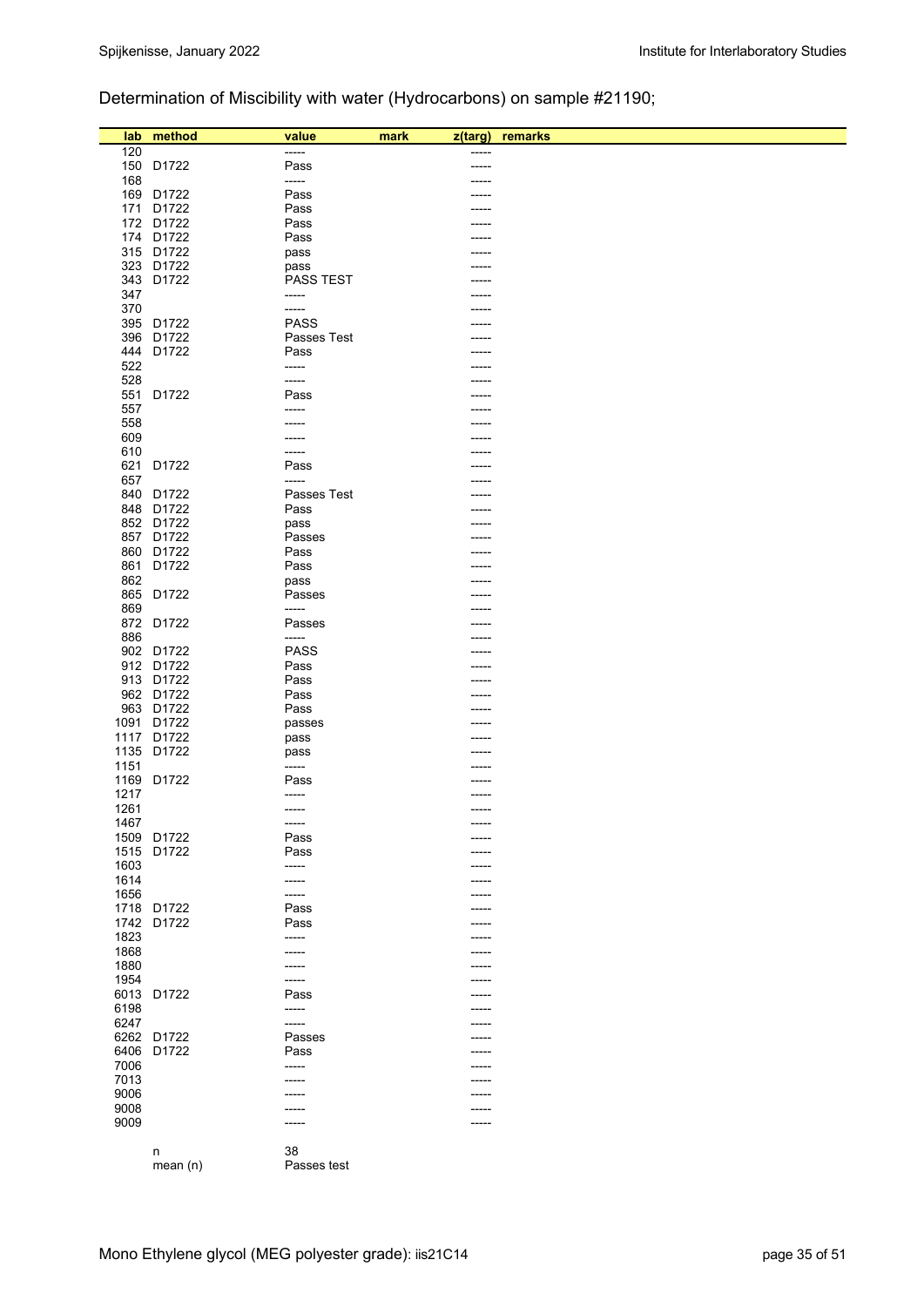## Determination of Purity by GC as received on sample #21190; results in %M/M

| lab          | method        | value            | mark | z(targ)  | remarks                           |
|--------------|---------------|------------------|------|----------|-----------------------------------|
| 120          | E2409         | 99.96            |      | -----    |                                   |
| 150          | E2409         | 99.94            |      | -----    |                                   |
| 168          |               | -----            |      |          |                                   |
| 169          | E2409         | 99.9601          |      |          |                                   |
| 171          | E2409         | 99.98            |      |          |                                   |
|              | 172 E2409     | 99.92            |      |          |                                   |
|              | 174 E2409     | 99.93            |      |          |                                   |
|              | 315 E2409     | 99.93            |      |          |                                   |
| 323          |               | -----            |      |          |                                   |
| 343          | E2409         | 99.93            |      |          |                                   |
| 347          | E2409         | 99.94            |      |          |                                   |
| 370          |               | -----            |      |          |                                   |
| 395          |               | -----            |      |          |                                   |
| 396          | E2409         | 99.97            |      |          |                                   |
| 444          |               | -----            |      |          |                                   |
| 522          |               | -----            |      |          |                                   |
| 528          |               | -----<br>99.9607 |      |          |                                   |
| 551<br>557   | E2409         | -----            |      |          |                                   |
| 558          |               | -----            |      |          |                                   |
| 609          | E2409         | 99.99            | ex   |          | test result reported on dry basis |
| 610          |               | -----            |      |          |                                   |
| 621          | E2409         | 99.95            |      |          |                                   |
| 657          | E2409         | 99.91            |      |          |                                   |
|              | 840 E2409     | 99.940           |      |          |                                   |
|              | 848 E2409     | 99.920           |      |          |                                   |
|              | 852 E2409     | 99.92            |      |          |                                   |
| 857          | E2409         | 99.919           |      |          |                                   |
|              | 860 E2409     | 99.922           |      |          |                                   |
| 861          | E2409         | 99.924           |      |          |                                   |
|              | 862 E202      | 99.939           |      |          |                                   |
|              | 865 E2409     | 99.921           |      |          |                                   |
| 869          | E2409         | 99.93            |      |          |                                   |
|              | 872 GOST19710 | 99.91            |      |          |                                   |
| 886          |               | -----            |      |          |                                   |
| 902          |               | -----            |      |          |                                   |
| 912          |               | -----            |      |          |                                   |
| 913          | E2409         | 99.93<br>-----   |      |          |                                   |
| 962<br>963   | E2409         | 99.914           |      |          |                                   |
| 1091         | E2409         | 99.92            | С    |          | first reported 99.88              |
|              | 1117 E2409    | >99.9            |      |          |                                   |
| 1135         | E2409         | 99.95            | С    | -----    | first reported 99.98              |
| 1151         |               | -----            |      |          |                                   |
| 1169         | E2409         | 99.96            | С    | -----    | first reported 99.89              |
| 1217         |               | -----            |      | -----    |                                   |
| 1261         |               | -----            |      | $-----1$ |                                   |
| 1467         |               | -----            |      |          |                                   |
| 1509         | E2409         | 99.923           |      |          |                                   |
|              | 1515 E2409    | 99.9221          |      |          |                                   |
| 1603         | In house      | 99.9200          |      | -----    |                                   |
| 1614         | E2409         | 99.9452          |      |          |                                   |
|              | 1656 In house | 99.97            |      | -----    |                                   |
| 1718         | E2409         | 99.928           |      |          |                                   |
| 1742         | In house      | 99.88            |      |          |                                   |
| 1823<br>1868 | E2409         | 99.92            |      |          |                                   |
| 1880         | E2409         | -----<br>99.93   |      |          |                                   |
| 1954         | E2409         | 99.9259          |      |          |                                   |
| 6013         |               | -----            |      | -----    |                                   |
| 6198         | E2409         | 99.94            |      | -----    |                                   |
| 6247         | E2409         | 99.977           |      |          |                                   |
| 6262         | E2409         | 99.9781          |      |          |                                   |
| 6406         |               | -----            |      |          |                                   |
| 7006         |               | -----            |      |          |                                   |
| 7013         |               | 99.9782          |      |          |                                   |
| 9006         |               | -----            |      |          |                                   |
| 9008         |               | -----            |      | -----    |                                   |
|              | 9009 E2409    | 99.99            | ex   | -----    | test result reported on dry basis |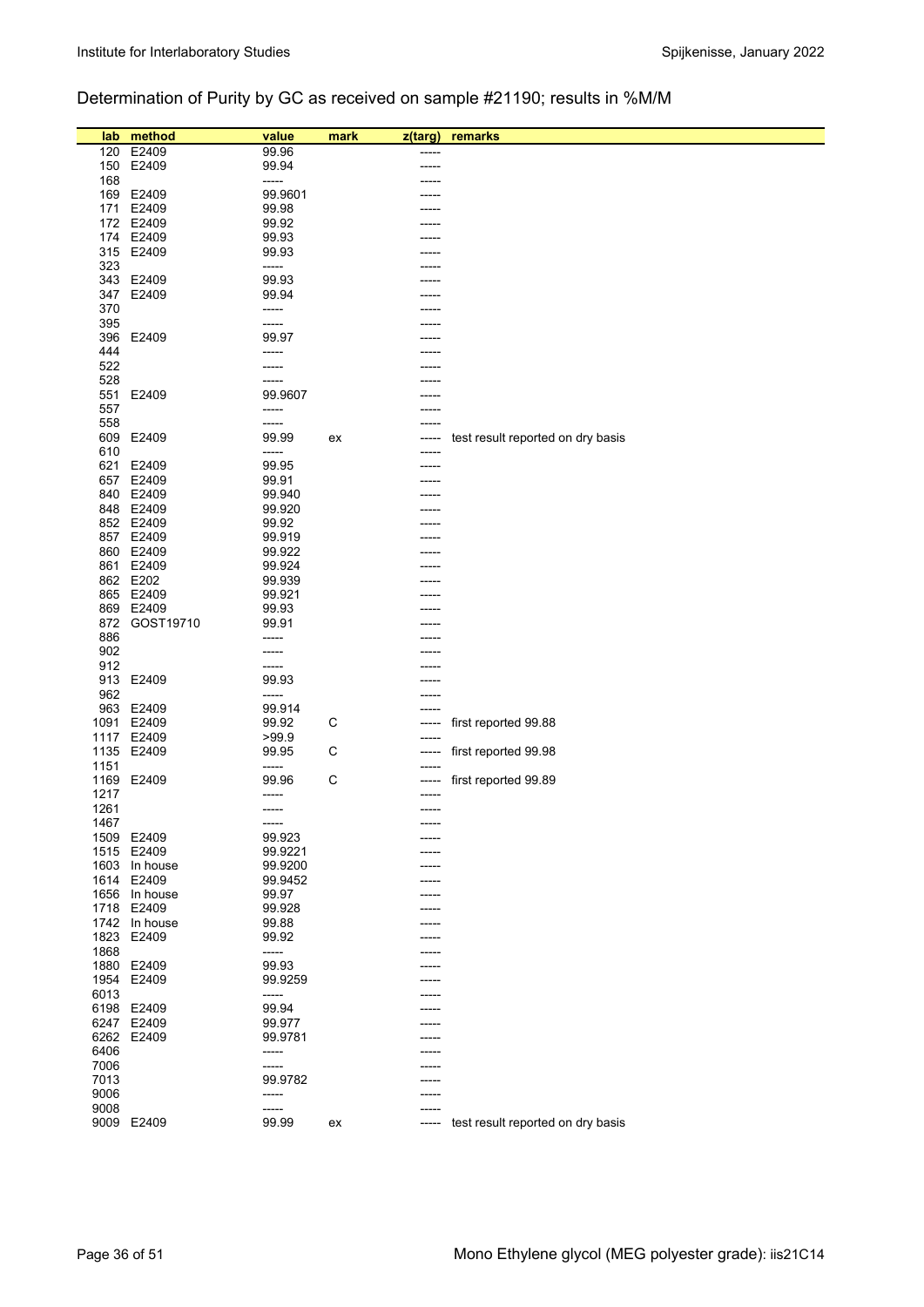|         | normality     | ΟK        |
|---------|---------------|-----------|
|         | n             | 42        |
|         | outliers      | $0 + 2ex$ |
|         | mean $(n)$    | 99.9366   |
|         | st.dev. (n)   | 0.02234   |
|         | R(calc.)      | 0.0626    |
|         | st.dev.(lit.) | unknown   |
|         | R(lit.)       | unknown   |
| Compare |               |           |
|         | R(iis20C10)   | 0.0307    |
|         |               |           |



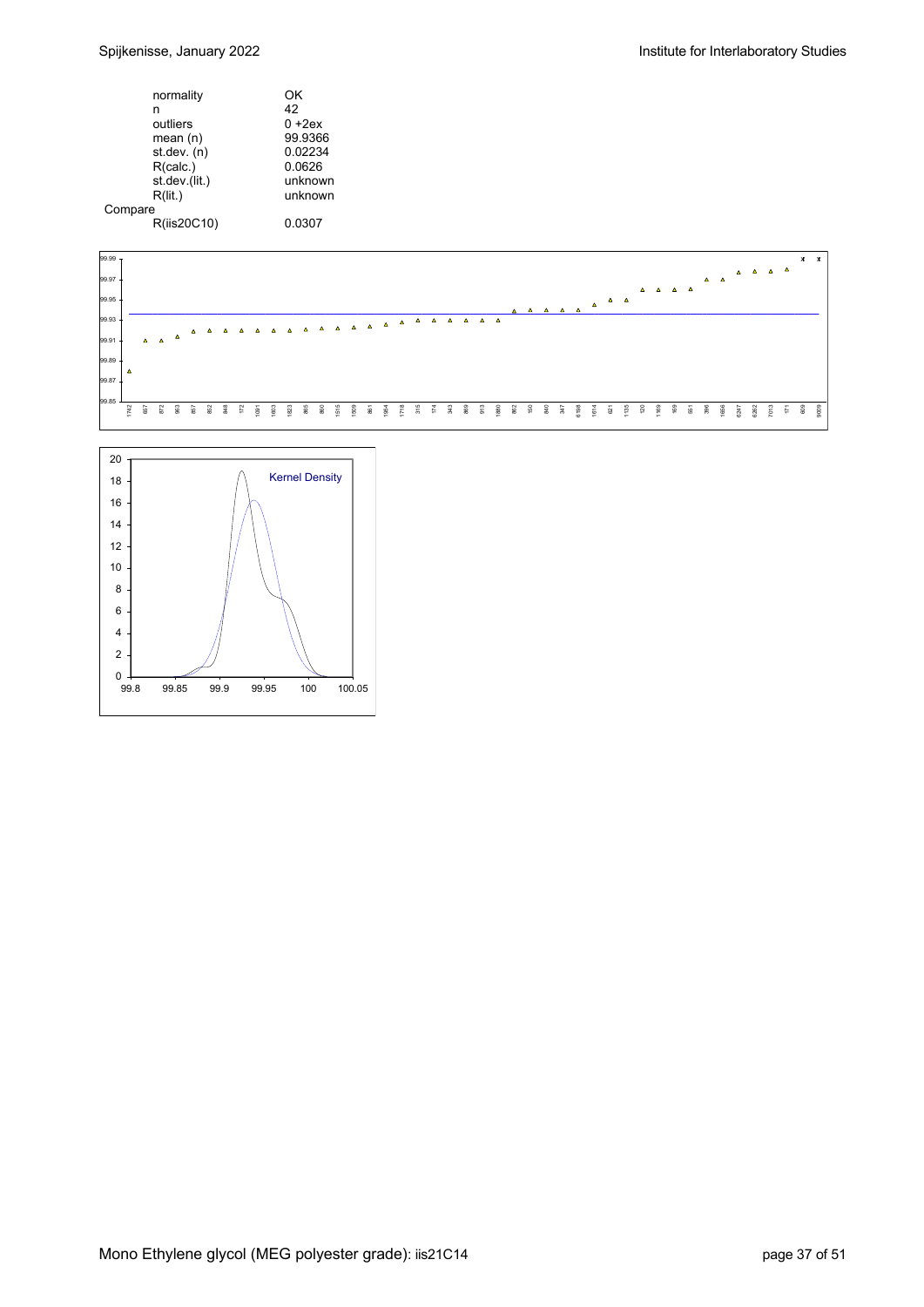# Determination of Specific Gravity 20/20°C on sample #21190;

| lab  | method        | value             | mark    | z(targ)       | remarks               |
|------|---------------|-------------------|---------|---------------|-----------------------|
| 120  | D4052         | 1.11532           |         | $-0.21$       |                       |
| 150  | D4052         | 1.1156            |         | 1.36          |                       |
| 168  |               | -----             |         | -----         |                       |
| 169  | D4052         | 1.1156            |         | 1.36          |                       |
| 171  | D4052         | 1.1154            |         | 0.24          |                       |
|      | 172 D4052     | 1.11536           |         | 0.02          |                       |
|      | 174 D4052     | 1.11529           |         | $-0.37$       |                       |
|      | 315 D4052     | 1.1153            |         | $-0.32$       |                       |
|      | 323 D4052     | 1.1154            |         | 0.24          |                       |
|      | 343 D4052     | 1.1154            |         | 0.24          |                       |
|      | 347 D4052     | 1.1154            |         | 0.24          |                       |
|      | 370 E202      | 1.1154            |         | 0.24          |                       |
|      | 395 D4052     | 1.1152            |         | $-0.88$       |                       |
| 396  | D4052         | 1.1152            |         | $-0.88$       |                       |
| 444  | D4052         | 1.1153            |         | $-0.32$       |                       |
| 522  |               | -----             |         | -----         |                       |
| 528  |               | -----             |         | -----         |                       |
| 551  | D4052         | 1.1153            |         | $-0.32$       |                       |
| 557  |               | -----             |         | -----         |                       |
| 558  |               | -----             |         | -----         |                       |
| 609  | D4052         | 1.1153            |         | $-0.32$       |                       |
| 610  | D4052         | 1.11564           | С       | 1.59          | first reported 1.116  |
| 621  | D4052         | 1.1152            |         | $-0.88$       |                       |
| 657  | D4052         | 1.1153            |         | $-0.32$       |                       |
|      | 840 D4052     | 1.1153            |         | $-0.32$       |                       |
|      | 848 D4052     | 1.1153            |         | $-0.32$       |                       |
|      | 852 D4052     | 1.1153            |         | $-0.32$       |                       |
| 857  | D4052         | 1.11534           |         | $-0.09$       |                       |
|      | 860 D4052     | 1.11523           |         | $-0.71$       |                       |
| 861  | D4052         | 1.1153            |         | $-0.32$       |                       |
|      | 862 D4052     | 1.1153            |         | $-0.32$       |                       |
|      | 865 D4052     | 1.11533           |         | $-0.15$       |                       |
|      | 869 D4052     | 1.1153            |         | $-0.32$       |                       |
|      | 872 D4052     | 1.1152            |         | $-0.88$       |                       |
| 886  |               | -----             |         | -----         |                       |
|      | 902 D4052     | 1.1154            |         | 0.24          |                       |
|      | 912 D4052     | 1.1154            |         | 0.24          |                       |
|      | 913 D4052     | 1.1153            |         | $-0.32$       |                       |
|      | 962 D4052     | 1.1153            | С       | $-0.32$       | first reported 1.1133 |
| 963  | D4052         | 1.1153            |         | $-0.32$       |                       |
| 1091 |               | -----             |         | -----         |                       |
| 1117 | D4052         | 1.1155            |         | 0.80          |                       |
| 1135 | D4052         | 1.1152            |         | $-0.88$       |                       |
| 1151 |               | -----             |         | -----         |                       |
| 1169 | D4052         | 1.11550           |         | 0.80          |                       |
| 1217 |               | 1.11534           |         | -0.09         |                       |
| 1261 |               | -----             |         | -----         |                       |
| 1467 | 1509 D4052    | -----             |         | -----<br>1.08 |                       |
|      | 1515 D4052    | 1.11555<br>1.1155 |         | 0.80          |                       |
|      | 1603 In house | 1.11544           |         | 0.47          |                       |
|      | 1614 D4052    | 1.1153            |         | $-0.32$       |                       |
|      | 1656 E202     | 1.1152            |         | $-0.88$       |                       |
|      | 1718 D4052    | 1.11530           |         | $-0.32$       |                       |
|      | 1742 D4052    | 1.1154            |         | 0.24          |                       |
|      | 1823 D4052    | 1.1154            |         | 0.24          |                       |
|      | 1868 E202     | 1.1155            |         | 0.80          |                       |
| 1880 |               | -----             |         | -----         |                       |
|      | 1954 D4052    | 1.1152            |         | $-0.88$       |                       |
| 6013 |               | -----             |         | -----         |                       |
| 6198 |               | -----             |         | $---$         |                       |
|      | 6247 D4052    | 1.1154            |         | 0.24          |                       |
|      | 6262 D4052    | 1.1154            |         | 0.24          |                       |
|      | 6406 D4052    | 1.1148            | R(0.01) | $-3.12$       |                       |
|      | 7006 D4052    | 1.1156            |         | 1.36          |                       |
|      | 7013 E202     | 1.11528           |         | $-0.43$       |                       |
| 9006 |               | -----             |         | -----         |                       |
| 9008 |               | -----             |         | -----         |                       |
|      | 9009 D4052    | 1.1154            |         | 0.24          |                       |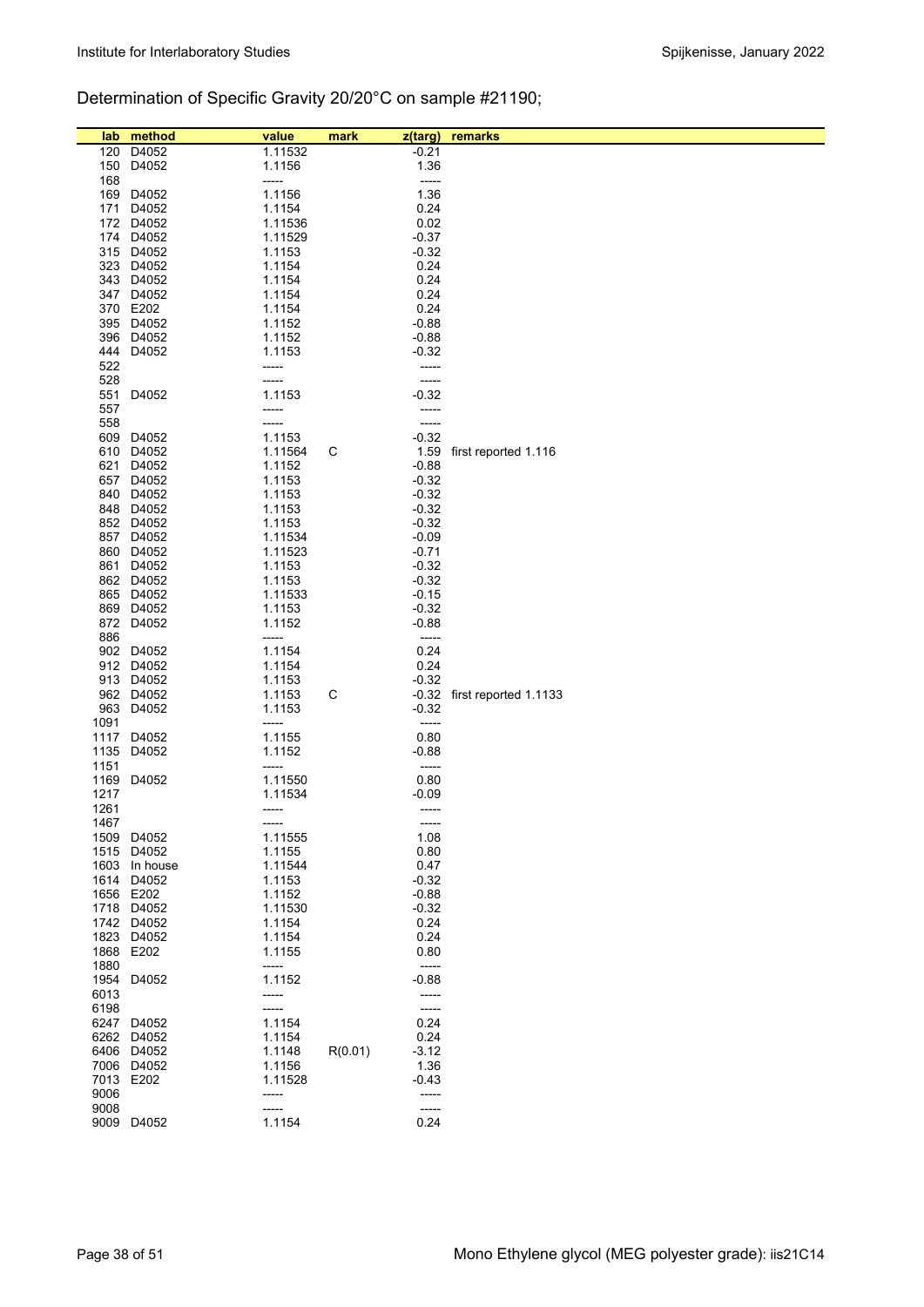| normality        | OK       |
|------------------|----------|
| n                | 53       |
| outliers         | 1        |
| mean (n)         | 1.11536  |
| st.dev. (n)      | 0.000113 |
| R(calc.)         | 0.00032  |
| st.dev.(E202:18) | 0.000179 |
| R(E202:18)       | 0.0005   |



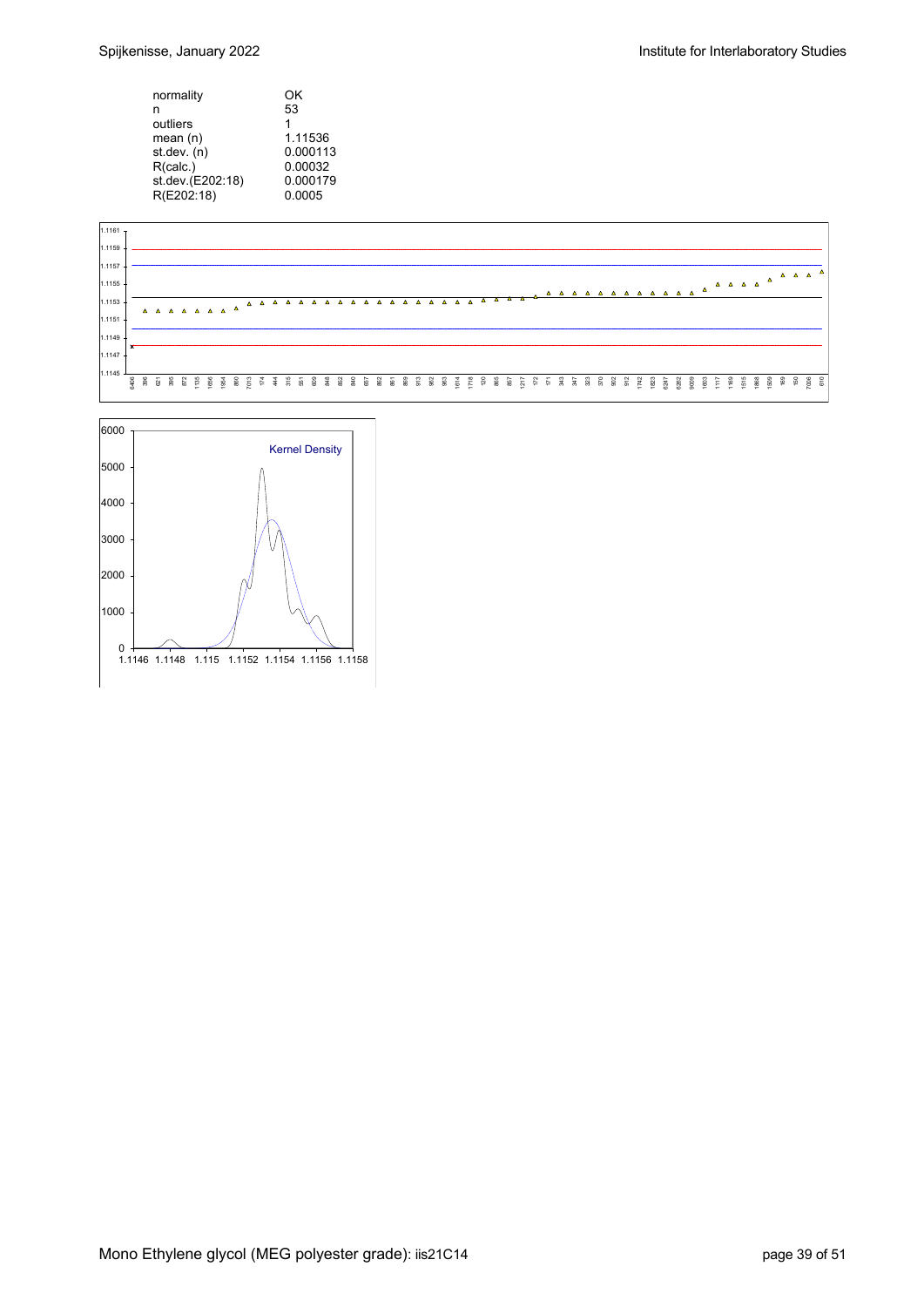# Determination of Water on sample #21190; results in mg/kg

| lab          | method        | value          | mark       | z(targ)          | remarks                    |
|--------------|---------------|----------------|------------|------------------|----------------------------|
| 120          | E1064         | 149.7          |            | $-2.54$          |                            |
| 150          | E1064         | 180            |            | 0.51             |                            |
| 168          |               | -----          |            | $-----$          |                            |
| 169          | E1064         | 203            |            | 2.83             |                            |
| 171          | E1064         | 160            |            | $-1.50$          |                            |
|              | 172 E203      | 145.0          |            | $-3.01$          |                            |
|              | 174 E1064     | 156            |            | $-1.90$          |                            |
|              | 315 E1064     | 160            |            | $-1.50$          |                            |
|              | 323 E1064     | 178            |            | 0.31             |                            |
|              | 343 E1064     | 160            |            | $-1.50$          |                            |
|              | 347 E1064     | 170            |            | $-0.49$          |                            |
|              | 370 E1064     | 166            |            | $-0.90$          |                            |
|              | 395 E1064     | 170.5          |            | $-0.44$          |                            |
|              | 396 E1064     | 175            |            | 0.01             |                            |
| 444          | E1064         | 192            |            | 1.72             |                            |
| 522          |               | -----          |            | -----            |                            |
| 528          |               | -----          |            | -----            |                            |
| 551          | E1064         | 180.7          |            | 0.58             |                            |
| 557          |               | -----          |            | -----            |                            |
| 558          |               | -----          |            | -----            |                            |
| 609          | E1064         | 193            |            | 1.82             |                            |
| 610          | D6304-A       | 187            |            | 1.22             |                            |
| 621          | E1064         | 257.5          | R(0.01)    | 8.32             |                            |
| 657          | E1064         | 180            |            | 0.51             |                            |
|              | 840 E1064     | 181            |            | 0.61             |                            |
|              | 848 E1064     | 170            |            | $-0.49$          |                            |
|              | 852 E1064     | 174            |            | $-0.09$          |                            |
|              | 857 E1064     | 166            |            | $-0.90$          |                            |
|              | 860 E1064     | 170            |            | $-0.49$          |                            |
| 861          | E1064         | 168            |            | $-0.70$          |                            |
|              | 862 E1064     | 171            |            | $-0.39$          |                            |
|              | 865 E1064     | 168            |            | $-0.70$          |                            |
|              | 869 E1064     | 168            |            | $-0.70$          |                            |
|              | 872 E1064     | 630            | C, R(0.01) | 45.82            | first reported 0.063 mg/kg |
|              | 886 E1064     | 167            |            | $-0.80$          |                            |
| 902          |               | -----          |            | -----            |                            |
| 912          |               | -----          |            | -----            |                            |
| 913          | E1064         | 170            |            | $-0.49$          |                            |
|              | 962 E1064     | 202            |            | 2.73             |                            |
| 963          | E1064         | 195.2          |            | 2.04             |                            |
|              | 1091 E1064    | 174            |            | $-0.09$          |                            |
|              | 1117 E1064    | 200.9          |            | 2.62             |                            |
| 1135         | E1064         | 189            |            | 1.42             |                            |
| 1151         |               | -----          |            | $-----$          |                            |
| 1169         | E1064         | 197            |            | 2.22             |                            |
| 1217<br>1261 |               | 361<br>-----   | R(0.01)    | 18.74<br>-----   |                            |
| 1467         |               |                |            |                  |                            |
|              | 1509 E1064    | -----<br>171.5 |            | -----<br>$-0.34$ |                            |
|              | 1515 E1064    | 164            |            | $-1.10$          |                            |
|              | 1603 In house | 260            | R(0.01)    | 8.57             |                            |
|              | 1614 E1064    | 187            |            | 1.22             |                            |
|              | 1656 E1064    | 162            |            | $-1.30$          |                            |
|              | 1718 E1064    | 181            |            | 0.61             |                            |
|              | 1742 E1064    | 178            |            | 0.31             |                            |
|              | 1823 E1064    | 188.1          |            | 1.33             |                            |
|              | 1868 E1064    | 320            | C, R(0.01) | 14.61            | first reported 0.032 mg/kg |
|              | 1880 E1064    | 154            |            | $-2.11$          |                            |
|              | 1954 E1064    | 157            |            | $-1.80$          |                            |
|              | 6013 E1064    | 202            |            | 2.73             |                            |
|              | 6198 E1064    | 171.5          |            | $-0.34$          |                            |
|              | 6247 E1064    | 211            |            | 3.63             |                            |
|              | 6262 E1064    | 195            |            | 2.02             |                            |
|              | 6406 E1064    | 172            |            | $-0.29$          |                            |
|              | 7006 E203     | 130            |            | $-4.52$          |                            |
|              | 7013 E1064    | 180            |            | 0.51             |                            |
|              | 9006 E1064    | 167            |            | $-0.80$          |                            |
|              | 9008 E1064    | 157            |            | $-1.80$          |                            |
|              | 9009 E1064    | 180            |            | 0.51             |                            |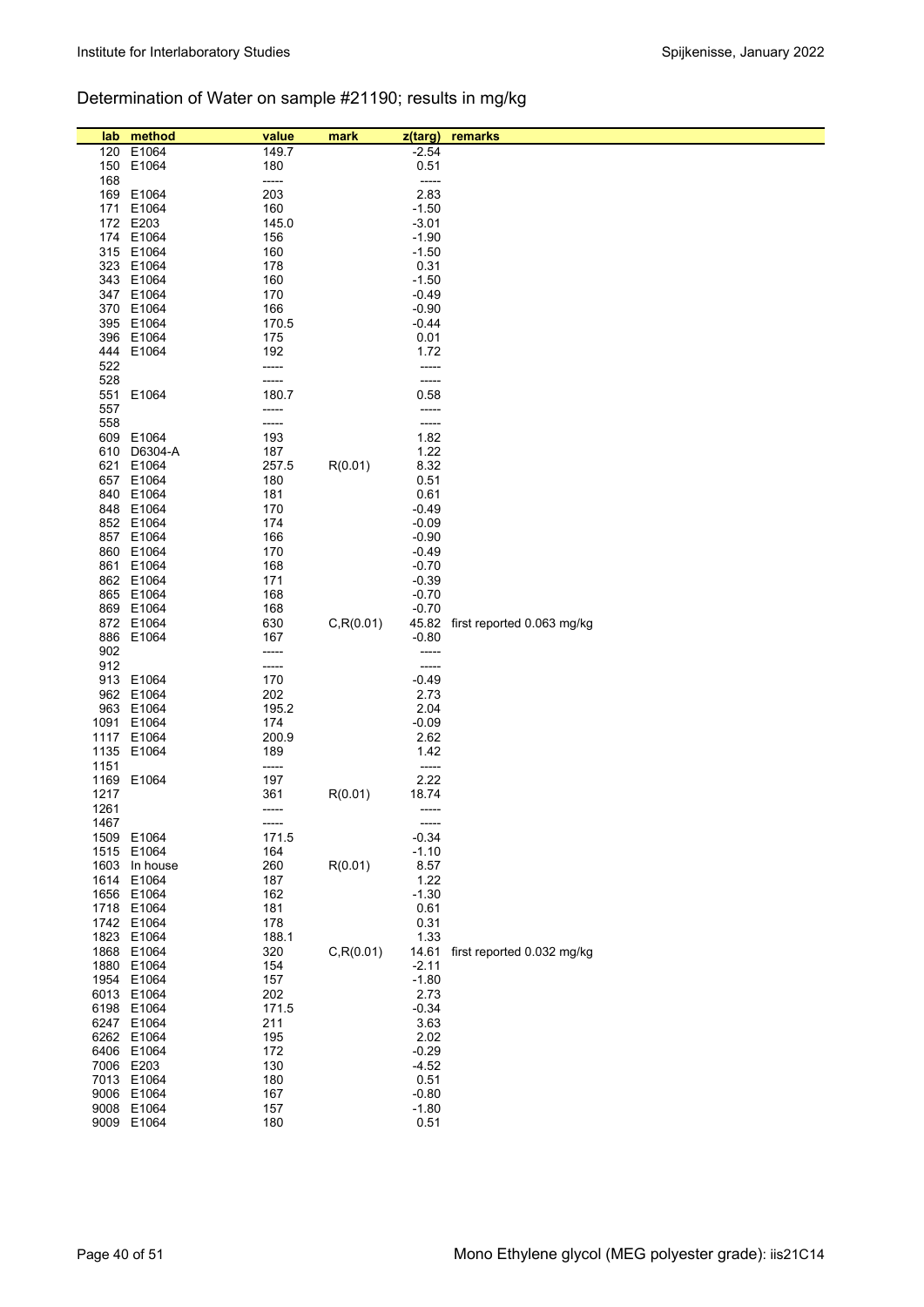| ΟK     |
|--------|
| 54     |
| 5      |
| 174.91 |
| 16.007 |
| 44.82  |
| 9.932  |
| 27.81  |
|        |



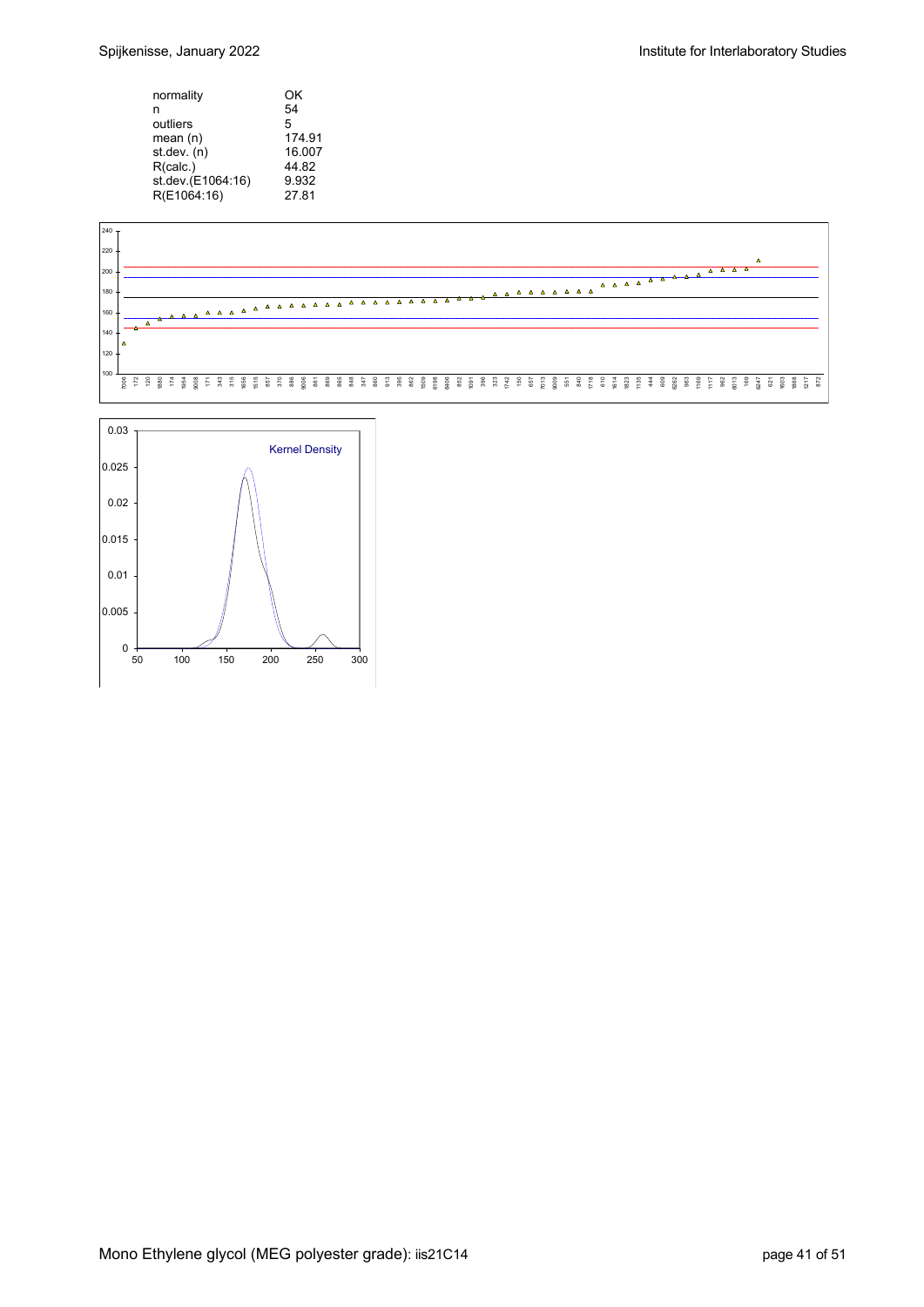## Determination of UV Transmittance at 350 nm on sample #21191; results in %Transmittance

| lab          | method         | cuvette                  | <b>Option A</b> | mark        | z(targ)          | method                 | cuvette                            | <b>Option B</b> | mark       | z(targ)            |
|--------------|----------------|--------------------------|-----------------|-------------|------------------|------------------------|------------------------------------|-----------------|------------|--------------------|
| 120<br>150   | E2193 - A      | -----<br>$10 \text{ mm}$ | -----<br>98.9   |             | $-----$<br>0.63  |                        | -----                              | -----           |            |                    |
| 168          |                | -----                    | -----           |             | -----            |                        |                                    |                 |            |                    |
|              | 169 E2193 - A  | $10 \text{ mm}$          | 100             | DG(0.01)    | 3.92             |                        |                                    |                 |            |                    |
| 171<br>172   |                | -----                    | -----           |             | -----<br>-----   | E2193 - B              | -----<br>$10 \text{ mm}$           | 99.2            |            | -----<br>1.29      |
| 174          |                |                          |                 |             | -----            | E2193 - B              | $10 \text{ mm}$                    | 98.9            |            | 0.56               |
| 315          |                |                          |                 |             | -----            | E2193 - B              | 50 mm                              | 98.6            |            | $-0.17$            |
| 323          |                |                          |                 |             | -----            |                        | -----                              | 98.8            |            | 0.32               |
| 343<br>347   |                |                          |                 |             | -----<br>-----   | E2193 - B              | $10 \text{ mm}$<br>50 mm           | 98.0<br>98.5    | C          | $-1.62$<br>-0.41   |
| 370          |                |                          | -----           |             | -----            | E2193 - B              | $10 \text{ mm}$                    | 98              |            | $-1.62$            |
| 395          |                |                          | -----           |             | -----            |                        | -----                              | -----           |            | -----              |
| 396<br>444   | E2193 - A      | $10 \text{ mm}$          | 98.1<br>-----   |             | $-1.77$<br>----- | E2193 - B              | $10 \text{ mm}$                    | -----<br>98.95  |            | -----<br>0.68      |
| 522          |                | -----                    | -----           |             | -----            |                        | -----                              | -----           |            | -----              |
| 528          |                |                          |                 |             | -----            |                        | -----                              | -----           |            | -----              |
| 551          |                |                          |                 |             | -----            | E2193 - B              | $10 \text{ mm}$                    | 98.9            |            | 0.56               |
| 557<br>558   |                |                          |                 |             | -----<br>-----   |                        | -----<br>-----                     | -----<br>-----  |            | -----<br>-----     |
| 609          |                |                          |                 |             | -----            | E2193 - B              | $10 \text{ mm}$                    | 98.8            |            | 0.32               |
| 610          |                |                          |                 |             | -----            |                        | -----                              | -----           |            | -----              |
| 621          |                |                          |                 |             | -----            |                        | -----                              | -----           |            | -----              |
| 657          | 840 E2193 - A  | $10 \text{ mm}$          | -----<br>98.924 |             | -----<br>0.70    | E2193 - B              | $10 \text{ mm}$<br>-----           | 98.97<br>-----  |            | 0.73<br>-----      |
| 848          | E2193 - A      | 50 mm                    | 98.5            |             | $-0.57$          | E2193 - B              | 50 mm                              | 98.5            |            | $-0.41$            |
| 852          |                | -----                    | -----           |             | $-----$          | E2193 - B              | $10 \text{ mm}$                    | 98.6            |            | $-0.17$            |
| 857          | E2193 - A      | $10 \text{ mm}$          | 98.8            |             |                  | $0.33$ E2193 - B       | $10 \text{ mm}$                    | 98.8            |            | 0.32               |
| 861          | 860 E2193 - A  | $10 \text{ mm}$<br>----- | 98.6<br>-----   |             | $-0.27$<br>----- | E2193 - B<br>E2193 - B | $10 \text{ mm}$<br>$10 \text{ mm}$ | 98.6<br>98.4    |            | $-0.17$<br>$-0.65$ |
|              | 862 E2193 - A  | 50 mm                    | 98.676          |             | -0.04            | E2193 - B              | 50 mm                              | 98.477          |            | $-0.46$            |
|              | 865 E2193 - A  | -----                    | 98.8            |             |                  | $0.33$   E2193 - B     | -----                              | 98.8            |            | 0.32               |
| 869<br>872   |                |                          | -----           |             | -----<br>-----   | E2193 - B<br>GOST19710 | $10 \text{ mm}$<br>-----           | 98.9<br>98.725  |            | 0.56<br>0.14       |
| 886          |                |                          |                 |             | -----            |                        |                                    | -----           |            | -----              |
| 902          |                |                          |                 |             | -----            |                        |                                    | -----           |            | -----              |
| 912          |                |                          |                 |             | -----            |                        | -----                              | -----           |            | -----              |
| 913<br>962   |                |                          |                 |             | -----<br>-----   | E2193 - B<br>E2193 - B | $10 \text{ mm}$<br>50 mm           | 98.28<br>95.5   | C, R(0.01) | $-0.94$<br>$-7.69$ |
| 963          |                |                          |                 |             | -----            |                        | -----                              | -----           |            | -----              |
| 1091         |                |                          | -----           |             | -----            | E2193 - B              | $10 \text{ mm}$                    | 98.6            |            | $-0.17$            |
| 1117<br>1135 | E2193 - A      | 50 mm                    | -----<br>98.8   |             | -----<br>0.33    | E2193 - B<br>E2193 - B | 50 mm<br>50 mm                     | 97.75<br>98.8   |            | $-2.23$<br>0.32    |
| 1151         |                | -----                    | -----           |             | -----            |                        |                                    | -----           |            | -----              |
|              | 1169 E2193 - A | 50 mm                    | 98.6            |             | $-0.27$          |                        |                                    | -----           |            | -----              |
| 1217         |                |                          |                 |             | -----            | E2193 - B              |                                    | 98.5            |            | -0.41              |
| 1261<br>1467 |                | -----                    |                 |             | -----<br>-----   |                        | -----                              | -----<br>-----  |            | ------             |
| 1509         |                |                          |                 |             | -----            | E2193 - B              | 50 mm                              | 98.58           |            | $-0.21$            |
| 1515         |                |                          |                 |             | -----            |                        | 50 mm                              | 97.9            |            | $-1.86$            |
| 1603<br>1614 |                |                          |                 |             | -----            | In house<br>E2193 - B  | 10 mm<br>$10 \text{ mm}$           | 99<br>98.813    | C          | 0.80<br>0.35       |
| 1656         |                |                          |                 |             | -----<br>-----   |                        | -----                              | -----           |            | -----              |
| 1718         |                |                          |                 |             | -----            | E2193 - B              | 50 mm                              | 98.52           |            | $-0.36$            |
| 1742         |                |                          |                 |             | -----            | E2193 - B              | $10 \text{ mm}$                    | 98.6            |            | $-0.17$            |
| 1823<br>1868 |                |                          |                 |             | -----<br>-----   | E2193 - B<br>E2193 - B | 50 mm<br>$10 \text{ mm}$           | 99.127<br>99.8  | ex         | 1.11<br>2.75       |
| 1880         |                |                          |                 |             | -----            | E2193 - B              | $10 \text{ mm}$                    | 98.7            |            | 0.08               |
| 1954         |                |                          | -----           |             | -----            | E2193 - B              | $10 \text{ mm}$                    | 99.40           |            | 1.78               |
| 6013         | E2193 - A      | $10 \text{ mm}$          | 98.9            |             | 0.63             |                        | -----                              | -----           |            | -----              |
| 6198<br>6247 |                | -----<br>-----           | -----<br>-----  |             | -----<br>-----   | E2193 - B<br>E2193 - B | $10 \text{ mm}$<br>$10 \text{ mm}$ | 98.77<br>98.9   |            | 0.25<br>0.56       |
| 6262         | E2193 - A      | $10 \text{ mm}$          | 100.0           | C, DG(0.01) | 3.92             | E2193 - B              | $10 \text{ mm}$                    | 96.353          | R(0.01)    | $-5.62$            |
| 6406         |                | -----                    | -----           |             | -----            | E2193 - B              | $10 \text{ mm}$                    | 97.8            |            | $-2.11$            |
| 7006<br>7013 |                |                          | -----           |             | -----            | E2193 - B              | -----                              | 98.8<br>99.3    |            | 0.32               |
| 9006         |                |                          |                 |             | -----<br>-----   | E2193 - B<br>E2193 - B | $10 \text{ mm}$<br>$10 \text{ mm}$ | 98.88           |            | 1.53<br>0.51       |
| 9008         |                |                          | -----           |             | -----            |                        | -----                              | 98.8            |            | 0.32               |
| 9009         |                |                          | -----           |             | -----            | E2193 - B              | 10 mm                              | 98.83           |            | 0.39               |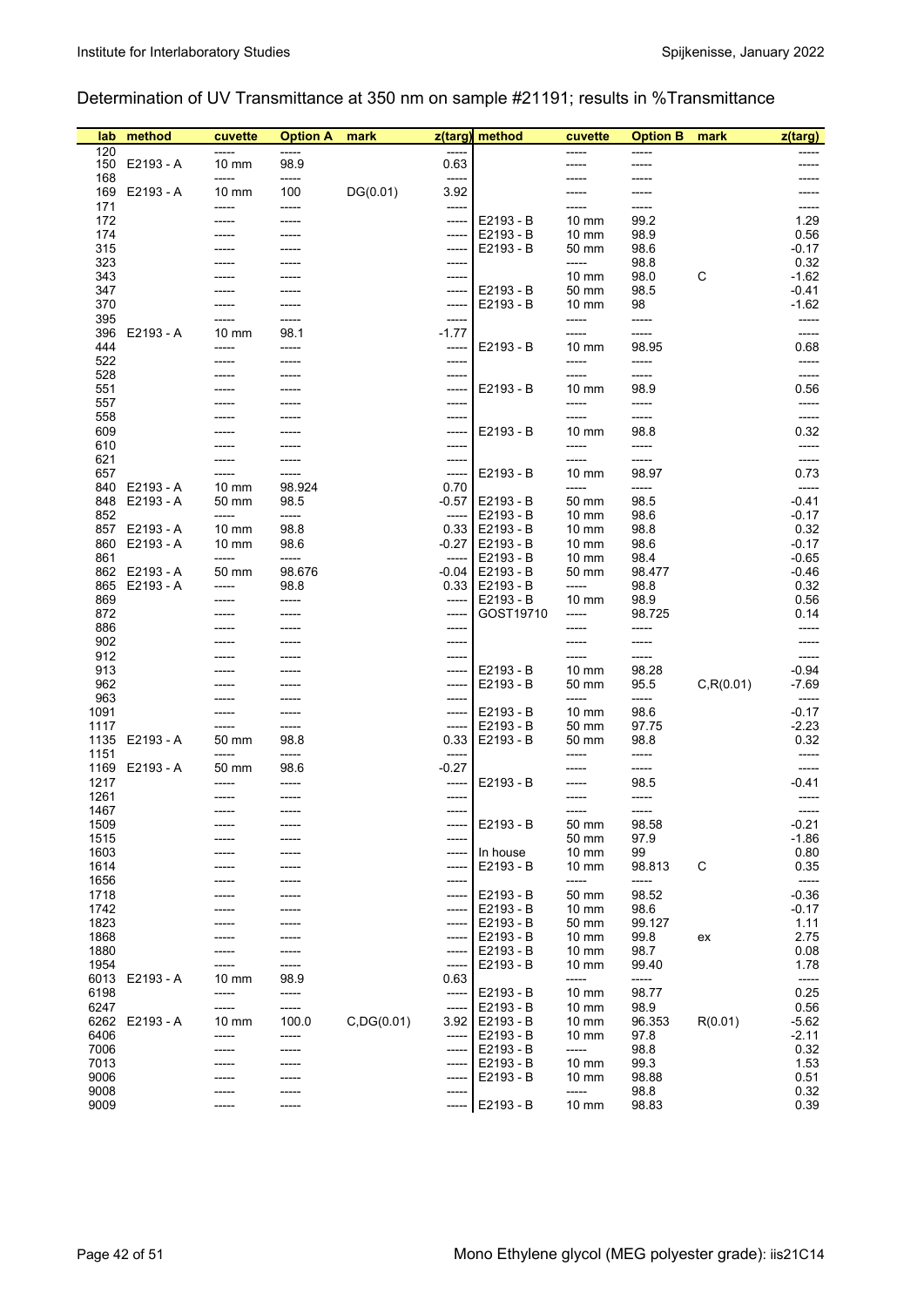| normality         | not OK | OK        |
|-------------------|--------|-----------|
| n                 | 11     | 42        |
| outliers          | 2      | $2 + 1ex$ |
| mean $(n)$        | 98.691 | 98.668    |
| st dev. $(n)$     | 0.2408 | 0.3705    |
| R(calc.)          | 0.674  | 1.037     |
| st.dev.(E2193:16) | 0.3343 | 0.4121    |
| R(E2193:16)       | 0.936  | 1.154     |

Lab 343 first reported 97.4

Lab 962 first reported 66.6

Lab 1614 first reported 92.709 and 50 mm cuvette size

Lab 1868 test result excluded because of statistical outliers in related test parameters

Lab 6262 first reported 100.445 for option A



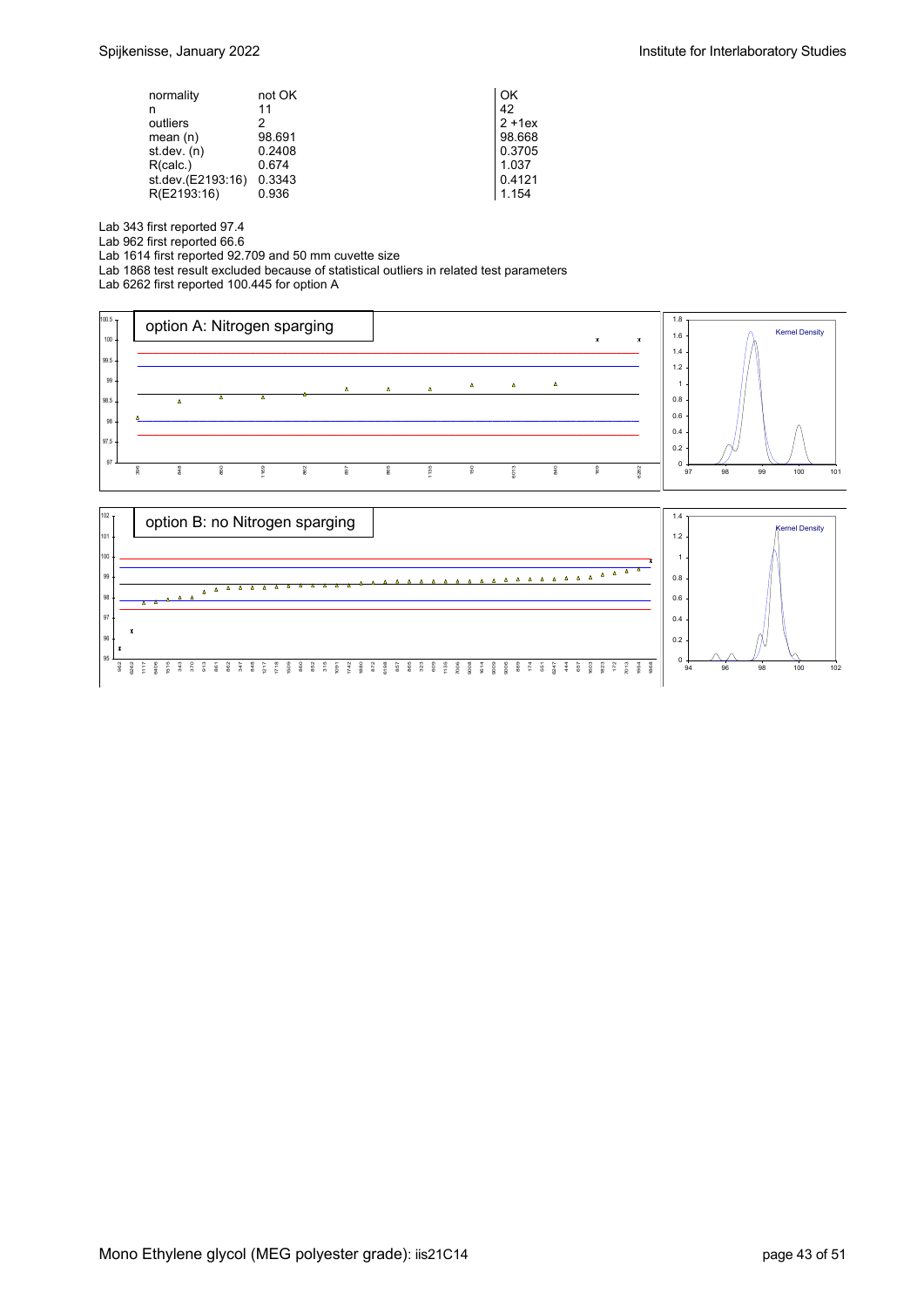## Determination of UV Transmittance at 275 nm on sample #21191; results in %Transmittance

| lab          | method                         | cuvette                  | <b>Option A</b> | mark       |                  | z(targ) method                       | cuvette                            | <b>Option B</b> | mark       | z(targ)            |
|--------------|--------------------------------|--------------------------|-----------------|------------|------------------|--------------------------------------|------------------------------------|-----------------|------------|--------------------|
| 120          | 150 E2193 - A                  | -----<br>$10 \text{ mm}$ | -----<br>88.2   |            | $-3.12$          |                                      | -----                              | -----           |            |                    |
| 168          |                                | -----                    | -----           |            | $-----$          |                                      |                                    |                 |            |                    |
|              | 169 E2193 - A                  | $10 \text{ mm}$          | 91.9            | ex         | 6.32             |                                      |                                    |                 |            |                    |
| 171<br>172   |                                | -----                    | -----           |            | -----<br>-----   | E2193 - B                            | $10 \text{ mm}$                    | 89.5            |            | -----<br>-0.48     |
| 174          |                                |                          |                 |            | -----            | E2193 - B                            | $10 \text{ mm}$                    | 90.3            |            | 0.59               |
| 315          |                                |                          |                 |            | -----            | E2193 - B                            | 50 mm                              | 89.8            |            | $-0.08$            |
| 323<br>343   |                                |                          |                 |            | -----            |                                      | -----<br>$10 \text{ mm}$           | 89.9<br>88.7    |            | 0.06<br>$-1.54$    |
| 347          |                                |                          |                 |            | -----<br>-----   | E2193 - B                            | 50 mm                              | 90.8            |            | 1.25               |
| 370          |                                | -----                    | -----           |            | -----            | E2193 - B                            | $10 \text{ mm}$                    | 89              |            | $-1.14$            |
| 395          |                                | -----                    | -----           |            | -----            |                                      | -----                              | -----           |            | -----              |
| 396<br>444   | E2193 - A                      | $10 \text{ mm}$<br>----- | 87.7<br>-----   |            | $-4.39$<br>----- | E2193 - B                            | -----<br>$10 \text{ mm}$           | -----<br>89.80  |            | -----<br>$-0.08$   |
| 522          |                                | -----                    | -----           |            | -----            |                                      | -----                              | -----           |            | -----              |
| 528          |                                |                          |                 |            | -----            |                                      | -----                              | -----           |            | -----              |
| 551<br>557   |                                |                          |                 |            | -----<br>-----   | E2193 - B                            | $10 \text{ mm}$                    | 90.4<br>-----   |            | 0.72               |
| 558          |                                |                          |                 |            |                  |                                      |                                    | -----           |            | -----              |
| 609          |                                |                          |                 |            | -----            | E2193 - B                            | 10 mm                              | 89.7            |            | $-0.21$            |
| 610<br>621   |                                |                          |                 |            | -----<br>-----   |                                      |                                    | -----<br>-----  |            | -----              |
| 657          |                                |                          | -----           |            | -----            | E2193 - B                            | $10 \text{ mm}$                    | 90.26           |            | 0.53               |
|              | 840 E2193 - A                  | $10 \text{ mm}$          | 89.467          |            | 0.11             |                                      |                                    | -----           |            | -----              |
| 848          | E2193 - A                      | 50 mm                    | 89.7            |            |                  | $0.71$ E2193 - B                     | 50 mm                              | 89.7            |            | $-0.21$            |
| 852<br>857   | E2193 - A                      | -----<br>$10 \text{ mm}$ | -----<br>90.5   |            | -----            | E2193 - B<br>2.75   E2193 - B        | $10 \text{ mm}$<br>$10 \text{ mm}$ | 89.8<br>90.5    |            | $-0.08$<br>0.85    |
|              | 860 E2193 - A                  | $10 \text{ mm}$          | 89.5            |            |                  | $0.20$ E2193 - B                     | $10 \text{ mm}$                    | 90.2            |            | 0.45               |
| 861          |                                | -----                    | -----           |            |                  | $---$ E2193 - B                      | $10 \text{ mm}$                    | 89.8            |            | $-0.08$            |
|              | 862 E2193 - A<br>865 E2193 - A | 50 mm<br>-----           | 89.874<br>89.8  |            |                  | 1.15   E2193 - B<br>0.96   E2193 - B | 50 mm<br>-----                     | 89.640<br>89.7  |            | $-0.29$<br>$-0.21$ |
| 869          |                                | -----                    | -----           |            | -----            | E2193 - B                            | $10 \text{ mm}$                    | 90.1            |            | 0.32               |
| 872          |                                |                          |                 |            | -----            | GOST19710                            | -----                              | 90.059          |            | 0.27               |
| 886<br>902   |                                |                          |                 |            | -----<br>-----   |                                      | -----                              | -----<br>-----  |            | -----<br>-----     |
| 912          |                                |                          |                 |            | -----            |                                      | -----                              | -----           |            | -----              |
| 913          |                                |                          |                 |            |                  | -----   E2193 - B                    | $10 \text{ mm}$                    | 89.67           |            | $-0.25$            |
| 962<br>963   |                                |                          |                 |            | -----<br>-----   | E2193 - B                            | 50 mm<br>-----                     | 82.1<br>-----   | C, R(0.01) | $-10.32$<br>-----  |
| 1091         |                                |                          |                 |            | -----            | E2193 - B                            | $10 \text{ mm}$                    | 89.7            |            | $-0.21$            |
| 1117         |                                |                          | -----           |            | -----            | E2193 - B                            | 50 mm                              | 89.09           |            | $-1.02$            |
| 1151         | 1135 E2193 - A                 | 50 mm<br>-----           | 89.7<br>-----   |            | 0.71<br>-----    | E2193 - B                            | 50 mm                              | 90.1<br>-----   |            | 0.32<br>-----      |
|              | 1169 E2193 - A                 | 50 mm                    | 89.3            |            | $-0.31$          |                                      |                                    | -----           |            | -----              |
| 1217         |                                | -----                    | -----           |            | -----            | E2193 - B                            |                                    | 89.6            |            | $-0.34$            |
| 1261<br>1467 |                                |                          |                 |            | -----            |                                      |                                    | -----<br>-----  |            | -----              |
| 1509         |                                |                          |                 |            | -----<br>-----   | E2193 - B                            | 50 mm                              | 90.10           |            | 0.32               |
| 1515         |                                |                          |                 |            | -----            |                                      | 50 mm                              | 89.1            |            | $-1.01$            |
| 1603         |                                |                          |                 |            | -----            | In house                             | $10 \text{ mm}$                    | 90              |            | 0.19               |
| 1614<br>1656 |                                |                          |                 |            | -----<br>-----   | E2193 - B                            | $10 \text{ mm}$<br>-----           | 90.273<br>----- | C          | 0.55<br>-----      |
| 1718         |                                |                          |                 |            | -----            | E2193 - B                            | 50 mm                              | 89.81           |            | $-0.06$            |
| 1742         |                                |                          |                 |            | -----            | E2193 - B                            | $10 \text{ mm}$                    | 88.8            |            | $-1.41$            |
| 1823<br>1868 |                                |                          |                 |            | -----<br>-----   | E2193 - B<br>E2193 - B               | 50 mm<br>$10 \text{ mm}$           | 90.499<br>97.4  | R(0.01)    | 0.85<br>10.03      |
| 1880         |                                |                          |                 |            | -----            | E2193 - B                            | $10 \text{ mm}$                    | 89.9            |            | 0.06               |
| 1954         |                                |                          | -----           |            | -----            | E2193 - B                            | $10 \text{ mm}$                    | 90.80           |            | 1.25               |
| 6013<br>6198 | E2193 - A                      | 10 mm<br>-----           | 89.9<br>-----   |            | 1.22<br>-----    | E2193 - B                            | -----<br>$10 \text{ mm}$           | -----<br>89.75  |            | -----<br>$-0.14$   |
| 6247         |                                | -----                    | -----           |            | -----            | E2193 - B                            | $10 \text{ mm}$                    | 90.1            |            | 0.32               |
|              | 6262 E2193 - A                 | $10 \text{ mm}$          | 94.3            | C, G(0.05) | 12.44            | E2193 - B                            | $10 \text{ mm}$                    | 88.346          |            | $-2.01$            |
| 6406         |                                | -----                    | -----           |            | -----            | E2193 - B                            | $10 \text{ mm}$                    | 89.9            |            | 0.06               |
| 7006<br>7013 |                                |                          |                 |            | -----<br>-----   | E2193 - B<br>E2193 - B               | -----<br>$10 \text{ mm}$           | 90.4<br>90.6    |            | 0.72<br>0.99       |
| 9006         |                                |                          |                 |            | -----            | E2193 - B                            | $10 \text{ mm}$                    | 89.74           |            | $-0.16$            |
| 9008         |                                |                          |                 |            | -----            |                                      | -----                              | 90.2            |            | 0.45               |
| 9009         |                                |                          | -----           |            | -----            | E2193 - B                            | 10 mm                              | 89.77           |            | $-0.12$            |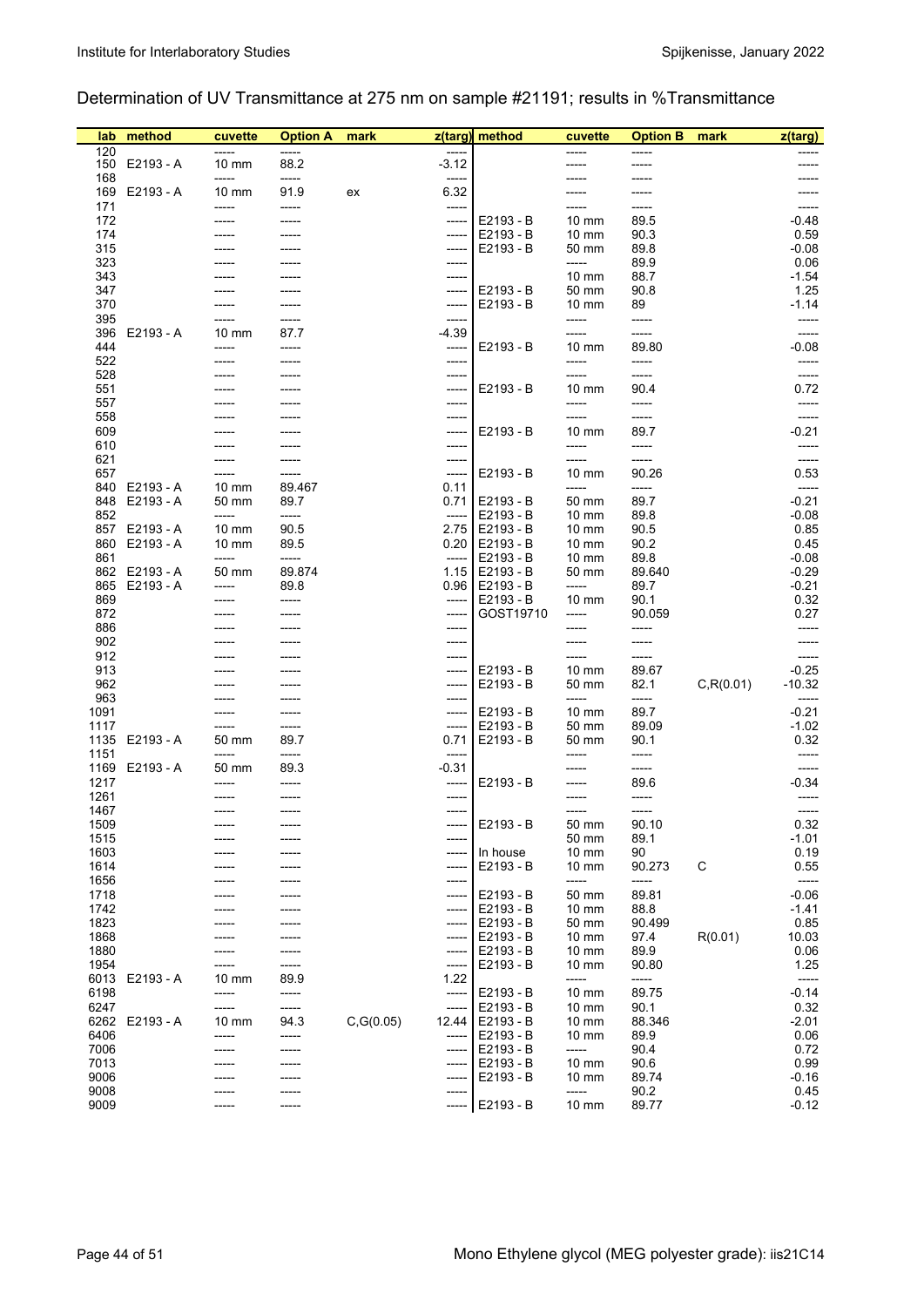| normality         | suspect   | OK     |
|-------------------|-----------|--------|
| n                 | 11        | 43     |
| outliers          | $1 + 1ex$ | 2      |
| mean $(n)$        | 89.422    | 89.858 |
| st dev. $(n)$     | 0.7984    | 0.5317 |
| R(calc.)          | 2.235     | 1.489  |
| st.dev.(E2193:16) | 0.3921    | 0.7518 |
| R(E2193:16)       | 1.098     | 2.105  |

Lab 169 test result excluded because of statistical outliers in related test parameters

Lab 962 first reported 79.8

Lab 1614 first reported 58.704 and 50 mm cuvette size

Lab 6262 first reported 92.186 for option A



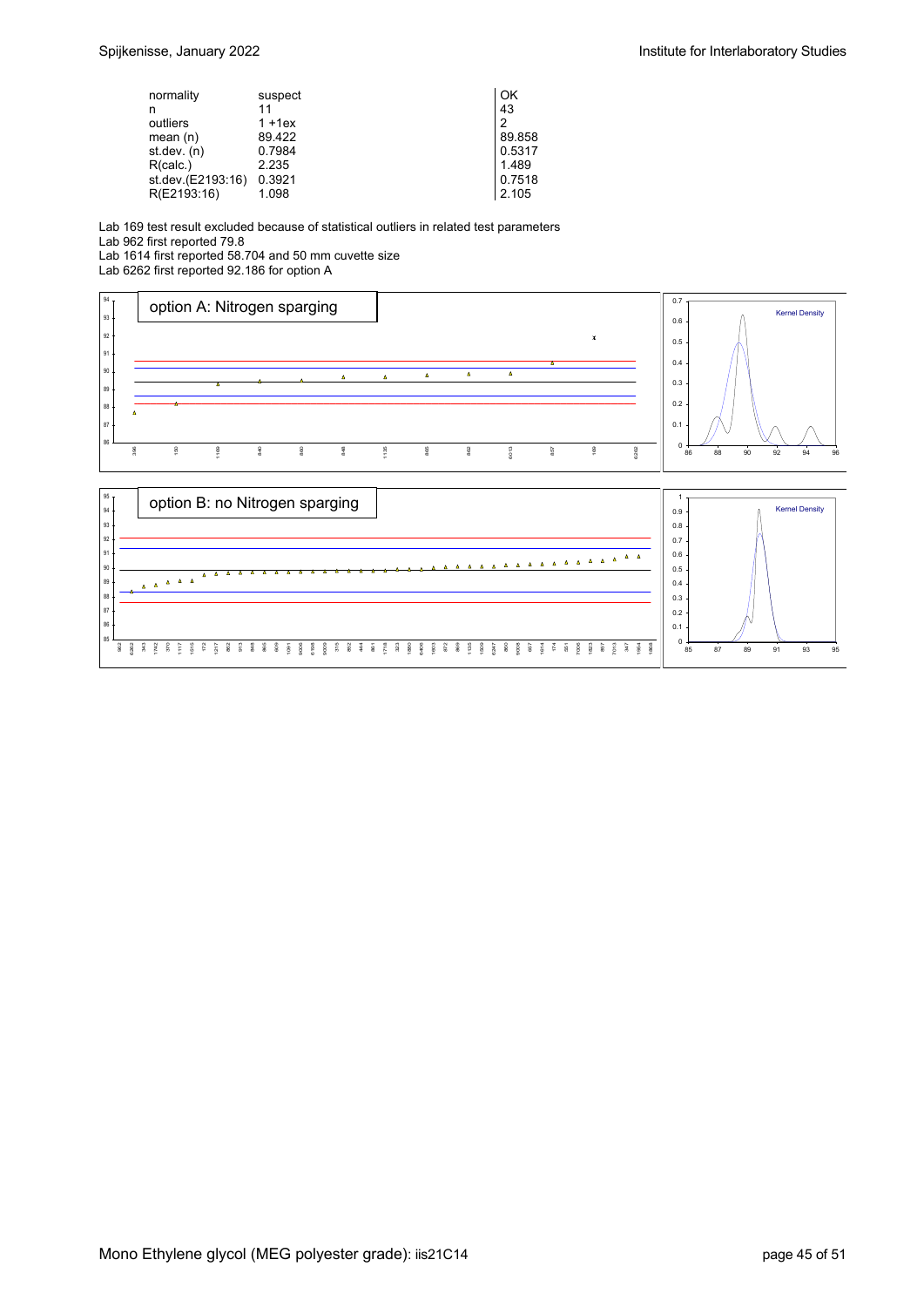## Determination of UV Transmittance at 250 nm on sample #21191; results in %Transmittance

| lab          | method         | cuvette                  | <b>Option A</b> | mark     |                  | z(targ) method         | cuvette                            | <b>Option B</b> | mark    | z(targ)          |
|--------------|----------------|--------------------------|-----------------|----------|------------------|------------------------|------------------------------------|-----------------|---------|------------------|
| 120<br>150   | E2193 - A      | -----<br>$10 \text{ mm}$ | -----<br>79.5   |          | -----<br>$-1.05$ |                        | -----                              | -----<br>-----  |         |                  |
| 168          |                | -----                    | -----           |          | -----            |                        |                                    |                 |         |                  |
|              | 169 E2193 - A  | $10 \text{ mm}$          | 82.5            | DG(0.05) | 3.02             |                        |                                    |                 |         |                  |
| 171          |                | -----                    | -----           |          | -----            |                        |                                    | -----           |         | -----            |
| 172<br>174   |                | -----                    | -----           |          | -----            | E2193 - B<br>E2193 - B | $10 \text{ mm}$                    | 78.8            |         | -0.99            |
| 315          |                |                          | -----           |          | -----<br>-----   | E2193 - B              | $10 \text{ mm}$<br>50 mm           | 79.5<br>78.8    |         | 0.79<br>-0.99    |
| 323          |                |                          | -----           |          | -----            |                        | -----                              | 79.4            |         | 0.54             |
| 343          |                |                          |                 |          | -----            |                        | $10 \text{ mm}$                    | 77.9            |         | $-3.28$          |
| 347          |                |                          |                 |          | -----            | E2193 - B              | 50 mm                              | 80.1            |         | 2.31             |
| 370          |                |                          |                 |          | -----            | E2193 - B              | $10 \text{ mm}$                    | 78              |         | $-3.02$          |
| 395          |                |                          |                 |          | -----            |                        | -----                              | -----           |         | -----            |
| 396<br>444   |                |                          |                 |          | -----            | E2193 - B              |                                    | -----<br>79.10  |         | -----<br>$-0.23$ |
| 522          |                |                          |                 |          | -----<br>-----   |                        | $10 \text{ mm}$<br>-----           | -----           |         |                  |
| 528          |                |                          |                 |          | -----            |                        |                                    | -----           |         | -----            |
| 551          |                |                          |                 |          | -----            | E2193 - B              | $10 \text{ mm}$                    | 79.6            |         | 1.04             |
| 557          |                |                          |                 |          | -----            |                        | -----                              | -----           |         | -----            |
| 558          |                |                          |                 |          | -----            |                        | -----                              | -----           |         | -----            |
| 609          |                |                          |                 |          | -----            | E2193 - B              | $10 \text{ mm}$                    | 79.3            |         | 0.28             |
| 610<br>621   |                |                          | -----           |          | -----<br>-----   |                        | -----<br>-----                     | -----<br>-----  |         | -----<br>-----   |
| 657          |                |                          | -----           |          | -----            | E2193 - B              | $10 \text{ mm}$                    | 79.16           |         | $-0.07$          |
|              | 840 E2193 - A  | $10 \text{ mm}$          | 79.574          |          | -0.95            |                        | -----                              | $-----$         |         | -----            |
| 848          | E2193 - A      | 50 mm                    | 80.7            |          |                  | $0.58$ E2193 - B       | 50 mm                              | 79.1            |         | $-0.23$          |
| 852          |                | -----                    | -----           |          | -----            | E2193 - B              | $10 \text{ mm}$                    | 79.0            |         | -0.48            |
| 857          | E2193 - A      | $10 \text{ mm}$          | 80.2            |          | -0.10            | E2193 - B              | $10 \text{ mm}$                    | 79.8            |         | 1.55             |
| 861          | 860 E2193 - A  | $10 \text{ mm}$<br>----- | 80.2<br>-----   |          | -0.10<br>-----   | E2193 - B              | $10 \text{ mm}$<br>$10 \text{ mm}$ | 79.2            |         | 0.03<br>-0.73    |
|              | 862 E2193 - A  | 50 mm                    | 80.796          |          | 0.71             | E2193 - B<br>E2193 - B | 50 mm                              | 78.9<br>79.049  |         | -0.36            |
|              | 865 E2193 - A  | -----                    | 80.4            |          |                  | 0.17   E2193 - B       | -----                              | 79.2            |         | 0.03             |
| 869          |                |                          | -----           |          | -----            | E2193 - B              | $10 \text{ mm}$                    | 79.4            |         | 0.54             |
| 872          |                |                          |                 |          | -----            | GOST19710              | -----                              | 79.383          |         | 0.49             |
| 886          |                |                          |                 |          | -----            |                        |                                    | -----           |         | -----            |
| 902<br>912   |                |                          |                 |          | -----<br>-----   |                        | -----<br>-----                     | -----<br>-----  |         | -----<br>-----   |
| 913          |                |                          |                 |          | ----- 1          | E2193 - B              | $10 \text{ mm}$                    | 79.52           |         | 0.84             |
| 962          |                |                          |                 |          | -----            | E2193 - B              | 50 mm                              | 79.8            | ex, C   | 1.55             |
| 963          |                |                          |                 |          | -----            |                        | -----                              | -----           |         | -----            |
| 1091         |                |                          | -----           |          | -----            | E2193 - B              | $10 \text{ mm}$                    | 78.6            |         | $-1.50$          |
| 1117         | 1135 E2193 - A | 50 mm                    | -----<br>80.7   |          | -----<br>0.58    | E2193 - B<br>E2193 - B | 50 mm                              | 78.24<br>79.3   |         | $-2.41$<br>0.28  |
| 1151         |                |                          | -----           |          | -----            |                        | 50 mm<br>-----                     | -----           |         | -----            |
|              | 1169 E2193 - A | 50 mm                    | 80.4            |          | 0.17             |                        |                                    | -----           |         | -----            |
| 1217         |                |                          |                 |          | -----            | E2193 - B              |                                    | 79.0            |         | -0.48            |
| 1261         |                |                          |                 |          | -----            |                        |                                    | -----           |         |                  |
| 1467         |                | -----                    | ------          |          | ------           |                        | -----                              | -----           |         | -----            |
| 1509<br>1515 |                |                          |                 |          | -----<br>-----   | E2193 - B              | 50 mm<br>50 mm                     | 79.37<br>78.6   |         | 0.46<br>$-1.50$  |
| 1603         |                |                          |                 |          | -----            | In house               | $10 \text{ mm}$                    | 80              |         | 2.06             |
| 1614         |                |                          |                 |          | ------           |                        | -----                              | -----           |         | -----            |
| 1656         |                |                          |                 |          | -----            |                        | -----                              | -----           |         | -----            |
| 1718         |                |                          |                 |          | -----            | E2193 - B              | 50 mm                              | 79.00           |         | -0.48            |
| 1742         |                |                          |                 |          | -----            | E2193 - B              | $10 \text{ mm}$                    | 78.6            |         | $-1.50$          |
| 1823         |                |                          |                 |          | -----            | E2193 - B<br>E2193 - B | 50 mm                              | 80.139          | R(0.01) | 2.41             |
| 1868<br>1880 |                |                          |                 |          | -----<br>-----   | E2193 - B              | $10 \text{ mm}$<br>$10 \text{ mm}$ | 93<br>79.0      |         | 35.09<br>-0.48   |
| 1954         |                |                          |                 |          | -----            | E2193 - B              | $10 \text{ mm}$                    | 79.90           |         | 1.81             |
| 6013         |                |                          |                 |          | -----            |                        | -----                              | -----           |         | -----            |
| 6198         |                |                          |                 |          | -----            | E2193 - B              | 10 mm                              | 79.18           |         | $-0.02$          |
| 6247         |                |                          | -----           |          | -----            | E2193 - B              | $10 \text{ mm}$                    | 79.4            |         | 0.54             |
| 6262<br>6406 | E2193 - A      | $10 \text{ mm}$<br>----- | 82.283          | DG(0.05) | 2.73             | E2193 - B<br>E2193 - B | $10 \text{ mm}$                    | 78.156          |         | $-2.63$          |
| 7006         |                |                          | -----<br>-----  |          | -----<br>-----   | E2193 - B              | $10 \text{ mm}$<br>-----           | 79.8<br>79.9    |         | 1.55<br>1.81     |
| 7013         |                |                          | -----           |          | -----            | E2193 - B              | $10 \text{ mm}$                    | 80.0            |         | 2.06             |
| 9006         |                |                          | -----           |          | -----            | E2193 - B              | $10 \text{ mm}$                    | 79.18           |         | $-0.02$          |
| 9008         |                |                          |                 |          | -----            |                        | -----                              | 79.05           |         | $-0.35$          |
| 9009         |                |                          | ----            |          | -----            | E2193 - B              | 10 mm                              | 79.32           |         | 0.33             |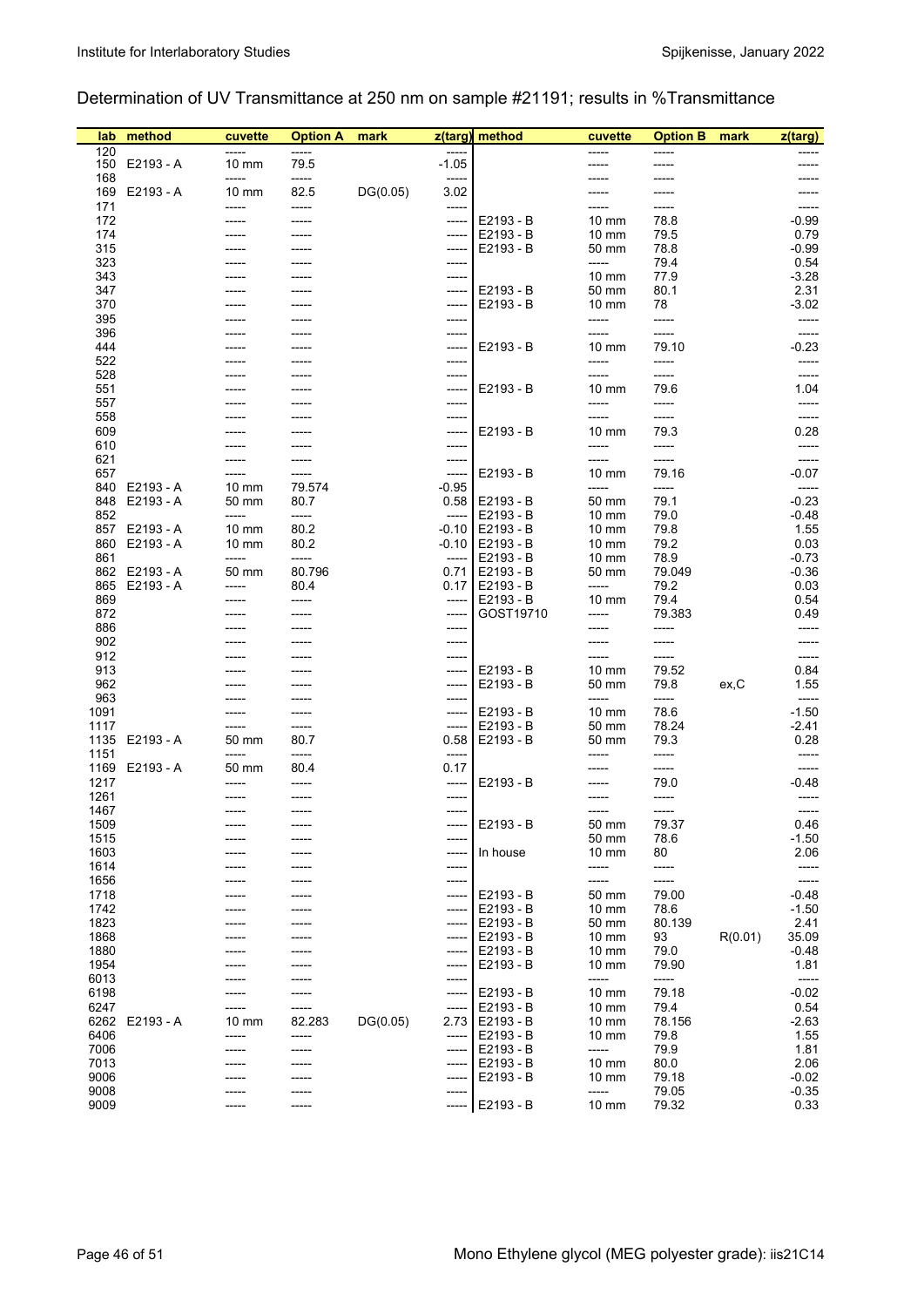| normality         | ΟK     | OK        |
|-------------------|--------|-----------|
| n                 | 9      | 42        |
| outliers          | っ      | $1 + 1ex$ |
| mean $(n)$        | 80.274 | 79.189    |
| st dev. $(n)$     | 0.4700 | 0.5431    |
| R(calc.)          | 1.316  | 1.521     |
| st.dev.(E2193:16) | 0.7368 | 0.3936    |
| R(E2193:16)       | 2.063  | 1.102     |

Lab 962 test result excluded because of statistical outliers in related test parameters, first reported 82.1



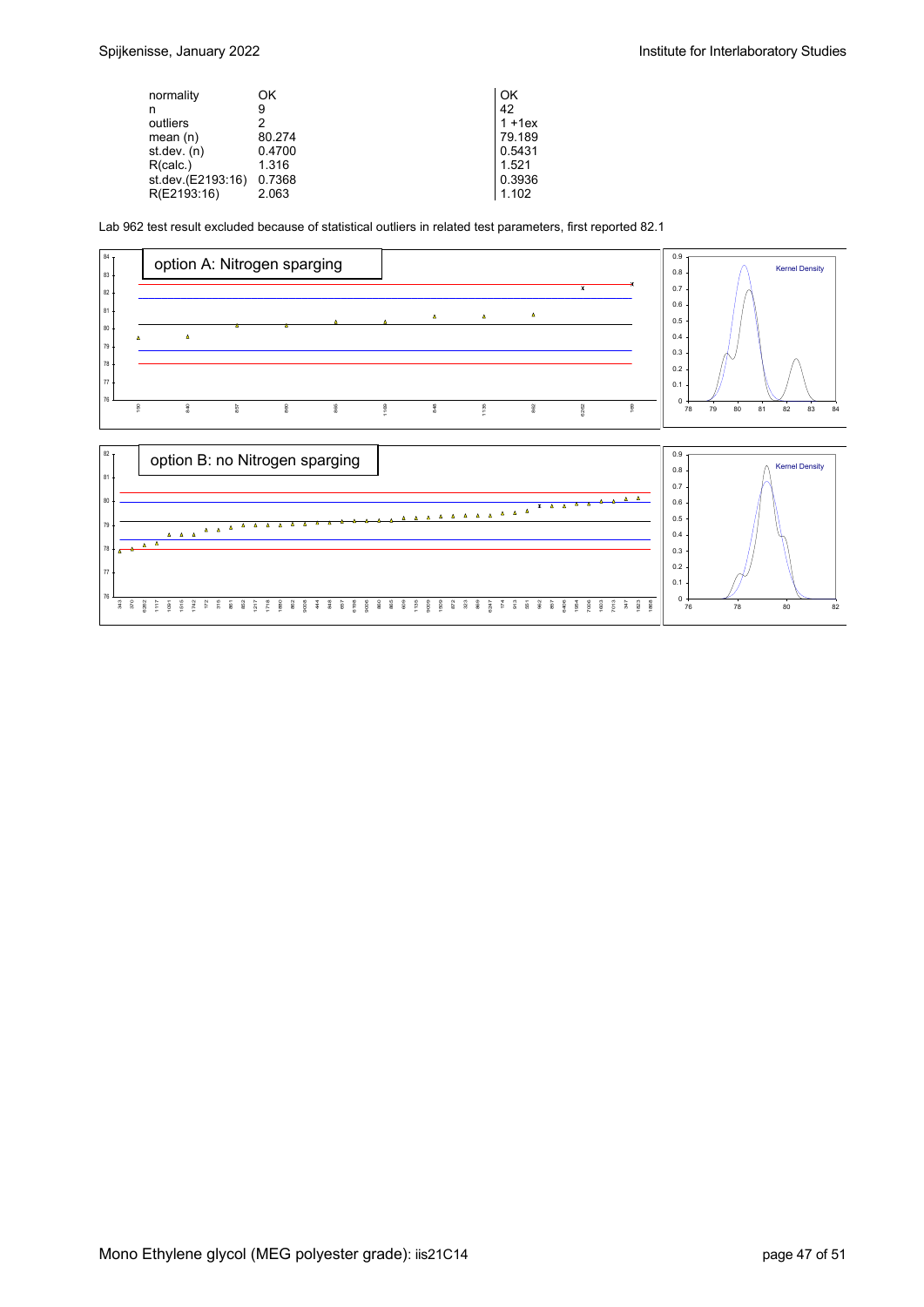## Determination of UV Transmittance at 220 nm on sample #21191; results in %Transmittance

| lab          | method                     | cuvette                  | <b>Option A</b> | mark |                  | z(targ) method         | cuvette                            | <b>Option B</b> | mark       | z(targ)            |
|--------------|----------------------------|--------------------------|-----------------|------|------------------|------------------------|------------------------------------|-----------------|------------|--------------------|
| 120<br>150   | E2193 - A                  | $10 \text{ mm}$          | -----<br>67.0   |      | -----<br>$-0.82$ |                        | -----                              | -----<br>-----  |            |                    |
| 168          |                            | -----                    | -----           |      | -----            |                        |                                    |                 |            |                    |
|              | 169 E2193 - A              | 10 mm                    | 73.5            | ex   | 1.06             |                        |                                    |                 |            |                    |
| 171          |                            | -----                    | -----           |      | -----            |                        | ----                               | -----           |            | -----              |
| 172<br>174   |                            |                          | -----           |      | -----<br>-----   | E2193 - B<br>E2193 - B | $10 \text{ mm}$<br>$10 \text{ mm}$ | 62.2<br>61.3    |            | 0.61<br>$-0.01$    |
| 315          |                            |                          |                 |      | -----            | E2193 - B              | 50 mm                              | 60.4            |            | $-0.63$            |
| 323          |                            |                          |                 |      | -----            |                        | -----                              | 60.9            |            | $-0.29$            |
| 343          |                            |                          |                 |      | -----            |                        | $10 \text{ mm}$                    | 59.6            |            | $-1.19$            |
| 347<br>370   |                            |                          | -----           |      | -----<br>-----   | E2193 - B<br>E2193 - B | 50 mm<br>$10 \text{ mm}$           | 62.8<br>60      |            | 1.03<br>$-0.91$    |
| 395          |                            |                          | -----           |      | -----            |                        | -----                              | -----           |            | -----              |
| 396          | E2193 - A                  | $10 \text{ mm}$          | 71.0            |      | 0.34             |                        |                                    | -----           |            | -----              |
| 444          |                            |                          | -----           |      | -----            | E2193 - B              | 10 mm<br>-----                     | 61.6            |            | 0.20               |
| 522<br>528   |                            |                          |                 |      | -----<br>-----   |                        | -----                              | -----<br>-----  |            | -----              |
| 551          |                            |                          |                 |      | -----            | E2193 - B              | 10 mm                              | 62.4            |            | 0.75               |
| 557          |                            |                          |                 |      | ------           |                        | -----                              | -----           |            | -----              |
| 558<br>609   |                            |                          |                 |      | -----            |                        | -----<br>10 mm                     | -----<br>60.7   |            | -----<br>-0.42     |
| 610          |                            |                          |                 |      | -----<br>-----   | E2193 - B              | -----                              | -----           |            | -----              |
| 621          |                            |                          |                 |      | -----            |                        | -----                              | -----           |            | -----              |
| 657          |                            |                          | -----           |      | -----            | E2193 - B              | $10 \text{ mm}$                    | 60.05           |            | $-0.87$            |
| 848          | 840 E2193 - A<br>E2193 - A | $10 \text{ mm}$<br>50 mm | 66.850<br>70.3  |      | $-0.86$          | $0.14$ E2193 - B       | -----<br>50 mm                     | -----<br>61.2   |            | -----<br>$-0.08$   |
| 852          |                            | -----                    | -----           |      | -----            | E2193 - B              | $10 \text{ mm}$                    | 61.0            |            | $-0.22$            |
| 857          | E2193 - A                  | $10 \text{ mm}$          | 70.2            |      | 0.11             | E2193 - B              | $10 \text{ mm}$                    | 61.3            |            | $-0.01$            |
|              | 860 E2193 - A              | $10 \text{ mm}$          | 70.2            |      | 0.11             | E2193 - B              | $10 \text{ mm}$                    | 61.2            |            | $-0.08$            |
| 861          | 862 E2193 - A              | -----<br>50 mm           | -----<br>71.066 |      | -----<br>0.36    | E2193 - B<br>E2193 - B | $10 \text{ mm}$<br>50 mm           | 61.1<br>61.055  |            | $-0.15$<br>$-0.18$ |
|              | 865 E2193 - A              | -----                    | 70.2            |      |                  | 0.11   E2193 - B       | -----                              | 61.3            |            | $-0.01$            |
| 869          |                            |                          | -----           |      | -----            | E2193 - B              | $10 \text{ mm}$                    | 61.2            |            | $-0.08$            |
| 872          |                            |                          |                 |      | -----            | GOST19710              | -----                              | 63.437          |            | 1.47               |
| 886<br>902   |                            |                          |                 |      | -----<br>-----   |                        | -----                              | -----<br>-----  |            | -----<br>-----     |
| 912          |                            |                          |                 |      | -----            |                        | -----                              | -----           |            | -----              |
| 913          |                            |                          |                 |      | -------          | E2193 - B              | $10 \text{ mm}$                    | 61.36           |            | 0.03               |
| 962          |                            |                          |                 |      | -----            | E2193 - B              | 50 mm                              | 66.6            | C, R(0.01) | 3.66               |
| 963<br>1091  |                            |                          | -----           |      | -----<br>-----   | E2193 - B              | -----<br>10 mm                     | -----<br>60.5   |            | -----<br>$-0.56$   |
| 1117         |                            |                          | -----           |      | -----            | E2193 - B              | 50 mm                              | 60.22           |            | $-0.76$            |
|              | 1135 E2193 - A             | 50 mm                    | 70.5            |      | 0.19             | E2193 - B              | 50 mm                              | 60.1            |            | -0.84              |
| 1151         | 1169 E2193 - A             | 50 mm                    | -----<br>69.4   |      | -----<br>$-0.12$ |                        | -----                              | -----<br>-----  |            | -----              |
| 1217         |                            |                          |                 |      | -----            | E2193 - B              |                                    | 60.9            |            | $-0.29$            |
| 1261         |                            |                          |                 |      | -----            |                        | -----                              | -----           |            | -----              |
| 1467         |                            |                          |                 |      | ------           |                        |                                    | ------          |            | -----              |
| 1509<br>1515 |                            |                          |                 |      | -----<br>-----   | E2193 - B              | 50 mm<br>50 mm                     | 61.39<br>60.8   |            | 0.05<br>$-0.36$    |
| 1603         |                            |                          |                 |      | -----            | In house               | $10 \text{ mm}$                    | 62              |            | 0.47               |
| 1614         |                            |                          |                 |      | $-----1$         | E2193 - B              | $10 \text{ mm}$                    | 61.206          | C          | $-0.07$            |
| 1656         |                            |                          |                 |      | -----            |                        | -----                              | -----           |            | -----              |
| 1718<br>1742 |                            |                          |                 |      | -----<br>-----   | E2193 - B<br>E2193 - B | 50 mm<br>$10 \text{ mm}$           | 60.79<br>62.8   |            | $-0.36$<br>1.03    |
| 1823         |                            |                          |                 |      | -----            | E2193 - B              | 50 mm                              | 62.609          |            | 0.90               |
| 1868         |                            |                          |                 |      | -----            | E2193 - B              | $10 \text{ mm}$                    | 75              | R(0.01)    | 9.47               |
| 1880         |                            |                          |                 |      | -----            | E2193 - B              | $10 \text{ mm}$                    | 60.6            |            | $-0.49$            |
| 1954<br>6013 | E2193 - A                  | $10 \text{ mm}$          | -----<br>71.4   |      | -----<br>0.45    | E2193 - B              | $10 \text{ mm}$<br>-----           | 61.30<br>-----  |            | $-0.01$<br>-----   |
| 6198         |                            | -----                    | -----           |      | -----            | E2193 - B              | 10 mm                              | 61.78           |            | 0.32               |
| 6247         |                            | -----                    | -----           |      | -----            | E2193 - B              | $10 \text{ mm}$                    | 60.6            |            | $-0.49$            |
| 6262<br>6406 | E2193 - A                  | $10 \text{ mm}$<br>----- | 68.482<br>----- | ex   | $-0.39$<br>----- | E2193 - B<br>E2193 - B | $10 \text{ mm}$<br>$10 \text{ mm}$ | 62.750<br>67.2  | R(0.01)    | 0.99<br>4.07       |
| 7006         |                            |                          | -----           |      | -----            | E2193 - B              | -----                              | 63.2            |            | 1.31               |
| 7013         |                            |                          | -----           |      | -----            | E2193 - B              | $10 \text{ mm}$                    | 61.8            |            | 0.34               |
| 9006         |                            |                          |                 |      | -----            | E2193 - B              | $10 \text{ mm}$                    | 60.85           |            | $-0.32$            |
| 9008<br>9009 |                            |                          | -----           |      | -----<br>-----   | E2193 - B              | -----<br>10 mm                     | 61.1<br>61.77   |            | $-0.15$<br>0.32    |
|              |                            |                          |                 |      |                  |                        |                                    |                 |            |                    |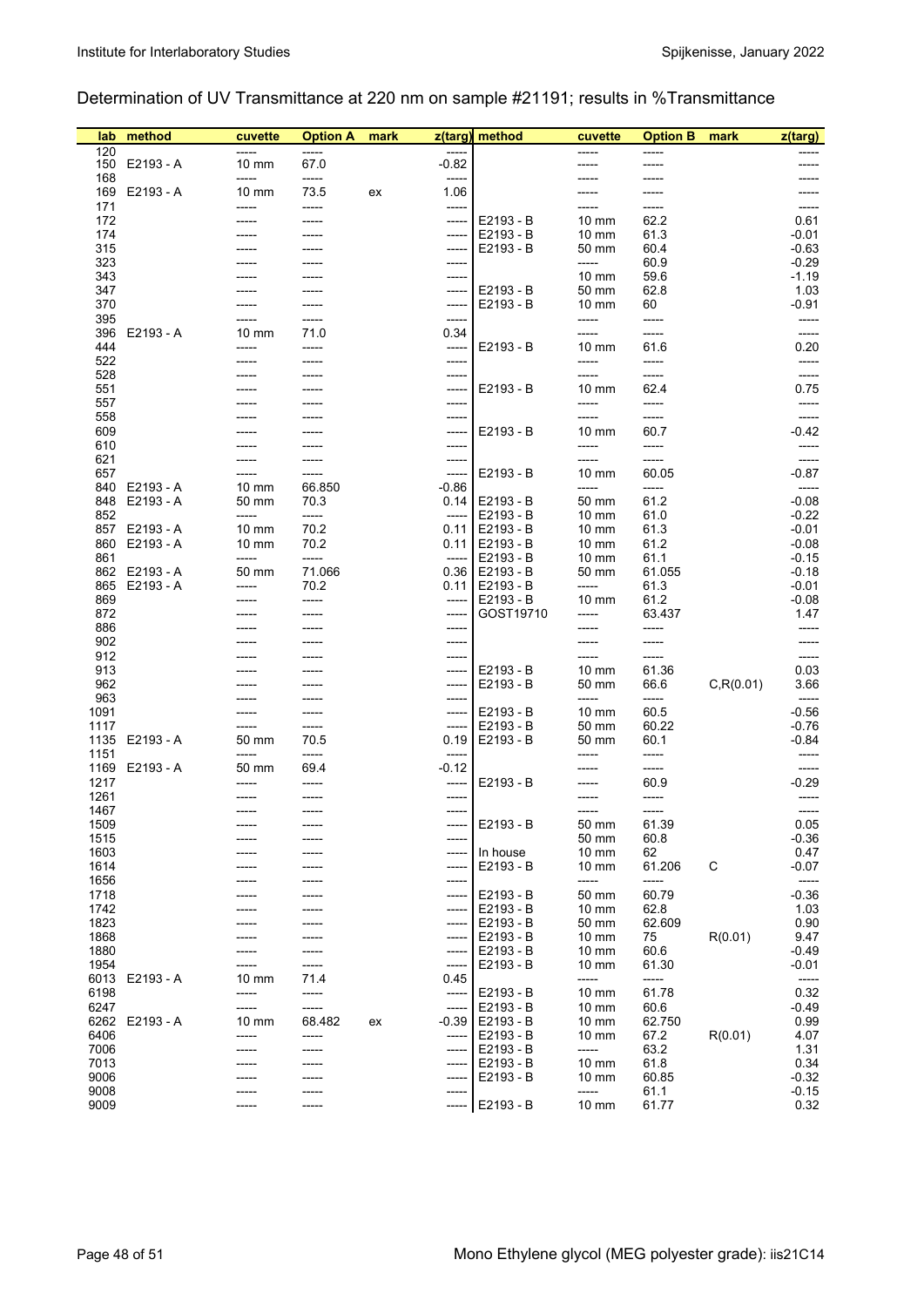| ОK        | ΟK     |
|-----------|--------|
| 11        | 42     |
| $0 + 2ex$ | 3      |
| 69.829    | 61.313 |
| 1.5335    | 0.8922 |
| 4.294     | 2.498  |
| 3.4579    | 1.4454 |
| 9.682     | 4.047  |
|           |        |

Lab 169 test result excluded because of statistical outliers in related test parameters

Lab 962 first reported 95.5

Lab 1614 first reported 8.443 and 50 mm cuvette size

Lab 6262 test result excluded because of statistical outliers in related test parameters



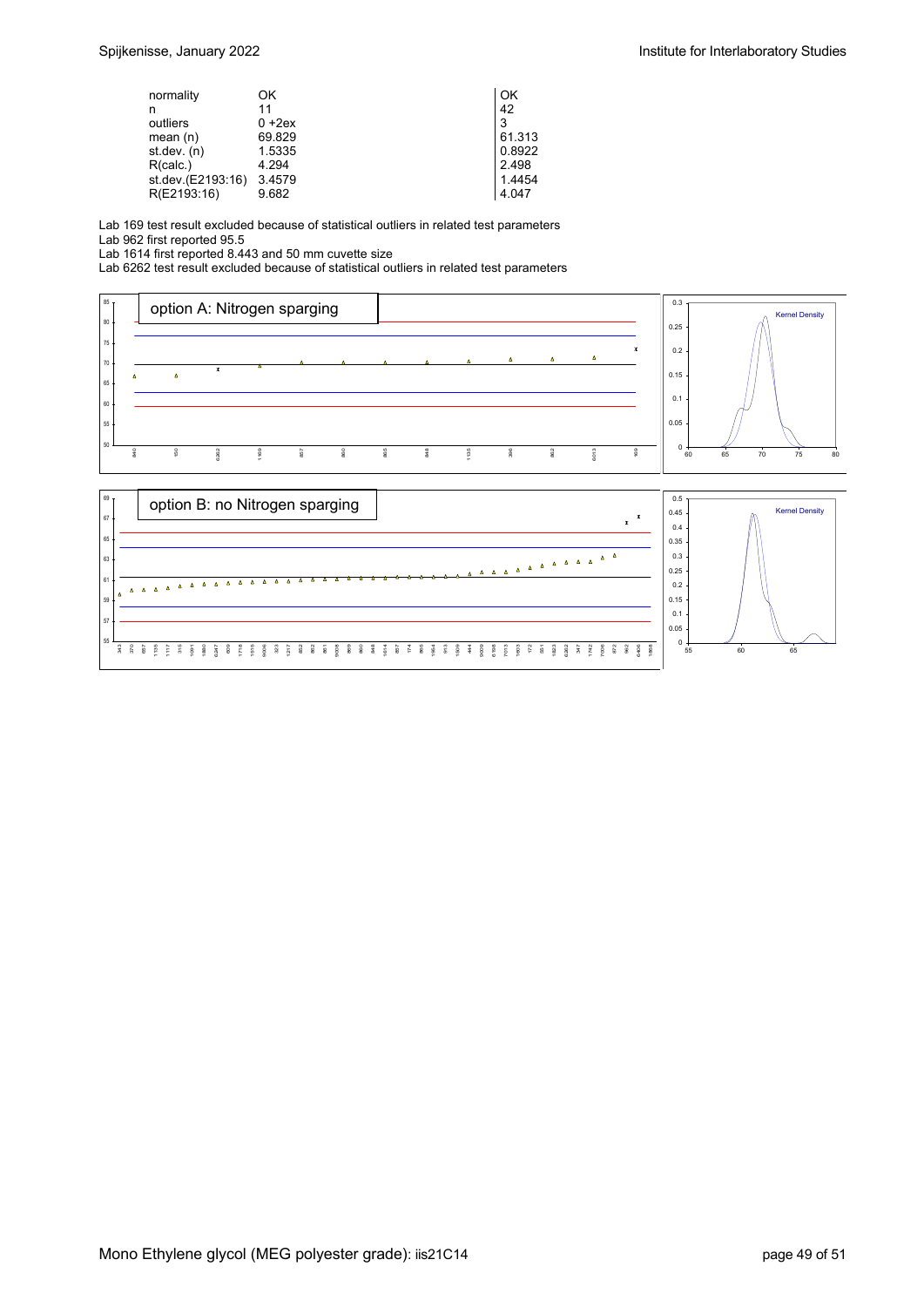#### **APPENDIX 2**

## **Number of participants per country**

|                  | 4 labs in BELGIUM                   |
|------------------|-------------------------------------|
| 3 labs in BRAZIL |                                     |
|                  | 2 labs in CANADA                    |
|                  | 10 labs in CHINA, People's Republic |
| 1 lab in         | <b>FINI AND</b>                     |
|                  | 1 lab in GFRMANY                    |
| 5 labs in INDIA  |                                     |
|                  | 1 lab in INDONESIA                  |
| 2 labs in        | IRAN, Islamic Republic of           |
| 2 labs in        | <b>ITALY</b>                        |
|                  | 2 labs in KUWAIT                    |
|                  | 1 lab in LITHUANIA                  |
|                  | 3 labs in MALAYSIA                  |
|                  | 2 labs in MEXICO                    |
|                  | 3 labs in NETHERI ANDS              |
|                  | 1 lab in RUSSIAN FEDERATION         |
|                  | 7 labs in SAUDI ARABIA              |
| 3 labs in        | <b>SINGAPORE</b>                    |
| 2 labs in SPAIN  |                                     |
|                  | 1 lab in TAIWAN                     |
| 2 labs in        | <b>TURKEY</b>                       |
|                  | 2 labs in UNITED KINGDOM            |
|                  | 8 labs in UNITED STATES OF AMERICA  |
| 1 lab in         | <b>VIFTNAM</b>                      |
|                  |                                     |